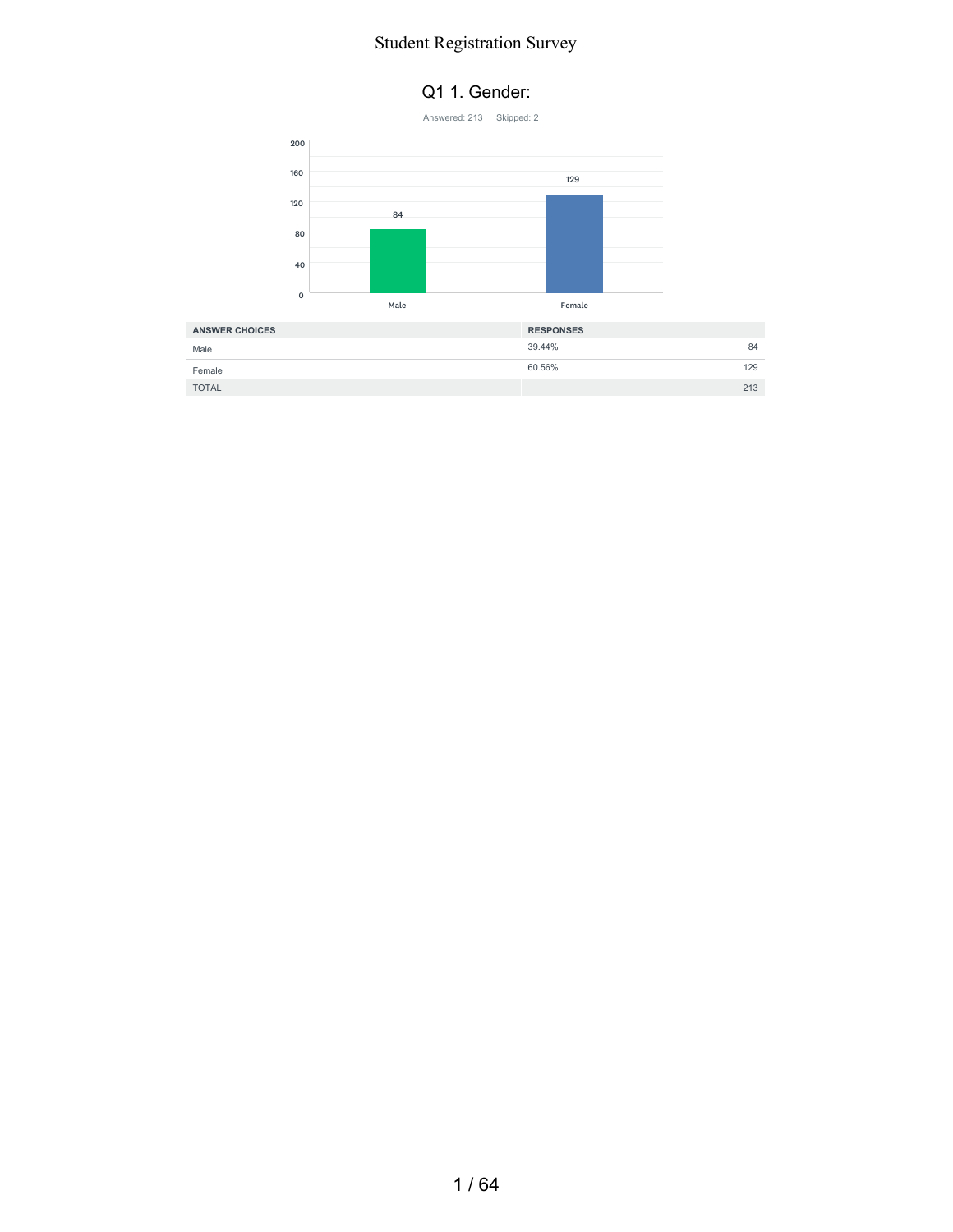# Q2 2. The campus I am / will be attending is:



| <b>ANSWER CHOICES</b>  | <b>RESPONSES</b> |          |
|------------------------|------------------|----------|
| <b>National Campus</b> | 70.28%           | 149      |
| Chuuk Campus           | 3.30%            |          |
| Kosrae Campus          | 4.25%            | 9        |
| Pohnpei Campus         | 18.87%           | 40       |
| Yap Campus             | 3.30%            |          |
| FSM FMI Campus         | $0.00\%$         | $\Omega$ |
| <b>TOTAL</b>           |                  | 212      |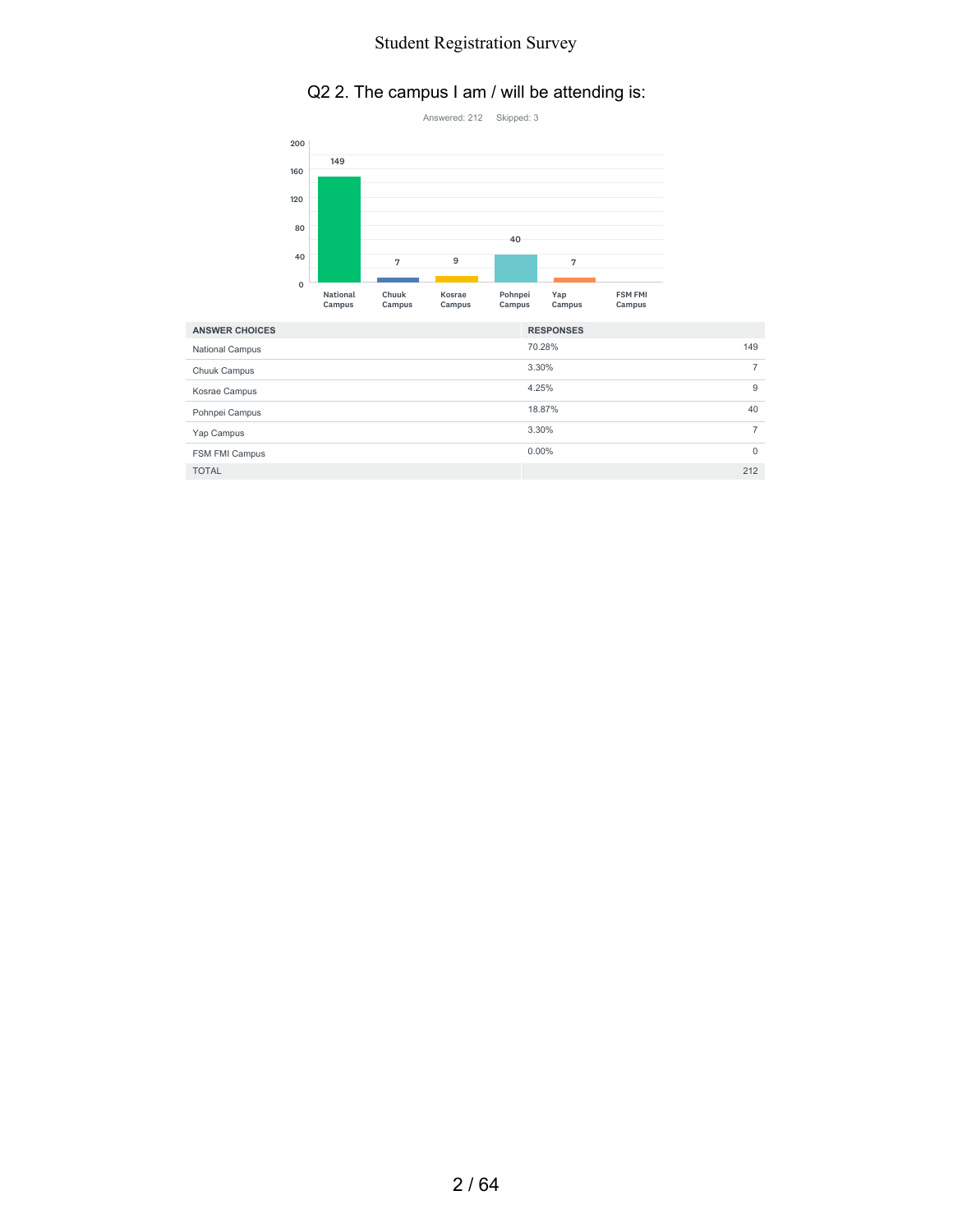#### Q3 3. Registration Status:



| <b>ANSWER CHOICES</b> | <b>RESPONSES</b> |
|-----------------------|------------------|
| <b>New</b>            | 30.05%<br>64     |
| Continuing            | 58.69%<br>125    |
| Transfer              | 0.94%<br>↷       |
| Returning             | 10.33%<br>22     |
| <b>TOTAL</b>          | 213              |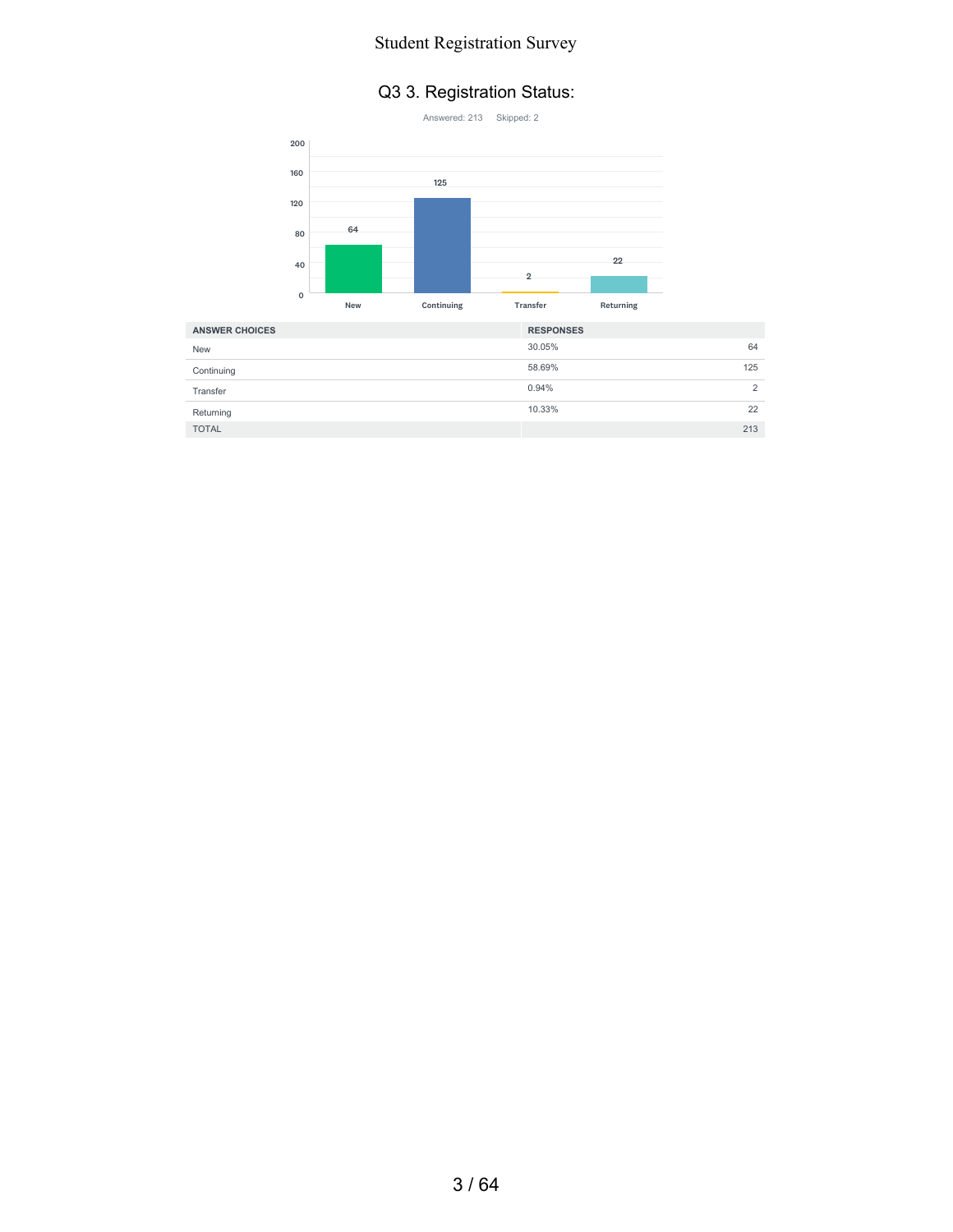#### Q4 4. Classification:



| <b>ANSWER CHOICES</b> | <b>RESPONSES</b> |     |
|-----------------------|------------------|-----|
| Freshmen              | 38.14%           | 82  |
| Sophomore             | 43.26%           | 93  |
| 3rd Year Student      | 13.49%           | 29  |
| 4th Year Student      | 5.12%            | 11  |
| <b>TOTAL</b>          |                  | 215 |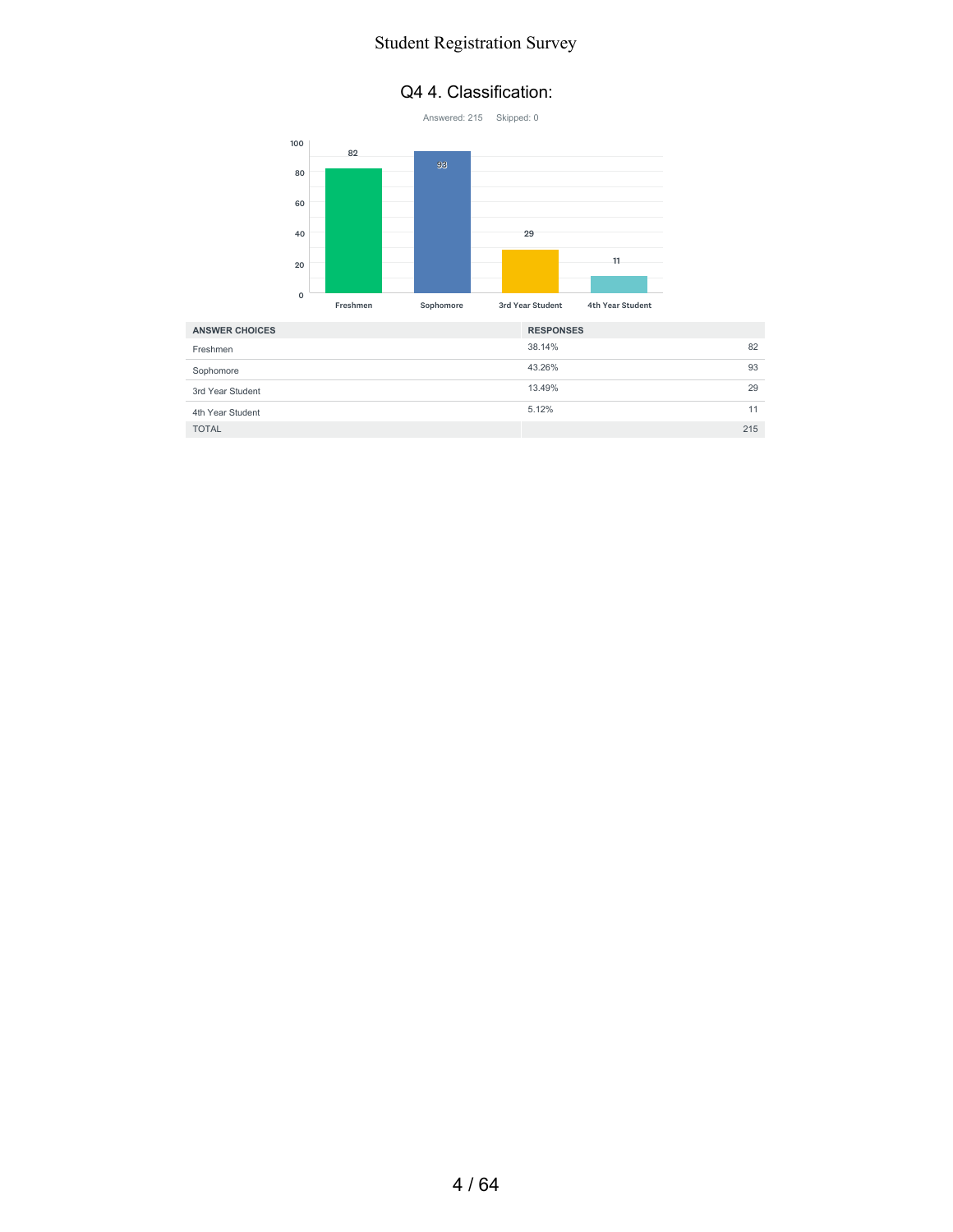# Q5 Please indicate your degree type:



| <b>ANSWER CHOICES</b>  |                                    | <b>RESPONSES</b> |                |
|------------------------|------------------------------------|------------------|----------------|
| Associate of Arts (AA) |                                    | 32.95%           | 57             |
|                        | Associate of Science (AS)          | 38.73%           | 67             |
| Certificate (CA)       |                                    |                  | 17             |
|                        | Associate of Applied Science (AAS) | 2.31%            | $\overline{4}$ |
| <b>ACE</b>             |                                    | 4.05%            | $\overline{7}$ |
| Undecided              |                                    | 12.14%           | 21             |
|                        | Third-Year Certificate (TYC)       | $0.00\%$         | $\Omega$       |
| Bachelor of Arts (BA)  |                                    | $0.00\%$         | $\Omega$       |
| <b>TOTAL</b>           |                                    |                  | 173            |
|                        |                                    |                  |                |
| #                      | OTHER (UNDECIDED) SPECIFY:         |                  | <b>DATE</b>    |

| # | OTHER (UNDECIDED) SPECIFY: | <b>DATE</b>       |
|---|----------------------------|-------------------|
|   | business                   | 8/24/2016 2:12 PM |
|   | Trial counseling           | 7/14/2016 3:14 PM |
|   | Marine Science             | 7/13/2016 8:53 AM |
|   | <b>CIS</b>                 | 7/6/2016 9:32 AM  |
|   |                            |                   |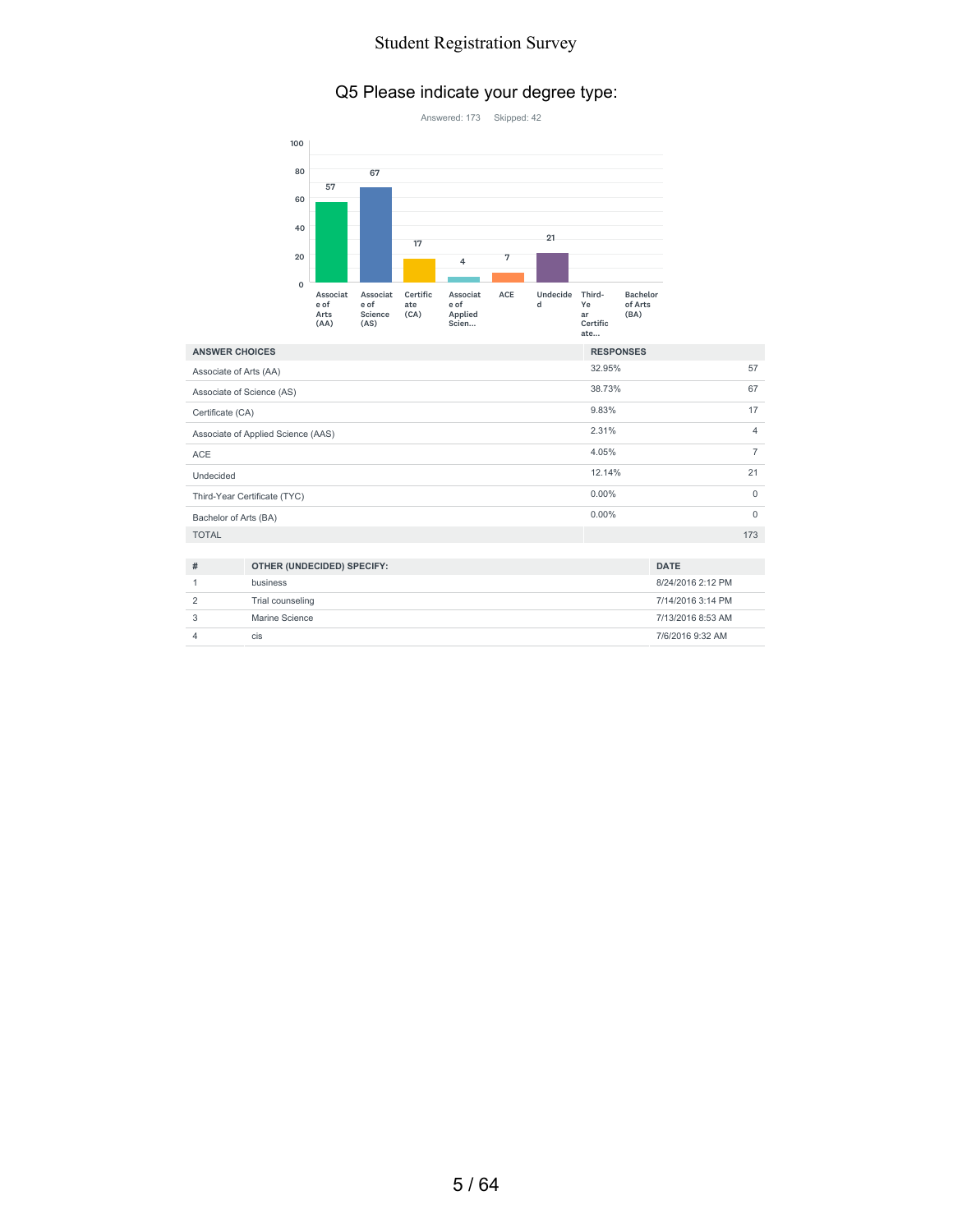#### Q6 Please indicate your major:





| Major                     |                      |                     |                                        |                  |                                     |                                         |              |
|---------------------------|----------------------|---------------------|----------------------------------------|------------------|-------------------------------------|-----------------------------------------|--------------|
|                           | AA IN<br><b>HCOP</b> | AS IN<br><b>HTM</b> | AA IN<br><b>LIBERAL</b><br><b>ARTS</b> | AA IN<br>LA/HCOP | AA IN MICRONESIAN<br><b>STUDIES</b> | AA IN PRE-TEACHER<br><b>PREPARATION</b> | <b>TOTAL</b> |
| Associate of<br>Arts (AA) | 8.77%<br>5           | $0.00\%$            | 35.09%<br>20                           | 3.51%            | 19.30%                              | 33.33%<br>19                            | 57           |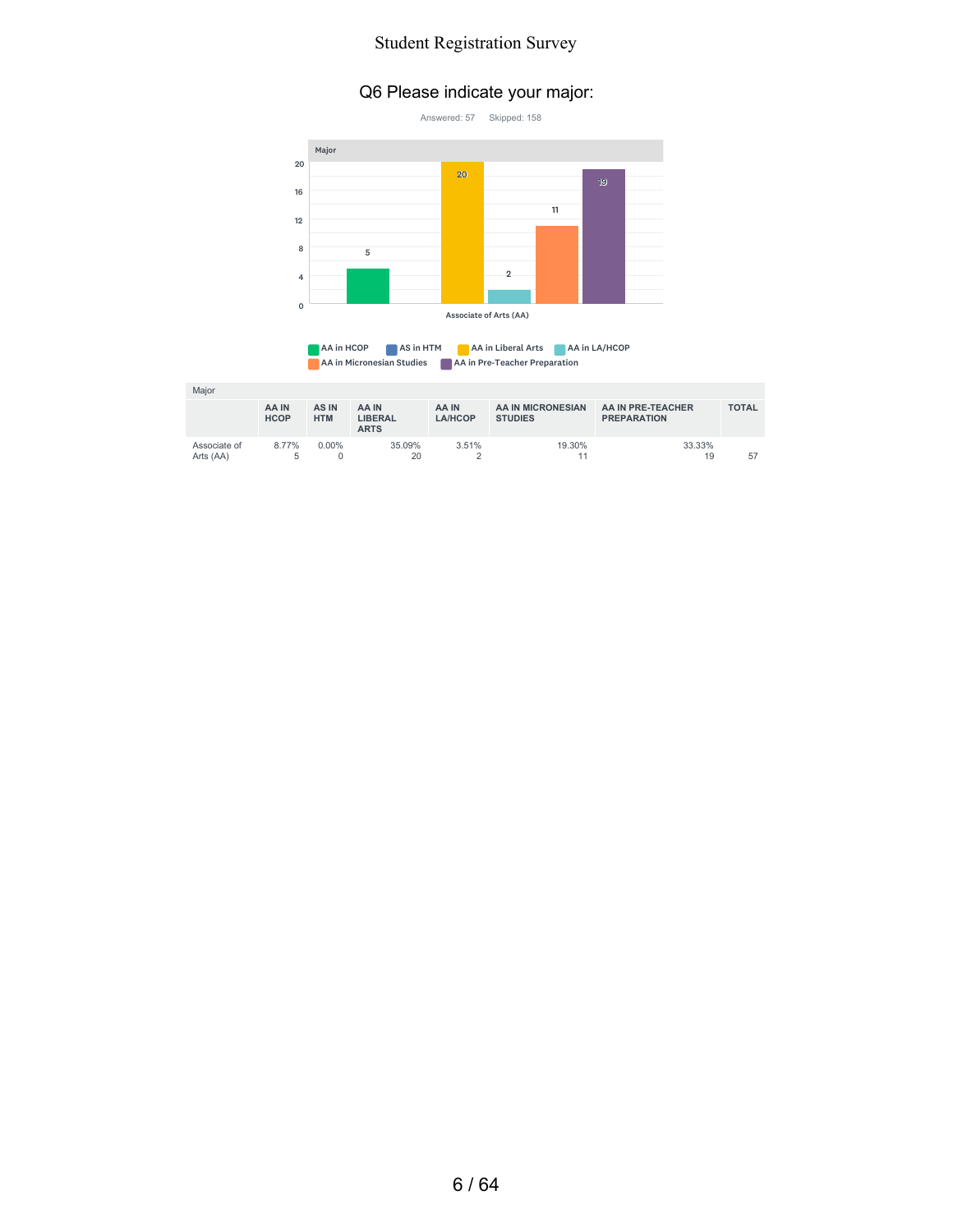#### Q7 Please indicate you major:





AS in Accounting AS in Ag. & Nat. Res. Management (ANRM) AS in Business Administration **AS in Computer Information System** AS in HTM AS in Marine Science AS in Nursing AS in Nursing (RN) AS in Nursing (PN) AS in Public Health AS in Teacher Education

Major

|                                    | AS IN<br><b>ACCOUNTING</b> | AS IN AG. &<br>NAT. RES.<br><b>MANAGEMENT</b><br>(ANRM) | <b>AS IN BUSINESS</b><br><b>ADMINISTRATION</b> | AS IN<br><b>COMPUTER</b><br><b>INFORMATION</b><br><b>SYSTEM</b> | AS IN<br><b>HTM</b> | AS IN<br><b>MARINE</b><br><b>SCIENCE</b> | AS IN<br><b>NURSING</b> | AS IN<br><b>NURSING</b><br>(RN) | AS IN<br><b>NURSING</b><br>(PN) | AS IN<br><b>PUBLIC</b><br><b>HEALTH</b> | AS IN<br><b>TEACH</b><br>EDUC/ |
|------------------------------------|----------------------------|---------------------------------------------------------|------------------------------------------------|-----------------------------------------------------------------|---------------------|------------------------------------------|-------------------------|---------------------------------|---------------------------------|-----------------------------------------|--------------------------------|
| Associate<br>of<br>Science<br>(AS) | 1.49%                      | 11.94%                                                  | 26.87%<br>18                                   | 19.40%<br>13                                                    | 5.97%<br>4          | 11.94%                                   | 10.45%                  | .49%                            | $0.00\%$                        | 10.45%                                  |                                |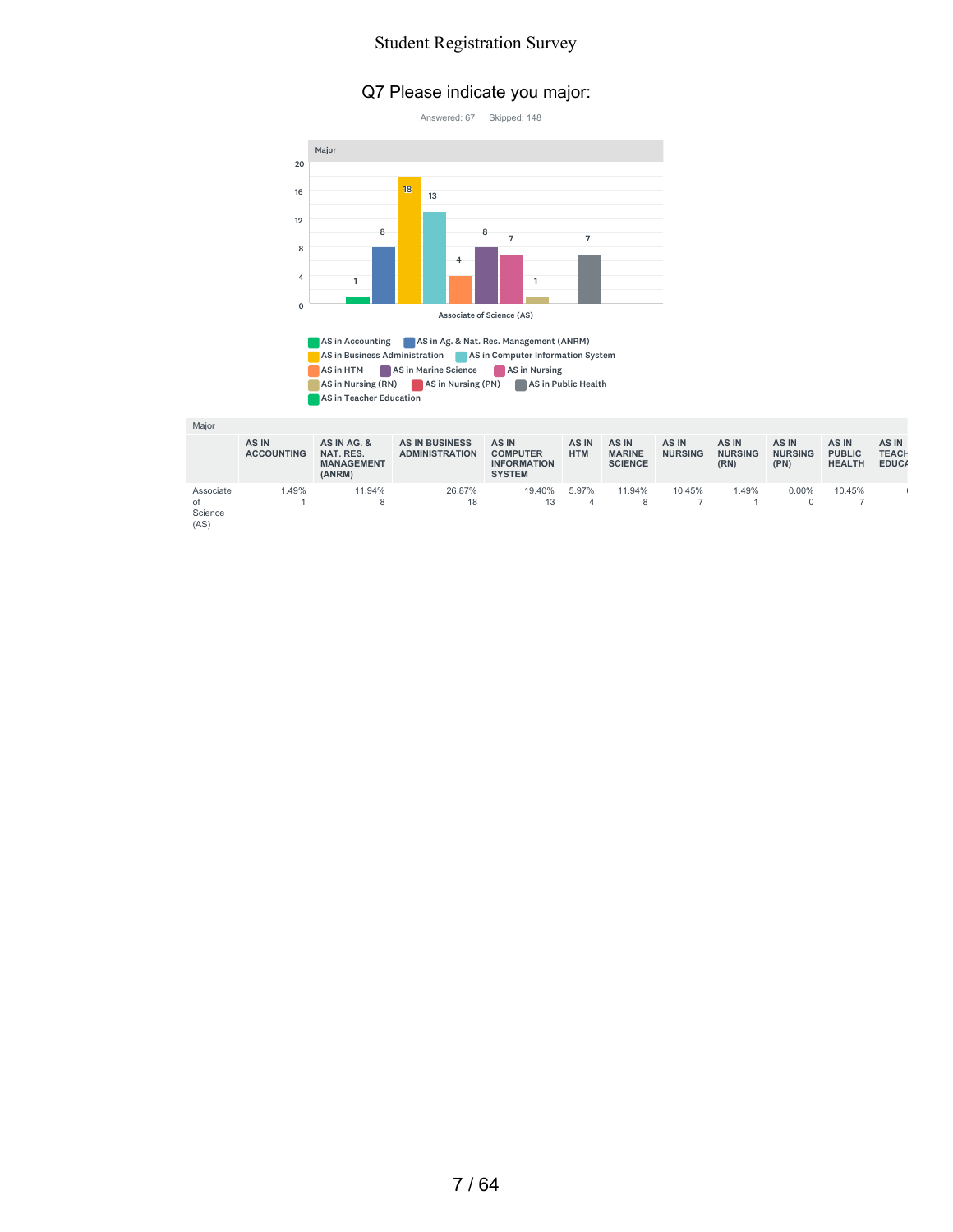#### Q8 Please indicate your major:



CA in Refrigerator and Air Conditioning CA in Trial Counselor

| Major               |                                                                              |                                    |                                                                  |                                                                                                         |                                  |                                                           |                                                                              |                                                   |                                                                  |
|---------------------|------------------------------------------------------------------------------|------------------------------------|------------------------------------------------------------------|---------------------------------------------------------------------------------------------------------|----------------------------------|-----------------------------------------------------------|------------------------------------------------------------------------------|---------------------------------------------------|------------------------------------------------------------------|
|                     | <b>CA IN</b><br><b>AGRICULTURE</b><br>AND FOOD<br><b>TECHNOLOGY</b><br>(AFT) | <b>CA IN</b><br><b>BOOKKEEPING</b> | <b>CA IN CABINET</b><br><b>MAKING/FURNITURE</b><br><b>MAKING</b> | <b>CA IN</b><br><b>CAREER</b><br><b>EDUCATION:</b><br><b>MOTOR</b><br><b>VEHICLE</b><br><b>MECHANIC</b> | <b>CA IN</b><br><b>CARPENTRY</b> | <b>CA IN</b><br><b>CONSTRUCTION</b><br><b>ELECTRICITY</b> | <b>CA IN</b><br><b>ELECTRONIC</b><br><b>ENGINEERING</b><br><b>TECHNOLOGY</b> | <b>CAIN</b><br><b>NURSING</b><br><b>ASSISTANT</b> | <b>CAIN</b><br><b>BASIC</b><br><b>PUBLI</b><br>HEAL <sup>®</sup> |
| Certificate<br>(CA) | 25.00%                                                                       | 6.25%                              | $0.00\%$                                                         | 0.00%                                                                                                   | 0.00%                            | $0.00\%$                                                  | 12.50%<br>$\sqrt{2}$                                                         | 25.00%                                            | 6.25                                                             |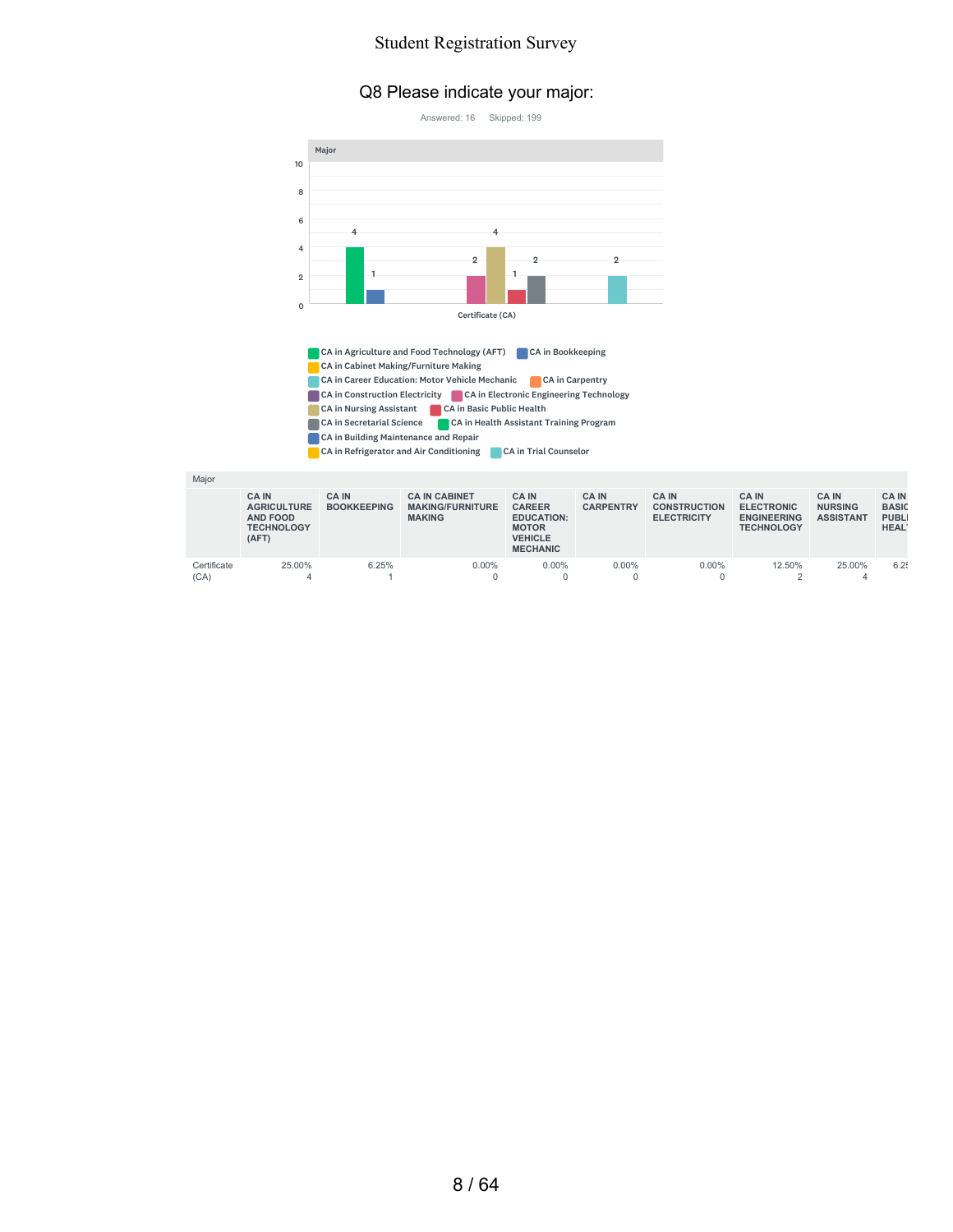#### Q9 Please indicate your major:





| Major                                 |                                      |                                         |                                     |              |
|---------------------------------------|--------------------------------------|-----------------------------------------|-------------------------------------|--------------|
|                                       | AAS IN BUILDING<br><b>TECHNOLOGY</b> | AAS IN ELECTRONICS<br><b>TECHNOLOGY</b> | AAS IN<br><b>TELECOMMUNICATIONS</b> | <b>TOTAL</b> |
| Associate of Applied<br>Science (AAS) | 66.67%                               | 33.33%                                  | $0.00\%$                            |              |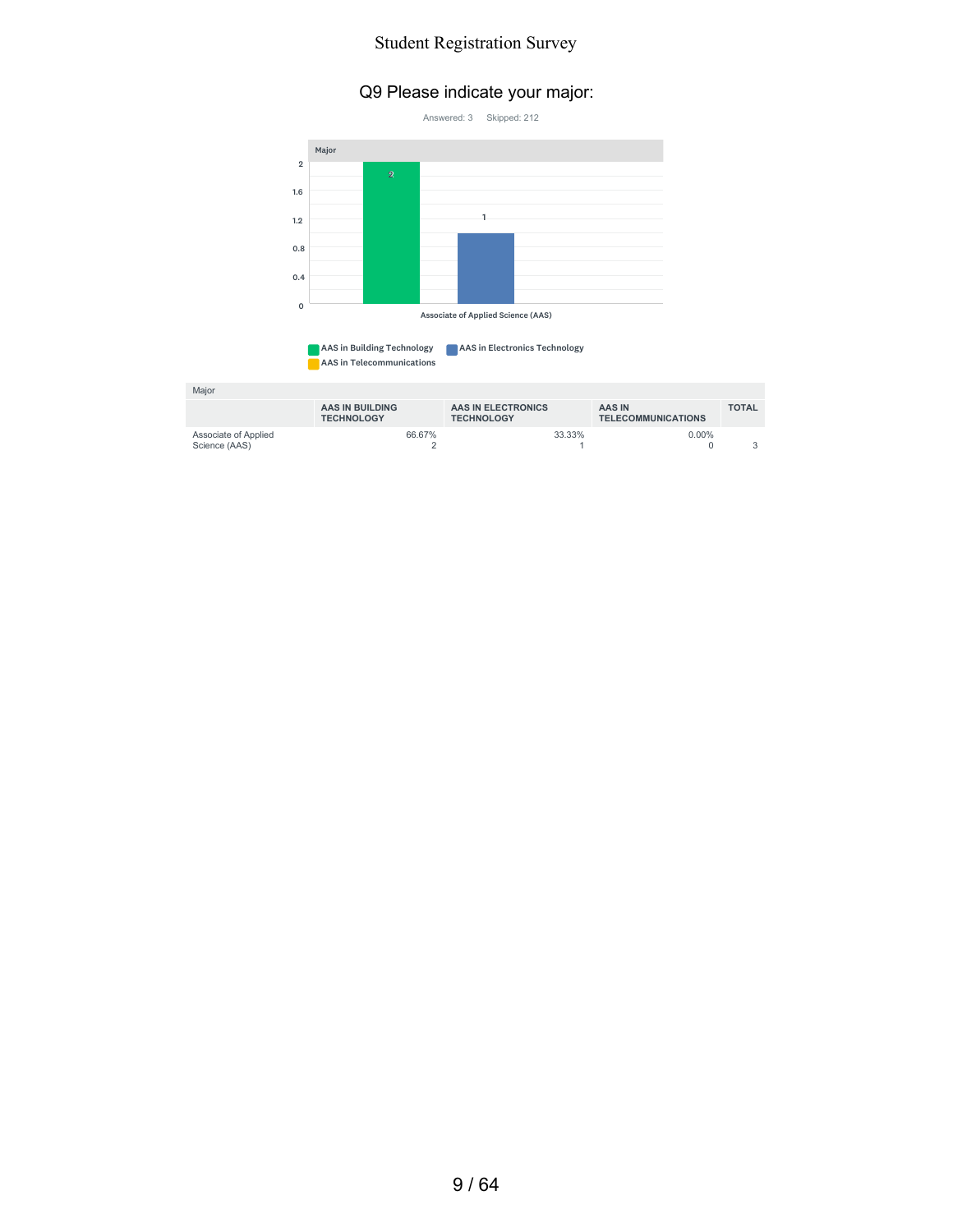# Q10 Please indicate your major:



| TYC in Teacher Preparation - Elementary<br>TYC in General Business | TYC in Accounting | TYC in Public Health |  |
|--------------------------------------------------------------------|-------------------|----------------------|--|
|                                                                    |                   |                      |  |

| Major                           |                                    |                                       |                                                   |                                          |              |
|---------------------------------|------------------------------------|---------------------------------------|---------------------------------------------------|------------------------------------------|--------------|
|                                 | <b>TYC IN</b><br><b>ACCOUNTING</b> | <b>TYC IN PUBLIC</b><br><b>HEALTH</b> | TYC IN TEACHER PREPARATION -<br><b>ELEMENTARY</b> | <b>TYC IN GENERAL</b><br><b>BUSINESS</b> | <b>TOTAL</b> |
| Third-Year<br>Certificate (TYC) | 13.64%                             | 9.09%                                 | 45.45%<br>10                                      | 31.82%                                   | 22           |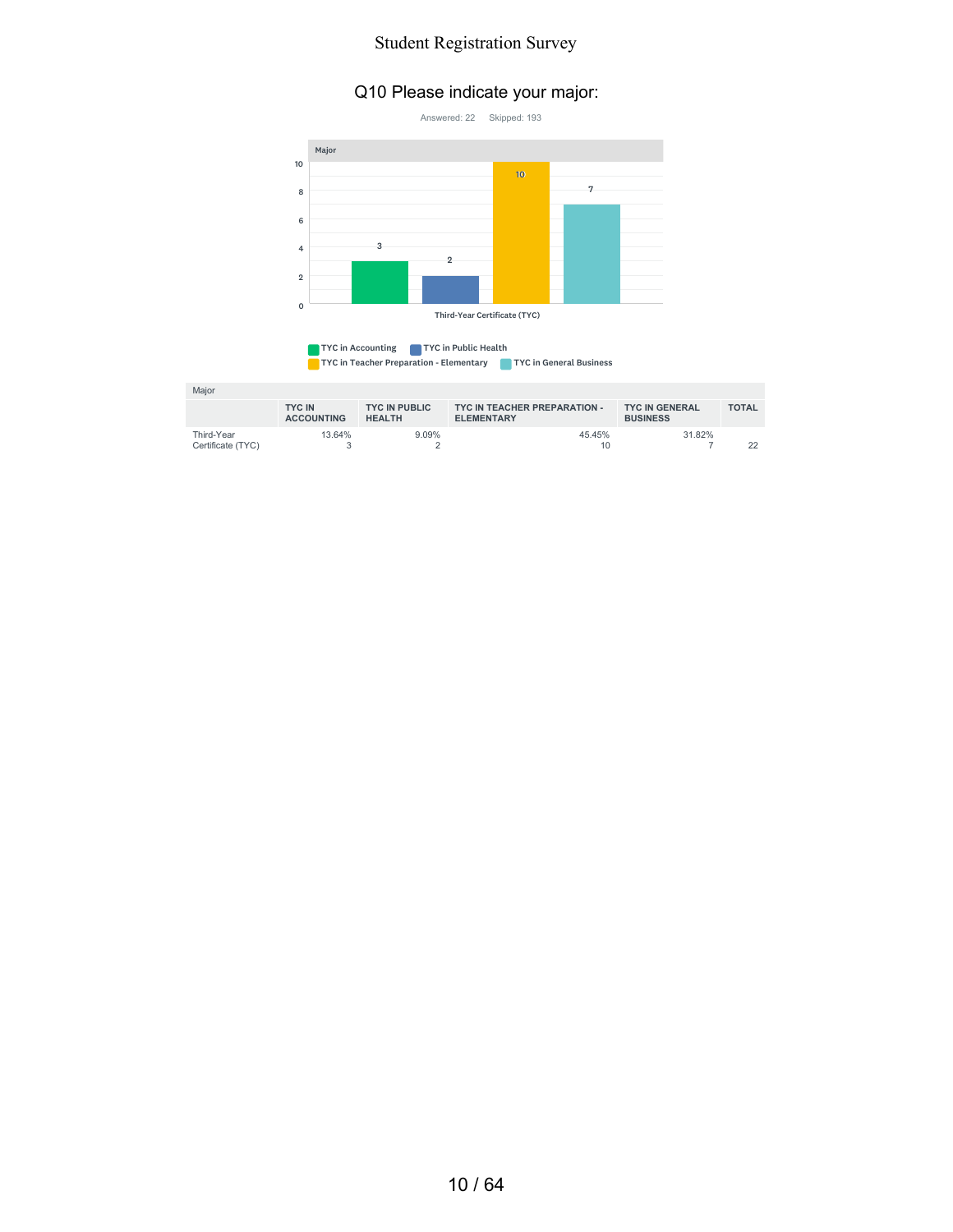#### Q11 State of Origin:



3 staying with family 7/6/2016 9:33 AM 4 Saipan 7/4/2016 1:37 PM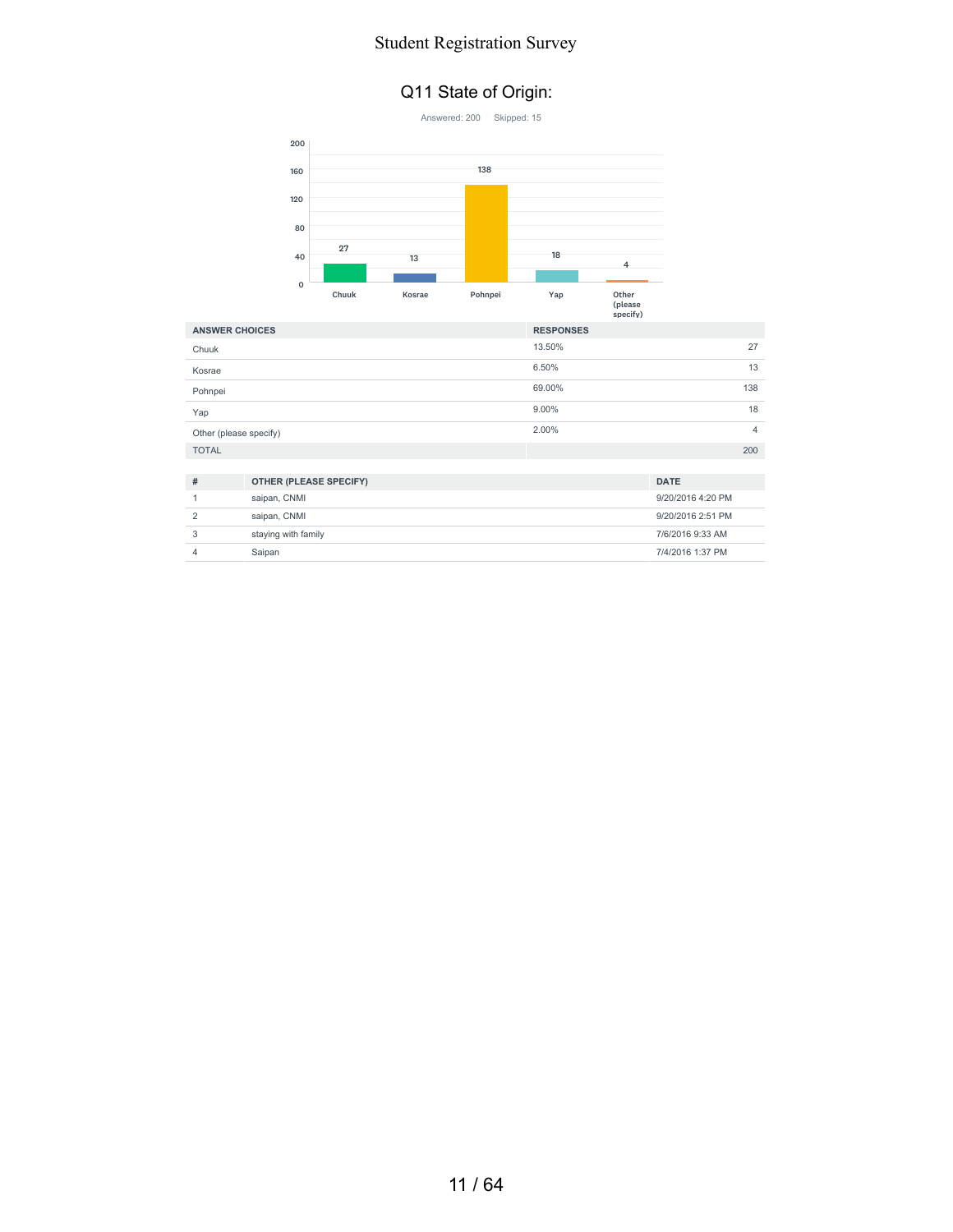#### Q12 Residential status:

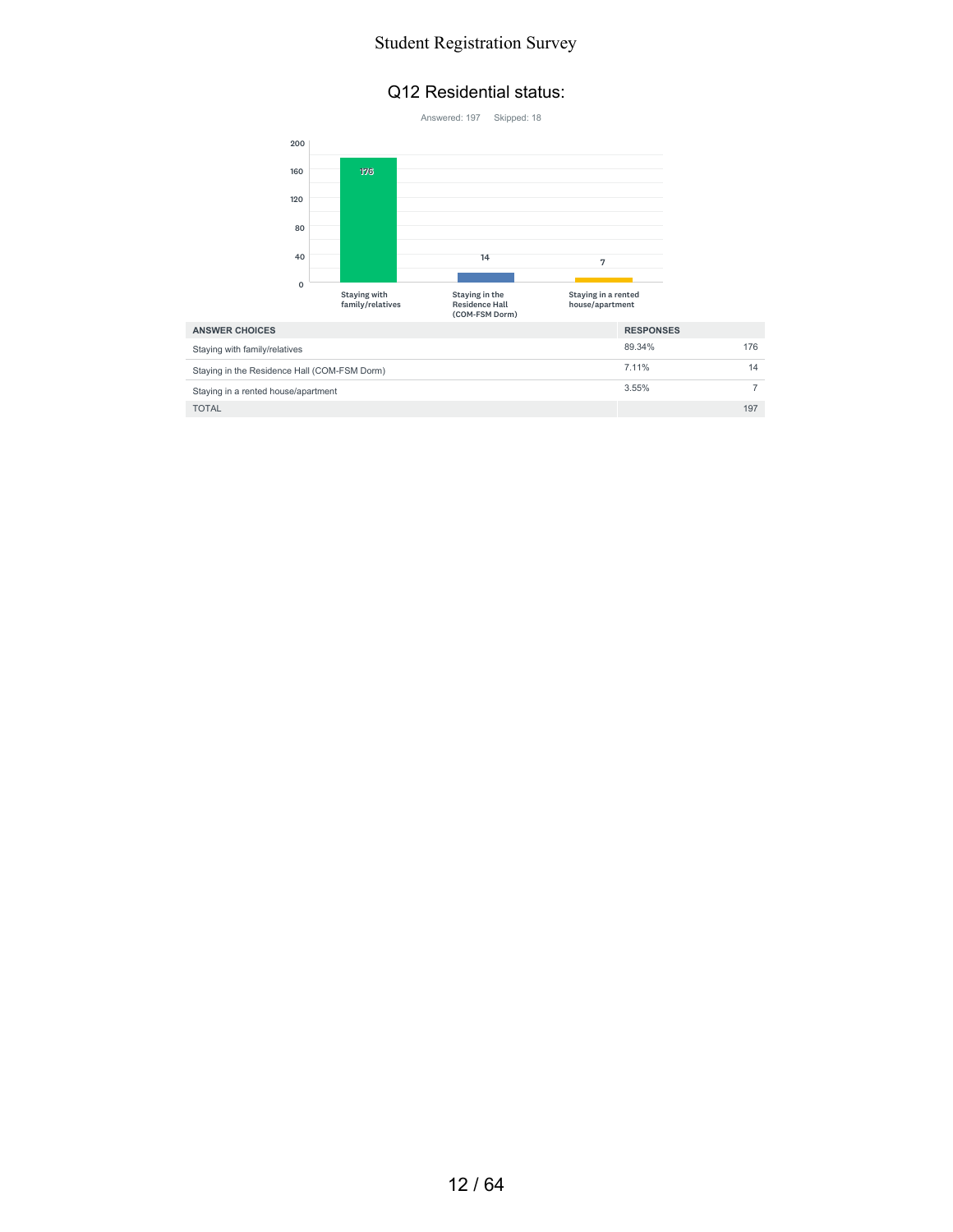#### Q13 Were you able to register on-time?



| Yes          | 91.50% | 183 |
|--------------|--------|-----|
| No           | 8.50%  | 17  |
| <b>TOTAL</b> |        | 200 |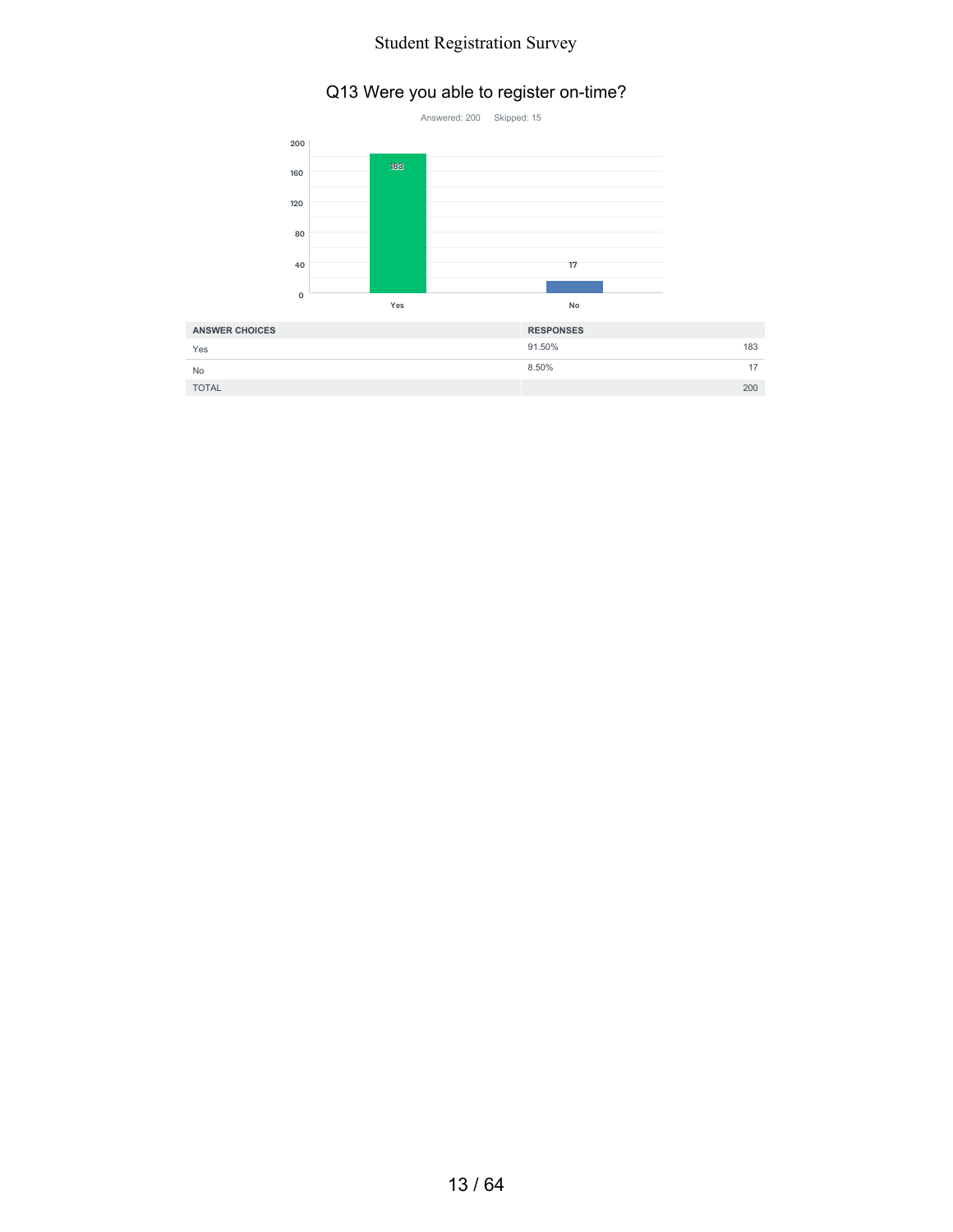#### Q14 When did you register for your classes?



| <b>ANSWER CHOICES</b>       | <b>RESPONSES</b> |
|-----------------------------|------------------|
| During early registration   | 34.08%<br>61     |
| During orientation          | 1.12%            |
| During regular registration | 116<br>64.80%    |
| <b>TOTAL</b>                | 179              |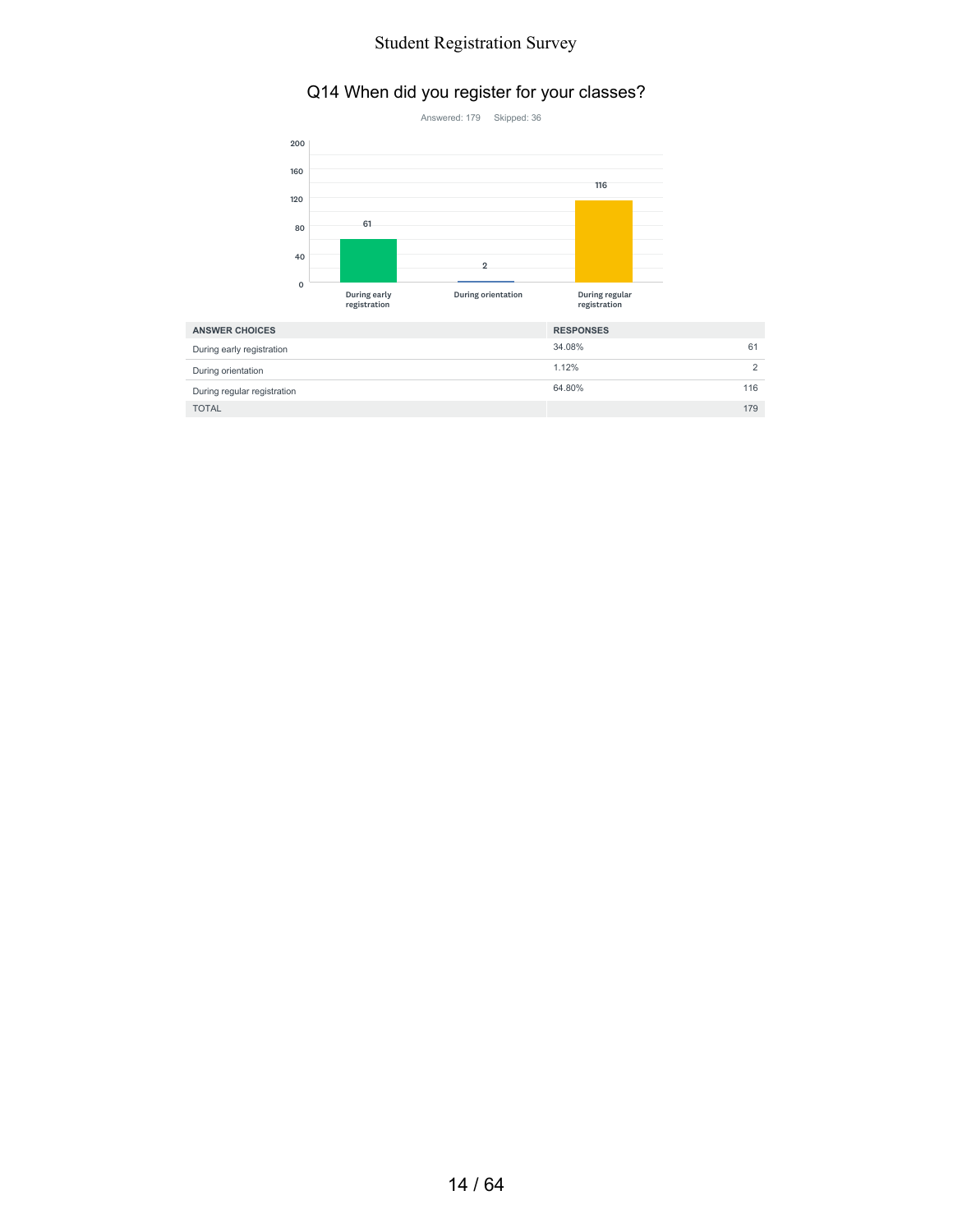#### Q15 You said "No" to the question "Were you able to register on-time?". Please indicate reason why.



|                                                                                                  | am a new student and I did not know what to do.                                |             | 14.29%            |    |
|--------------------------------------------------------------------------------------------------|--------------------------------------------------------------------------------|-------------|-------------------|----|
| I forgot to register.                                                                            |                                                                                |             | 14.29%            |    |
|                                                                                                  | I waited to register because I did not know what classes to take.              |             | 7.14%             |    |
|                                                                                                  | I waited to register because I had a hold on my account (fee, probation, etc). |             | 57.14%            | 8  |
| I waited to register because I had not met with $a(n)$ advisor/counselor to clear prerequisites. |                                                                                |             | 7.14%             |    |
| <b>TOTAL</b>                                                                                     |                                                                                |             |                   | 14 |
|                                                                                                  |                                                                                |             |                   |    |
| #                                                                                                | I WAITED TO REGISTER BECAUSE OF OTHER REASONS (PLEASE SPECIFY)                 | <b>DATE</b> |                   |    |
|                                                                                                  | I am currently in Costa Rice, undertaking a internship for the summer.         |             | 7/13/2016 8:54 AM |    |
|                                                                                                  | connection is unfriendly                                                       |             | 7/5/2016 11:31 AM |    |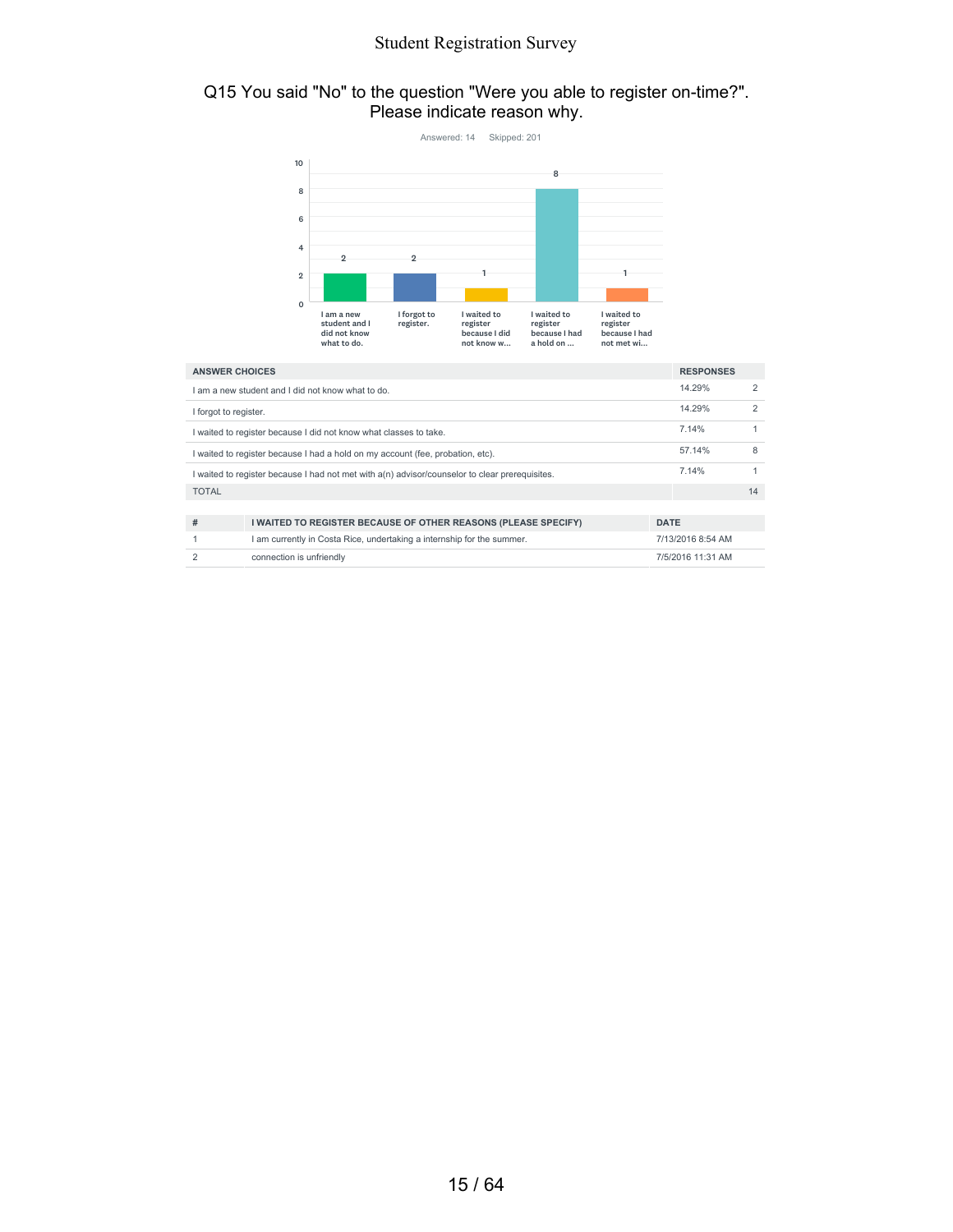# Q16 Indicate Type of Registration:



| <b>ANSWER CHOICES</b> | <b>RESPONSES</b> |
|-----------------------|------------------|
| Face to face          | 78.01%<br>149    |
| Online                | 12.04%<br>23     |
| Combination of both   | 9.95%<br>19      |
| <b>TOTAL</b>          | 191              |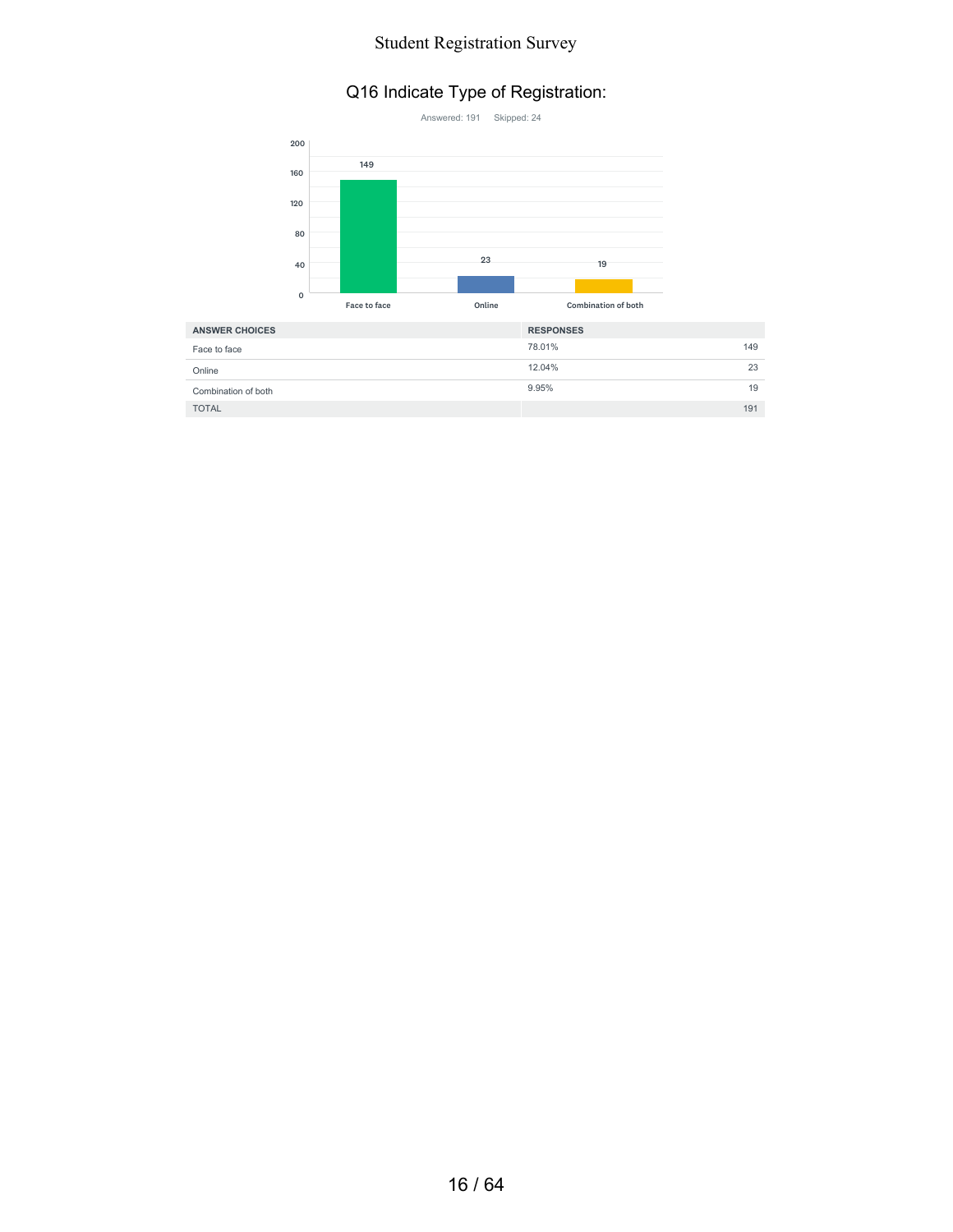#### Q17 Please indicate your level of agreement



| <b>Strongly Agree</b> | Agree | Neutral | <b>Disagree</b> | <b>Strongly Disagree</b> |
|-----------------------|-------|---------|-----------------|--------------------------|
| No Opinion            |       |         |                 |                          |

|                                                  | <b>STRONGLY</b><br><b>AGREE</b> | <b>AGREE</b> | <b>NEUTRAL</b> | <b>DISAGREE</b> | <b>STRONGLY</b><br><b>DISAGREE</b> | <b>NO</b><br><b>OPINION</b> | <b>TOTAL</b> |
|--------------------------------------------------|---------------------------------|--------------|----------------|-----------------|------------------------------------|-----------------------------|--------------|
| The online registration process was<br>adeguate. | 28.57%<br>4                     | 35.71%<br>5  | 7.14%          | 7.14%           | 7.14%                              | 14.29%                      | 14           |
| Was successful registering online.               | 46.67%                          | 13.33%       | 13.33%         | $0.00\%$        | 6.67%                              | 20.00%                      | 15           |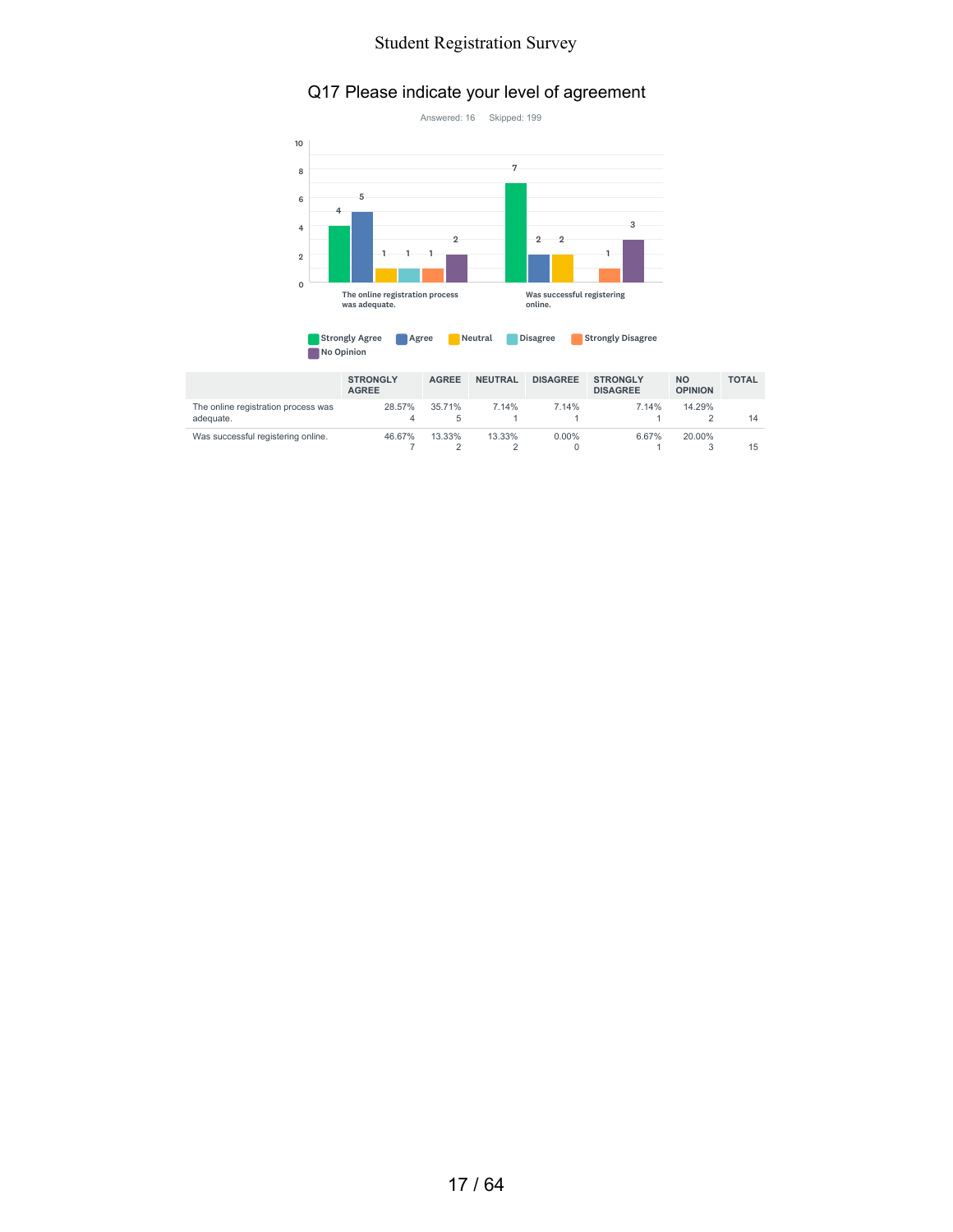# Q18 What part of the online registration were you most disappointed by?



| <b>ANSWER CHOICES</b>                         |                                                                           | <b>RESPONSES</b>  |   |
|-----------------------------------------------|---------------------------------------------------------------------------|-------------------|---|
|                                               | Need permission access from advisor in order to register                  | 69.23%            | 9 |
| Not being able to pay registration fee online |                                                                           | 46.15%            | 6 |
| <b>Total Respondents: 13</b>                  |                                                                           |                   |   |
|                                               |                                                                           |                   |   |
| #                                             | OTHER (PLEASE SPECIFY)                                                    | <b>DATE</b>       |   |
|                                               | Classes I needed to take were closed because permission was granted late. | 8/1/2016 2:43 PM  |   |
| 2                                             | not being able to add EN120 (expos) classes                               | 7/19/2016 4:49 PM |   |
|                                               | N/A                                                                       | 7/12/2016 9:04 AM |   |
|                                               | not able to registered for more than 18 credits                           | 7/5/2016 12:39 AM |   |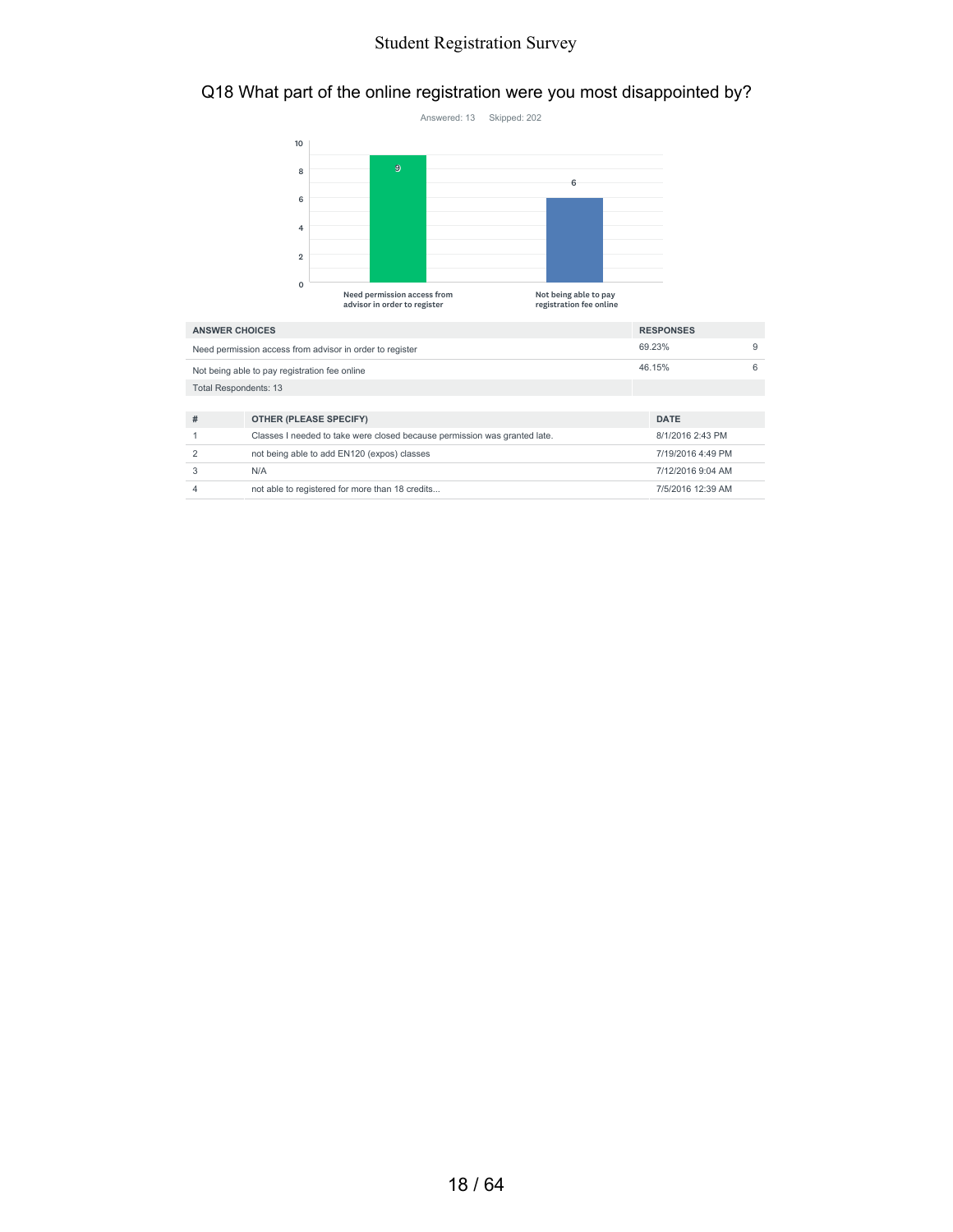# Q19 How can we improve your online registration experience?

Answered: 5 Skipped: 210

| $\boldsymbol{\mathcal{H}}$ | <b>RESPONSES</b>                                                    | <b>DATE</b>        |
|----------------------------|---------------------------------------------------------------------|--------------------|
|                            | drop the advisor's permission to register and be able to pay online | 8/15/2016 11:07 AM |
|                            | Enable EN120 classes for online registration                        | 7/19/2016 4:49 PM  |
|                            | NOTHING! EVERYTHING WAS ALL CLEAR AND PERFECT.                      | 7/12/2016 9:04 AM  |
|                            | by letting us register online without the approve of our advisors.  | 7/7/2016 1:48 PM   |
|                            | By sending me my id                                                 | 7/6/2016 9:34 AM   |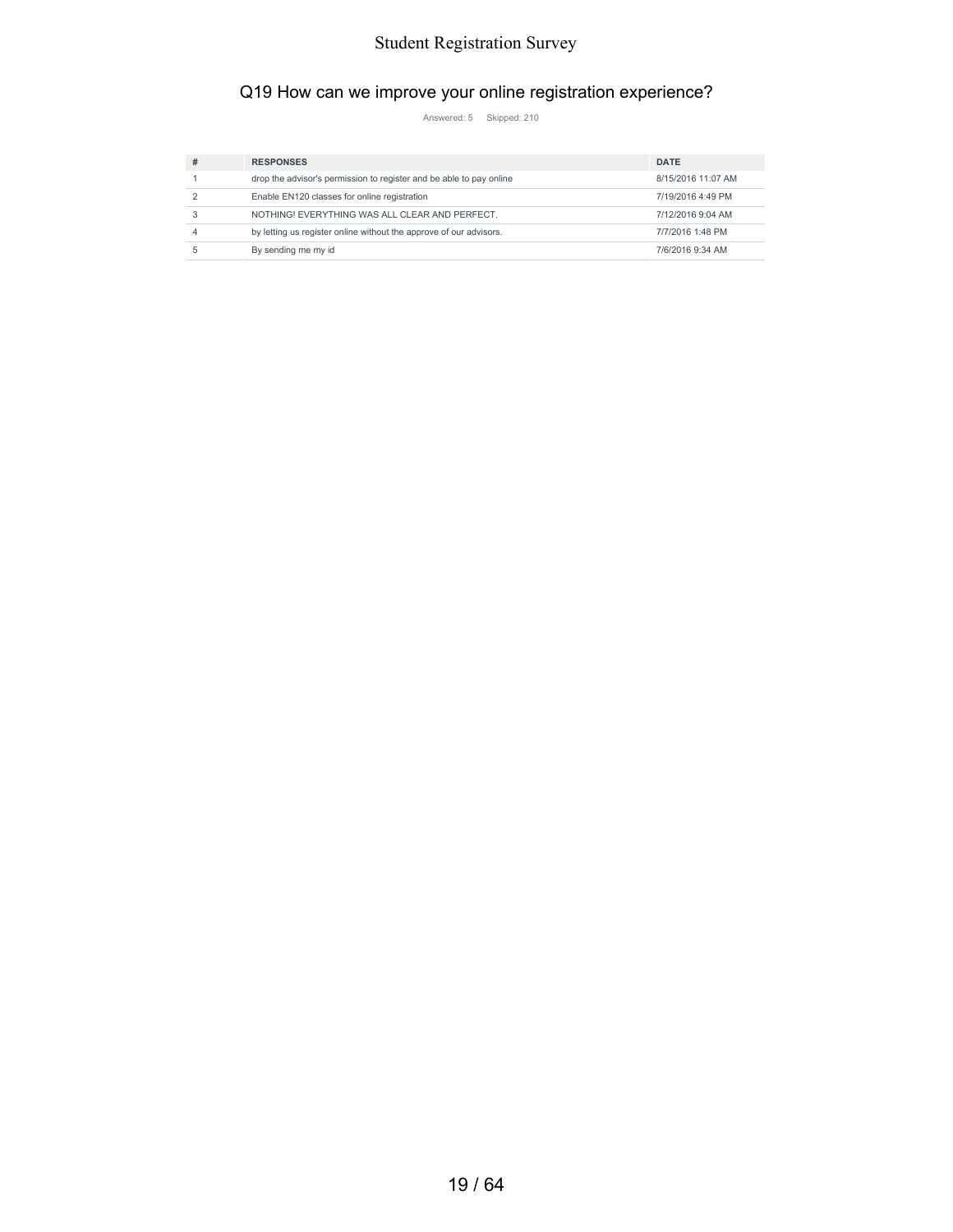# Q20 I am able to finance my fall semester courses (Check all that apply):



| <b>ANSWER CHOICES</b>           |                                    | <b>RESPONSES</b> |                |
|---------------------------------|------------------------------------|------------------|----------------|
|                                 | Supplemental Education Grant (SEG) | 42.86%           | 6              |
| Congressional assistance        |                                    | 14.29%           | $\overline{2}$ |
| State scholarship assistance    |                                    | $0.00\%$         | $\Omega$       |
| Pell grant                      |                                    | 71.43%           | 10             |
| Family assistance               |                                    | 42.86%           | 6              |
| Personal payment (pocket money) |                                    | 28.57%           | 4              |
|                                 | US military veteran assistance     | $0.00\%$         | $\Omega$       |
| <b>Total Respondents: 14</b>    |                                    |                  |                |
|                                 |                                    |                  |                |
| #                               | <b>OTHER (PLEASE SPECIFY)</b>      |                  | <b>DATE</b>    |

1 none 7/6/2016 9:36 AM

20 / 64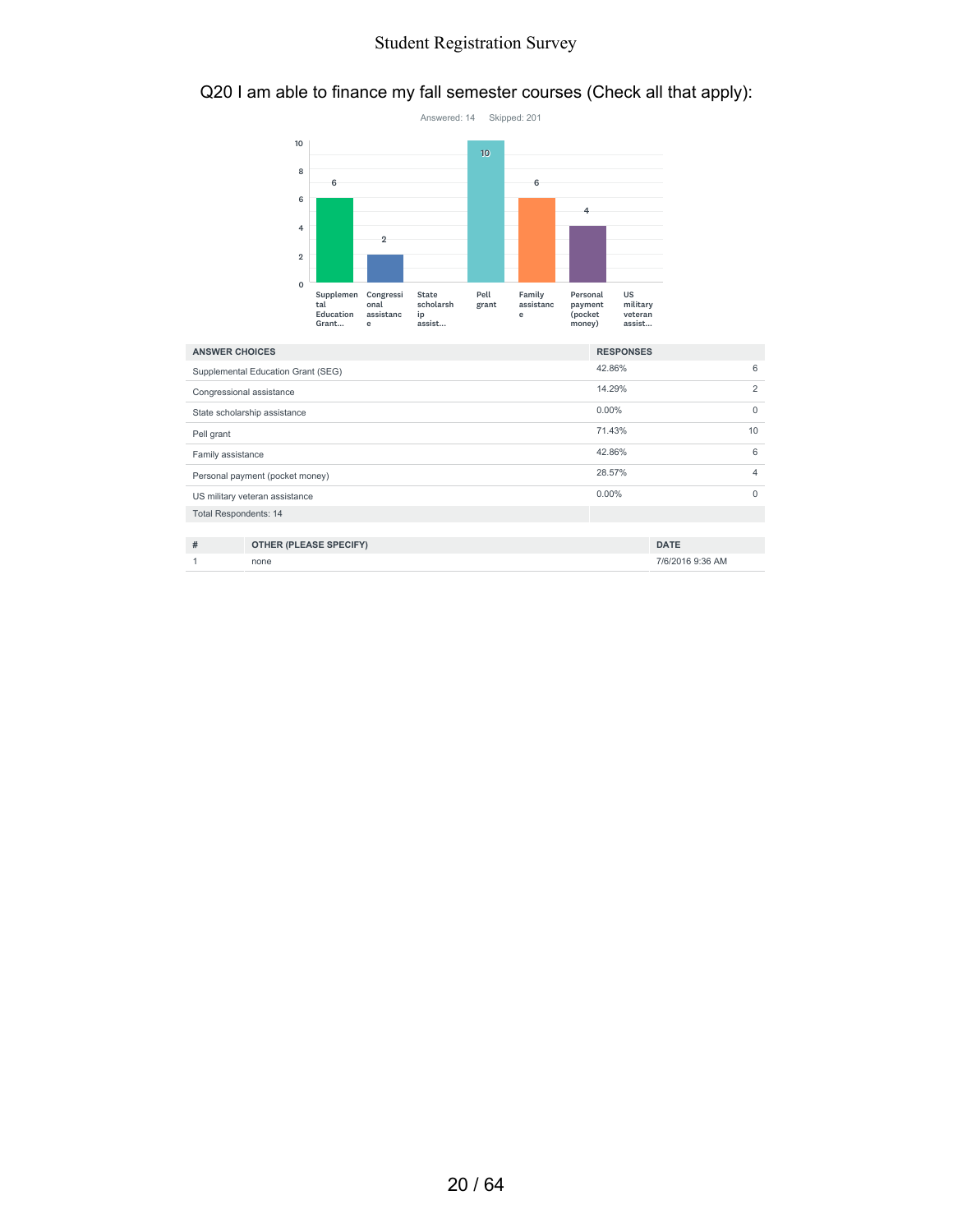# Q21 How did you find out about the registration?



| <b>ANSWER CHOICES</b>                                                      | <b>RESPONSES</b> |   |
|----------------------------------------------------------------------------|------------------|---|
| Heard about the announcement on the radio.                                 | 7.14%            |   |
| through internet/social media (COM-FSM news feed, tweeter, Facebook, etc.) | 64.29%           | 9 |
| Heard it from families and friends.                                        | 35.71%           | 5 |
| Other promotions: flyers, billboards, etc.                                 | 21.43%           |   |
| <b>Total Respondents: 14</b>                                               |                  |   |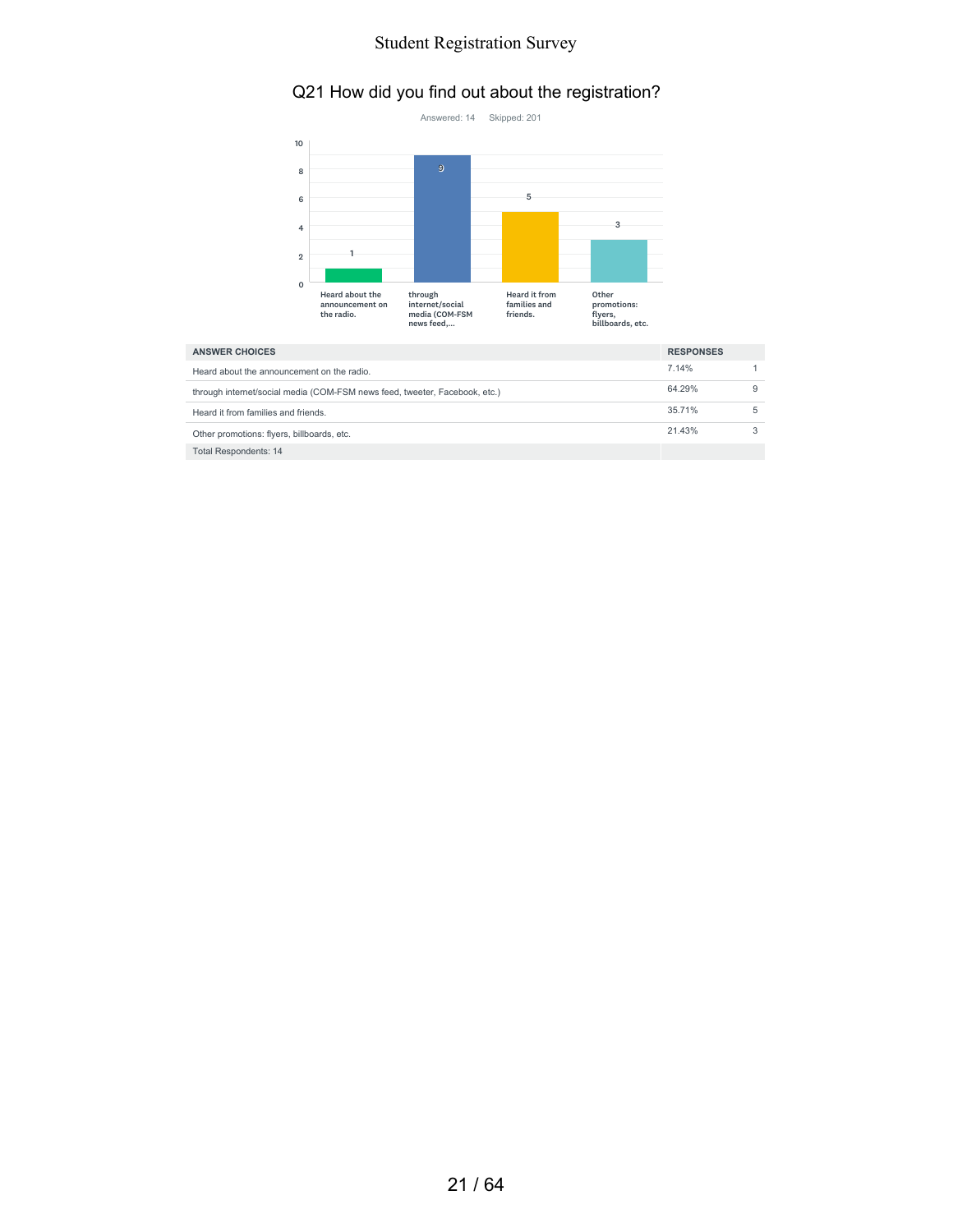# Q22 Why did you decide to enroll at COM-FSM?

Answered: 7 Skipped: 208

| # | <b>RESPONSES</b>                                                                       | <b>DATE</b>       |
|---|----------------------------------------------------------------------------------------|-------------------|
|   | To continue working for my degree                                                      | 7/19/2016 4:51 PM |
|   | TO CONTINUED ON MY EDUCATION SO THAT I CAN FIND A JOB IN THE FUTURE.                   | 7/12/2016 9:06 AM |
| 3 | Because its close to my house                                                          | 7/8/2016 11:00 AM |
|   | so i could finish my classes that are required in my major pass them and get my degree | 7/6/2016 12:17 PM |
| 5 | Because I heard is help many student finish their school and find a good job           | 7/6/2016 9:36 AM  |
| 6 | to continue my education                                                               | 7/5/2016 11:07 AM |
|   | I like the campus, it's closer to home, my classes are offered here at the campus.     | 7/5/2016 12:40 AM |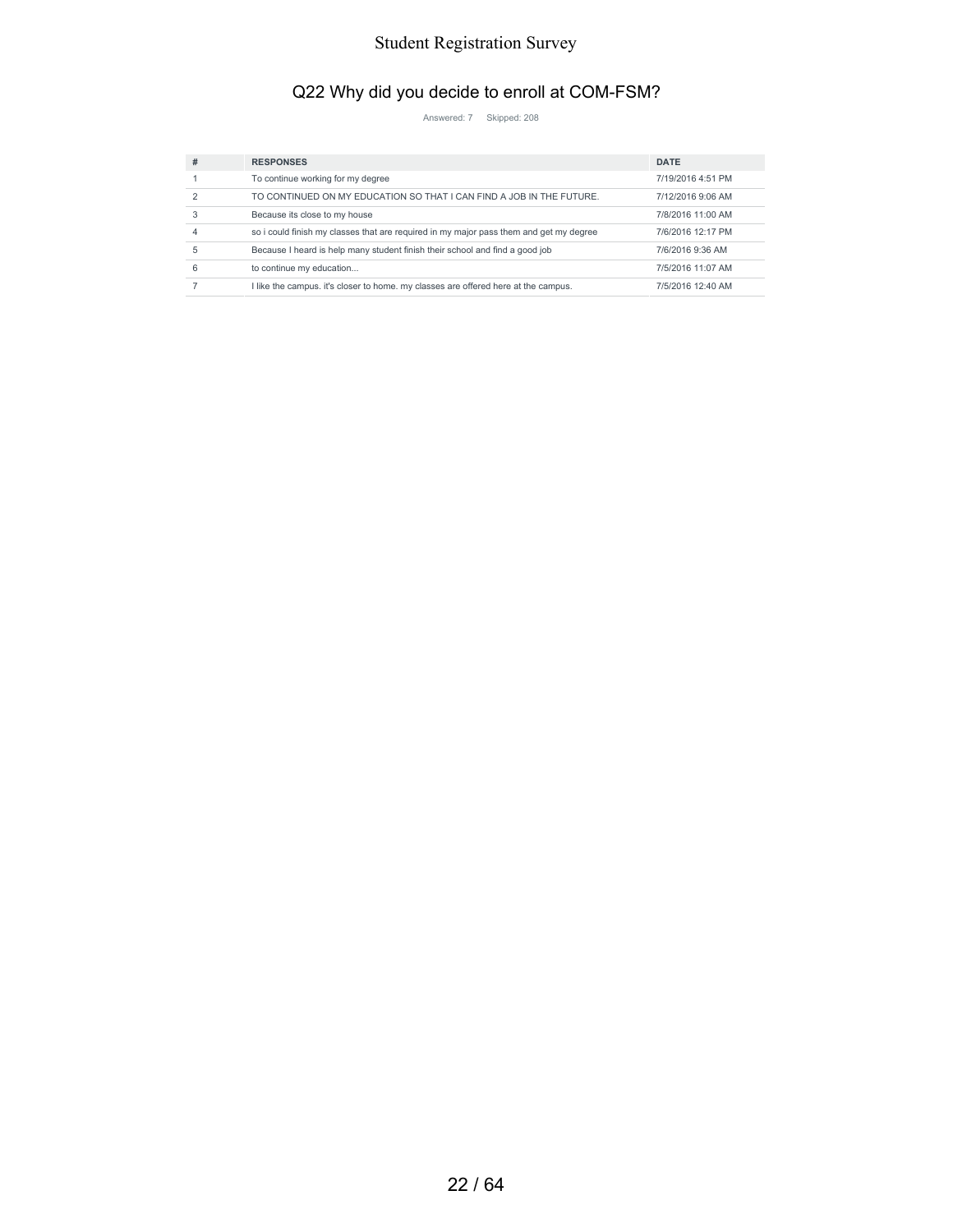#### Q23 2. What are some positive or negative things that you observed about the registration process? Please feel free to comment or make recommendations in this section.

Answered: 7 Skipped: 208

| #          | <b>RESPONSES</b>                                                                                                                                 | <b>DATE</b>        |
|------------|--------------------------------------------------------------------------------------------------------------------------------------------------|--------------------|
|            | For the positive side, it is tiring to wait for the advisor's permission to register online and go to<br>business office to pay. Just pay online | 8/15/2016 11:43 AM |
| 2          | I recommend that EN120 (expository writing classes) be enabled for adding online.                                                                | 7/19/2016 4:52 PM  |
|            | N/A                                                                                                                                              | 7/12/2016 9:06 AM  |
|            | Some positive things i see is that it is fast and easy.                                                                                          | 7/11/2016 9:27 AM  |
| 5          | Its excited                                                                                                                                      | 7/8/2016 11:01 AM  |
| $\epsilon$ | Nothing for me everything that I went through is fine                                                                                            | 7/6/2016 9:36 AM   |
|            | everything is fine to me.                                                                                                                        | 7/5/2016 12:41 AM  |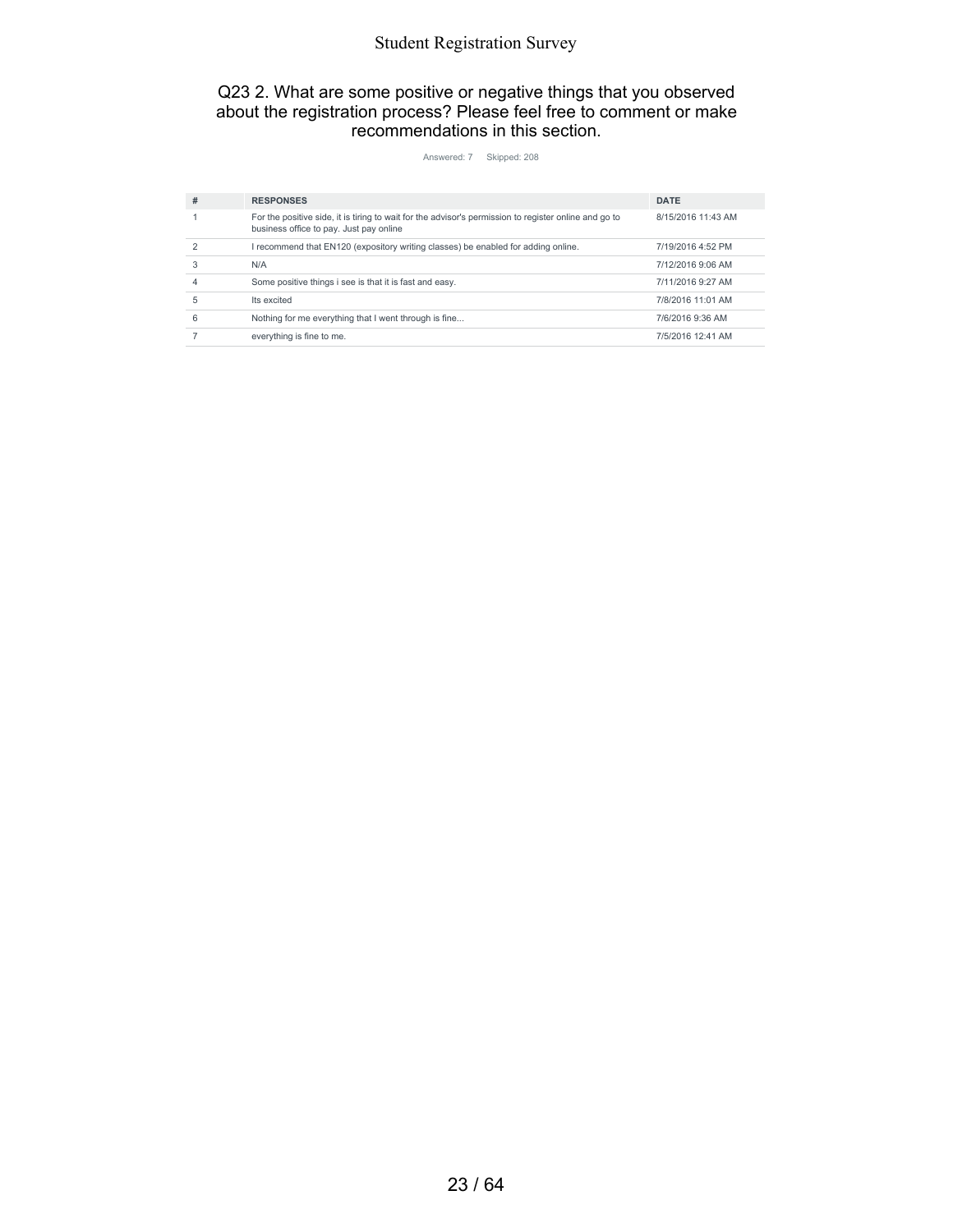#### Q24 1. Hours set for registration.



| <b>ANSWER CHOICES</b> | <b>RESPONSES</b> |    |
|-----------------------|------------------|----|
| Very satisfied        | 39.26%           | 53 |
| Satisfied             | 43.70%           | 59 |
| Neutral               | 13.33%           | 18 |
| Dissatisfied          | 2.96%            | 4  |
| Very Dissatisfied     | 0.74%            |    |
| <b>TOTAL</b>          | 135              |    |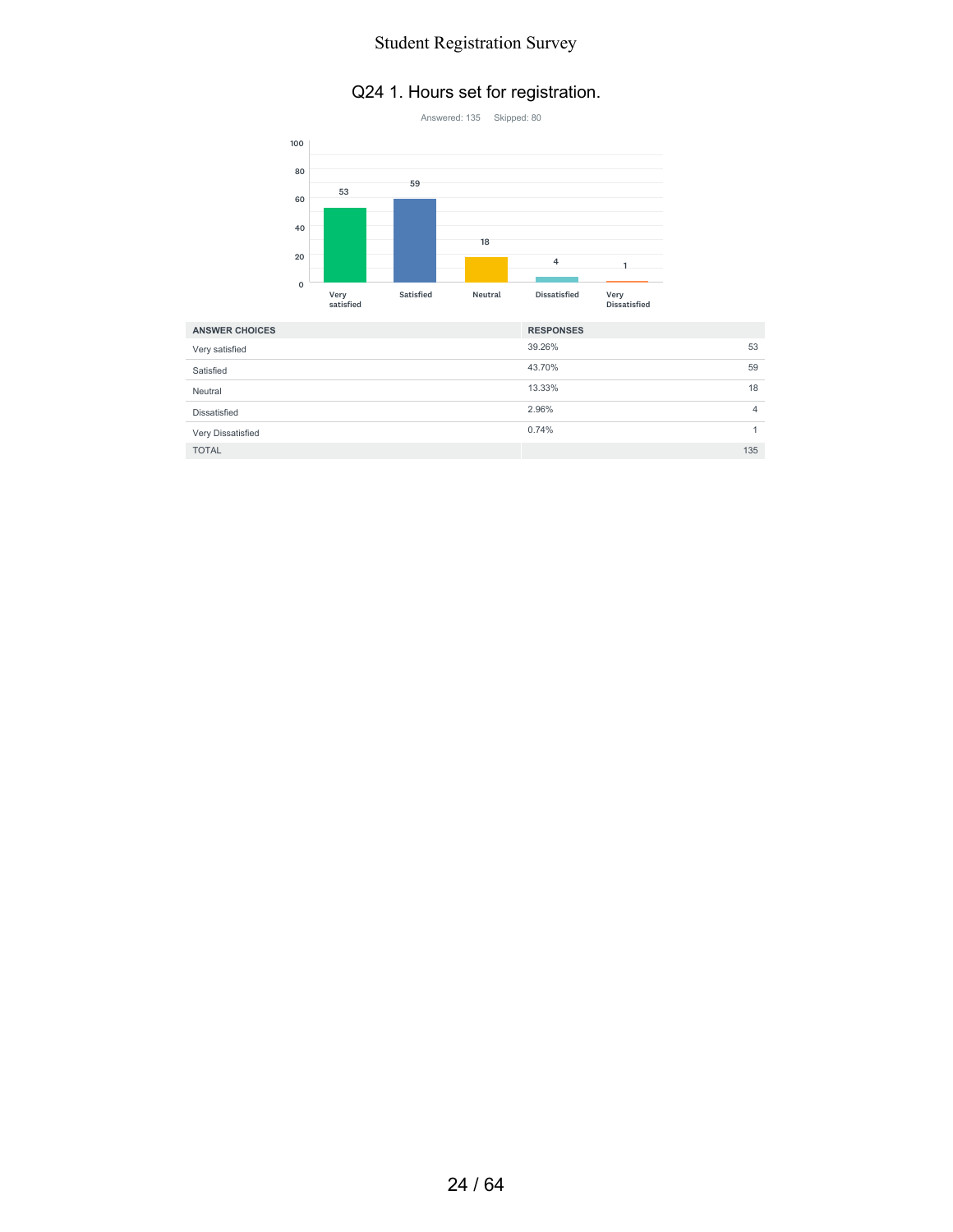#### Q25 2. Forms used for registration



| <b>ANSWER CHOICES</b> | <b>RESPONSES</b> |                |
|-----------------------|------------------|----------------|
| Very satisfied        | 36.84%           | 49             |
| Satisfied             | 51.13%           | 68             |
| Neutral               | 9.77%            | 13             |
| Dissatisfied          | 1.50%            | $\overline{2}$ |
| Very Dissatisfied     | 0.75%            |                |
| <b>TOTAL</b>          |                  | 133            |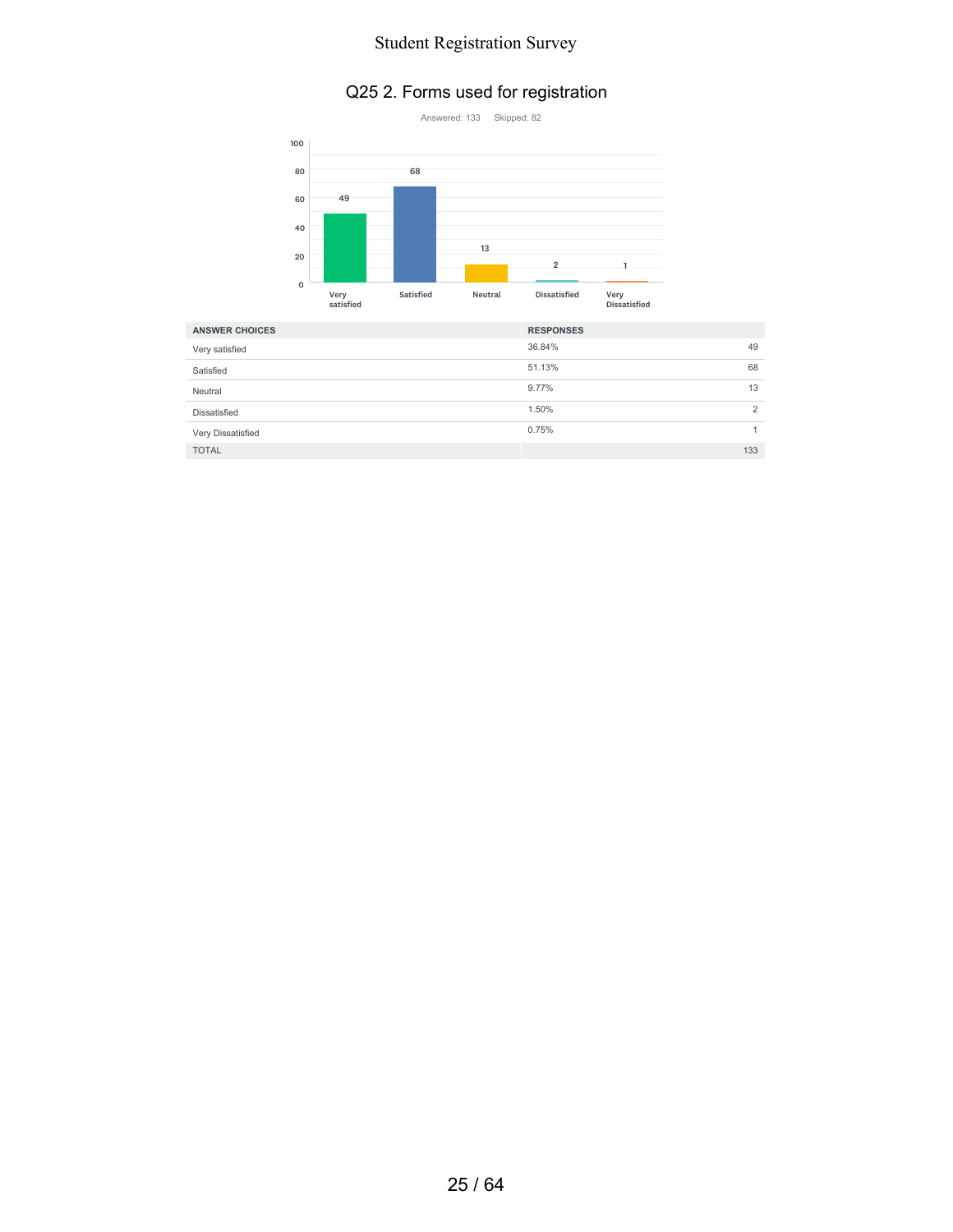#### Q26 3. Location used for registration.



| <b>ANSWER CHOICES</b> | <b>RESPONSES</b> |                |
|-----------------------|------------------|----------------|
| Very satisfied        | 40.30%           | 54             |
| Satisfied             | 46.27%           | 62             |
| Neutral               | 10.45%           | 14             |
| Dissatisfied          | 1.49%            | $\overline{2}$ |
| Very dissatisfied     | 1.49%            | $\overline{2}$ |
| <b>TOTAL</b>          |                  | 134            |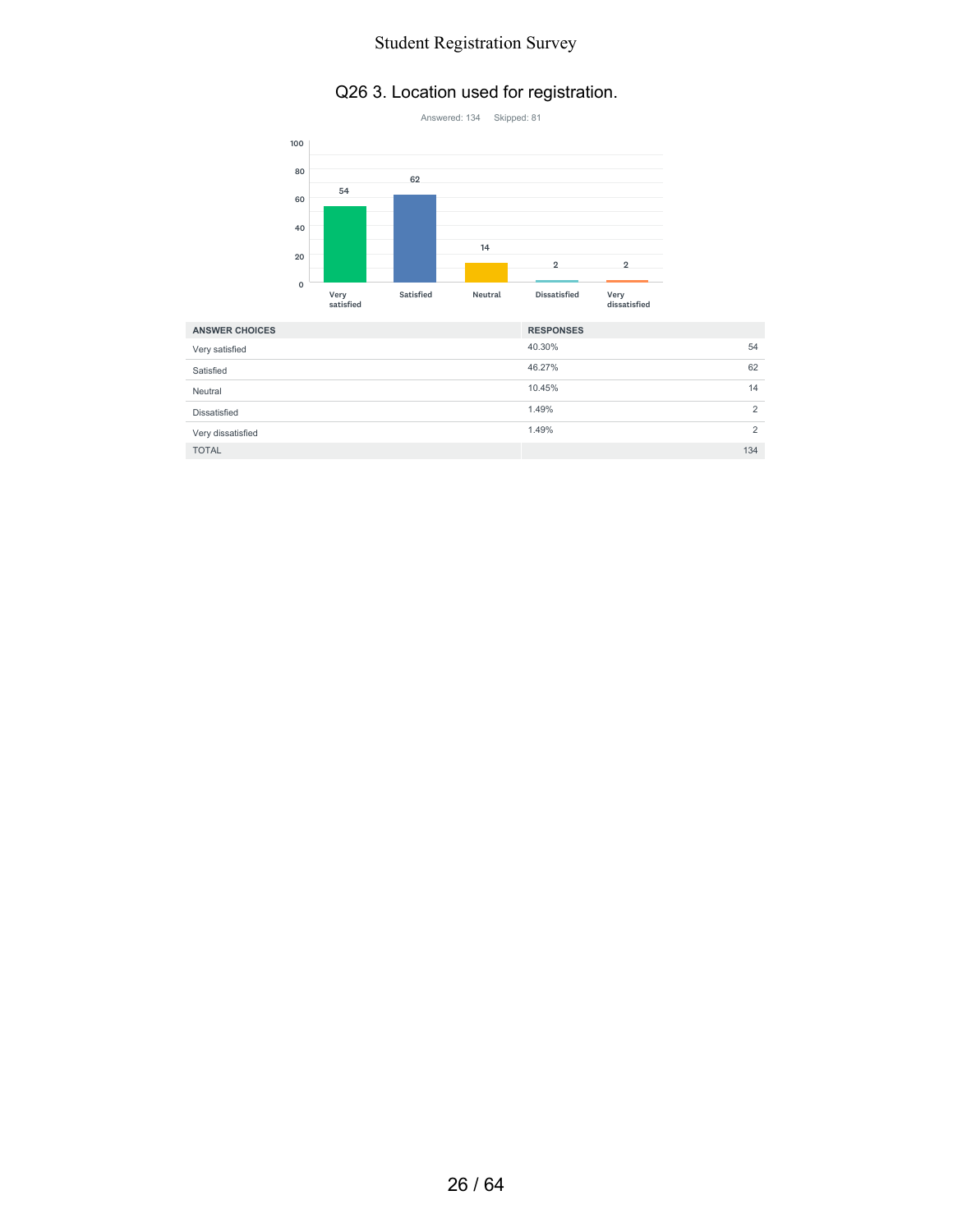# Q27 4. Lay-out used for registration.



| <b>ANSWER CHOICES</b> | <b>RESPONSES</b> |     |
|-----------------------|------------------|-----|
| Very Satisfied        | 32.58%           | 43  |
| Satisfied             | 56.06%           | 74  |
| Neutral               | 8.33%            | 11  |
| <b>Dissatisfied</b>   | 2.27%            | 3   |
| Very dissatisfied     | 0.76%            |     |
| <b>TOTAL</b>          |                  | 132 |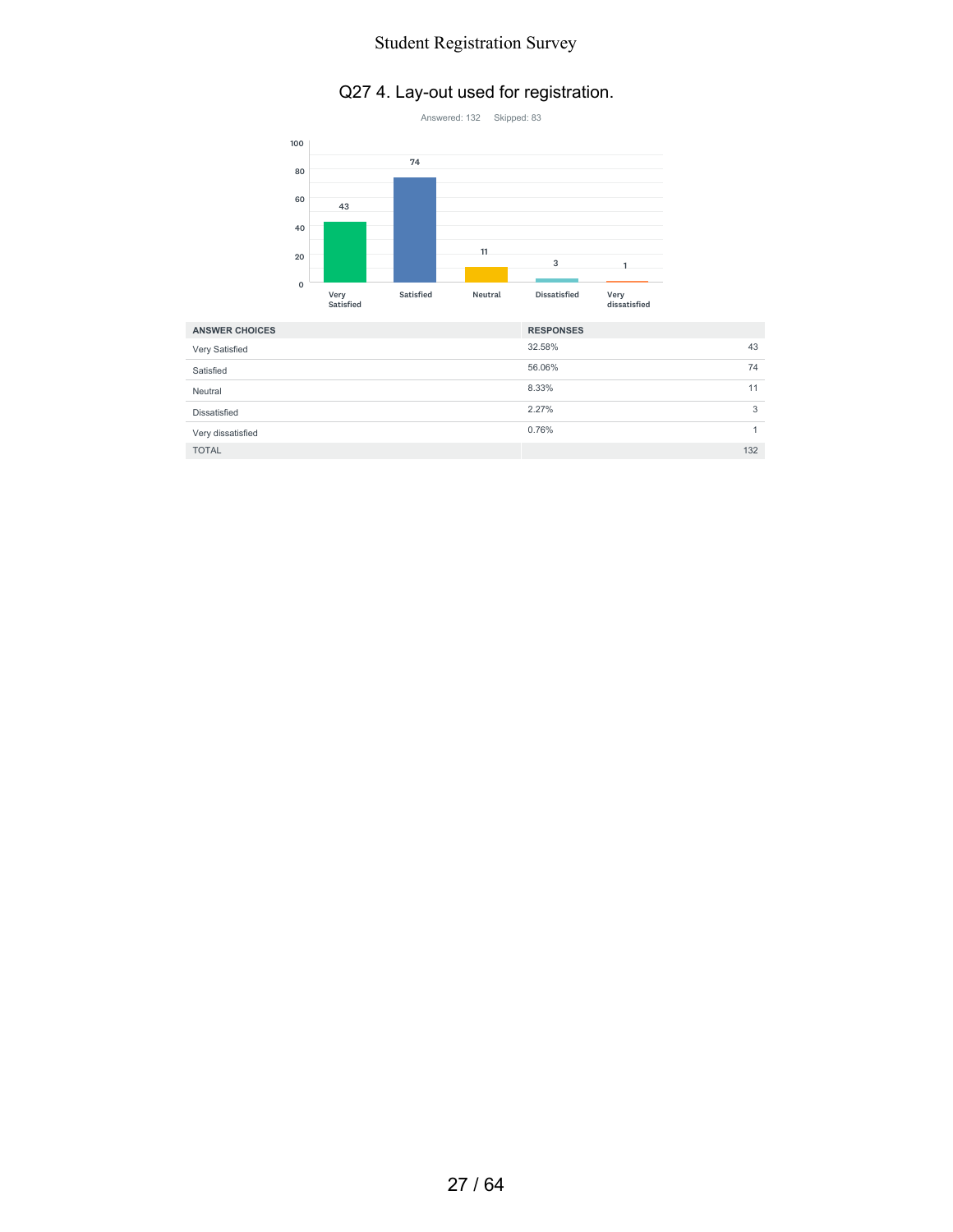#### Q28 5. Helpfulness of Admission & Records staff



| <b>ANSWER CHOICES</b> | <b>RESPONSES</b> |     |
|-----------------------|------------------|-----|
| Very satisfied        | 45.93%           | 62  |
| Satisfied             | 42.22%           | 57  |
| Neutral               | 7.41%            | 10  |
| <b>Dissatisfied</b>   | 1.48%            | 2   |
| Very dissatisfied     | 2.96%            | 4   |
| <b>TOTAL</b>          |                  | 135 |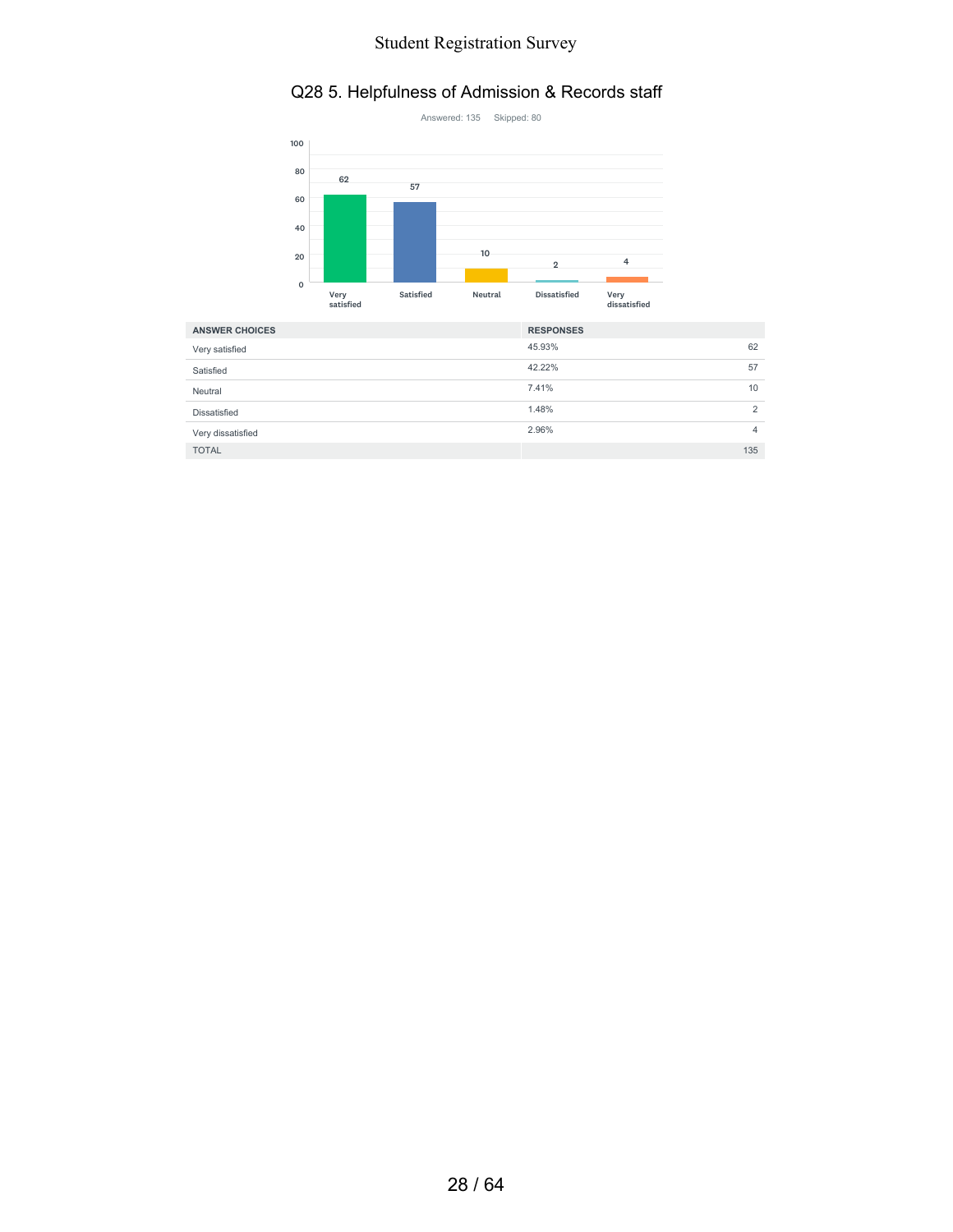#### Q29 6. Helpfulness of Financial Aid Office Staff



| <b>ANSWER CHOICES</b> | <b>RESPONSES</b> |     |
|-----------------------|------------------|-----|
| Very satisfied        | 47.76%           | 64  |
| Satisfied             | 41.04%           | 55  |
| Neutral               | 8.96%            | 12  |
| <b>Dissatisfied</b>   | 1.49%            | 2   |
| Very dissatisfied     | 0.75%            |     |
| <b>TOTAL</b>          |                  | 134 |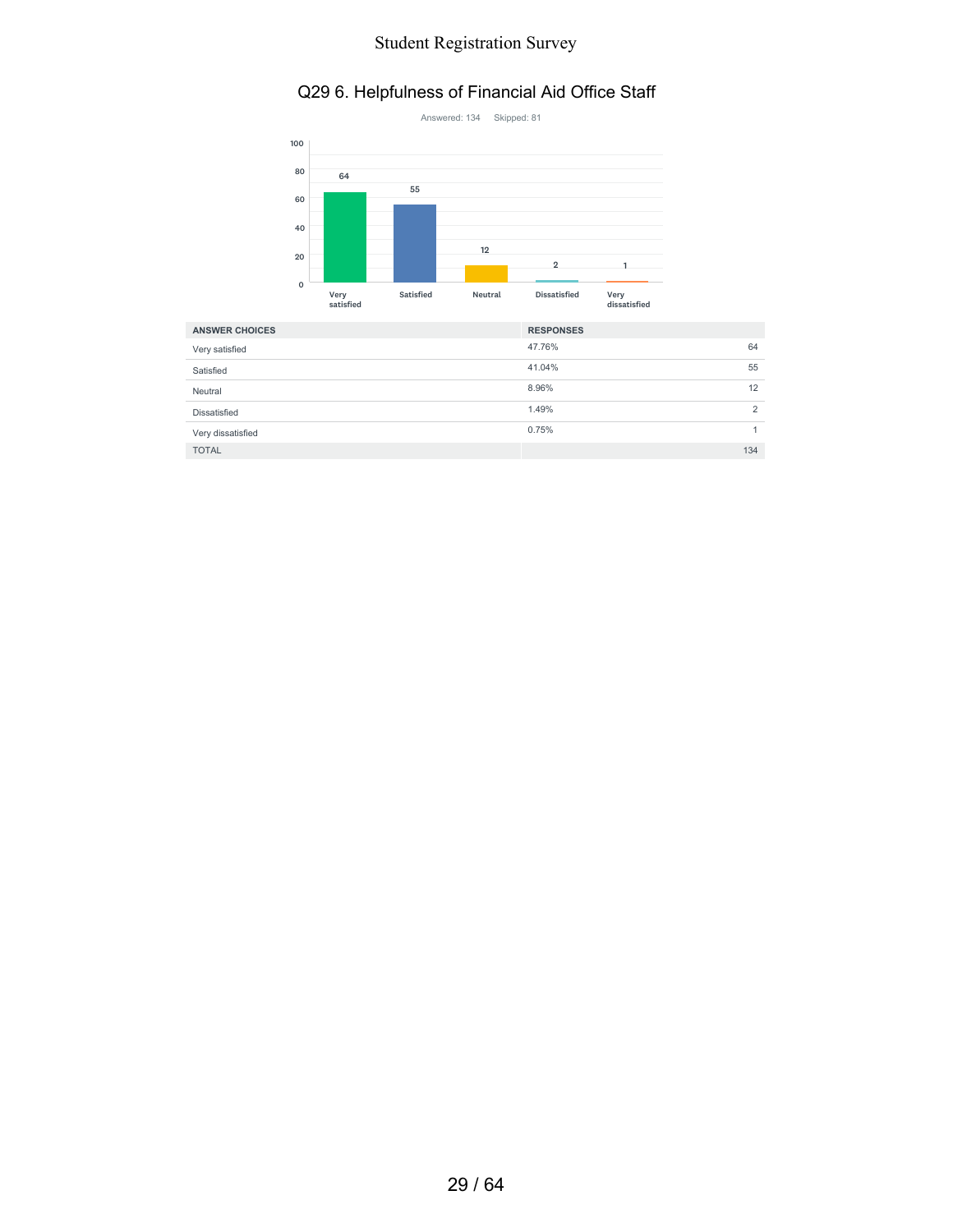#### Q30 7. Helpfulness of Business Office Staff



| <b>ANSWER CHOICES</b> | <b>RESPONSES</b> |     |
|-----------------------|------------------|-----|
| Very satisfied        | 42.22%           | 57  |
| Satisfied             | 42.96%           | 58  |
| Neutral               | 9.63%            | 13  |
| <b>Dissatisfied</b>   | 2.96%            | 4   |
| Very dissatisfied     | 2.22%            | 3   |
| <b>TOTAL</b>          |                  | 135 |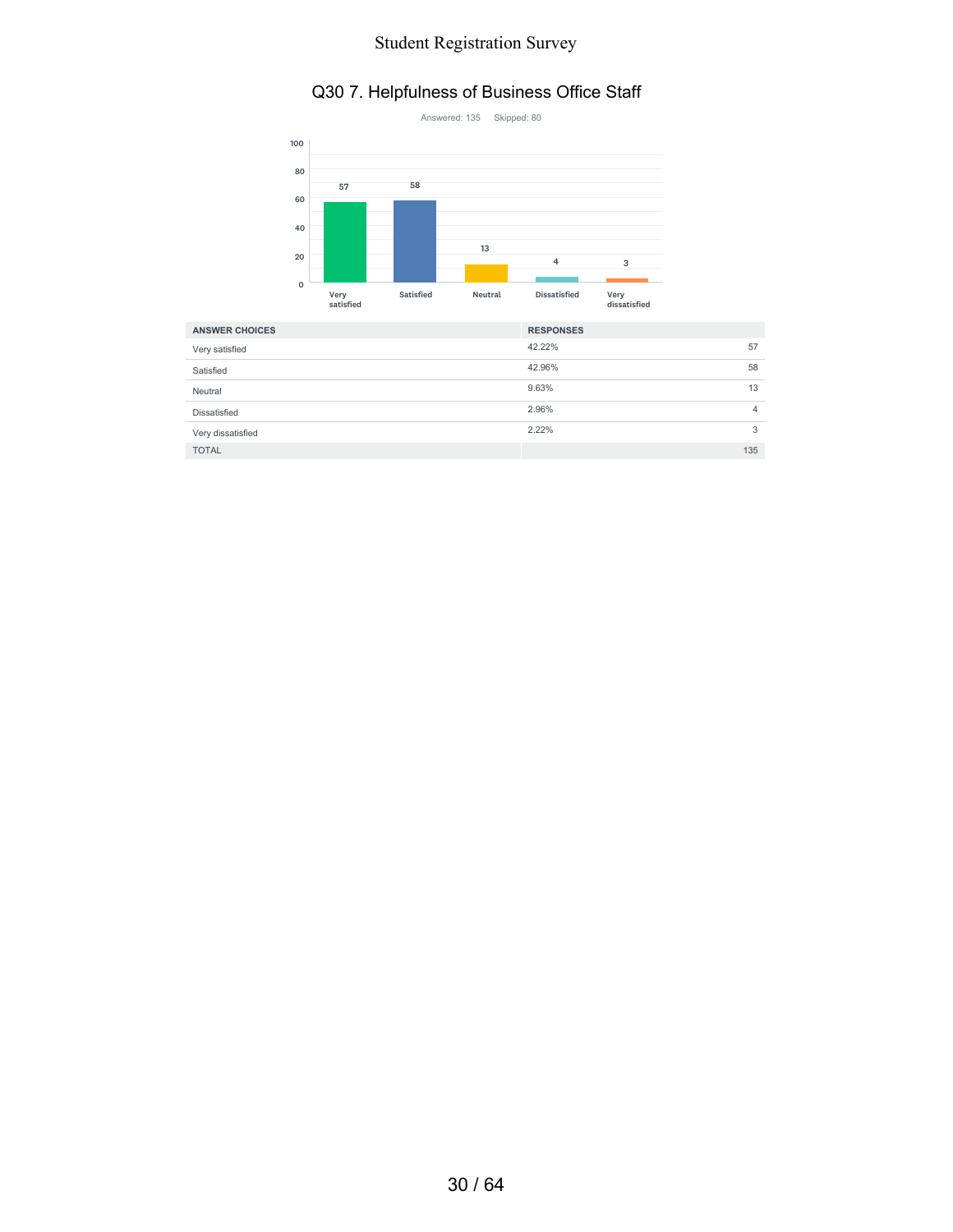# Q31 8. Helpfulness of Peer Coaches



| <b>ANSWER CHOICES</b> | <b>RESPONSES</b> |                |
|-----------------------|------------------|----------------|
| Very satisfied        | 36.36%           | 48             |
| Satisfied             | 40.91%           | 54             |
| Neutral               | 19.70%           | 26             |
| Dissatisfied          | 1.52%            | $\overline{2}$ |
| Very dissatisfied     | 1.52%            | $\overline{2}$ |
| <b>TOTAL</b>          |                  | 132            |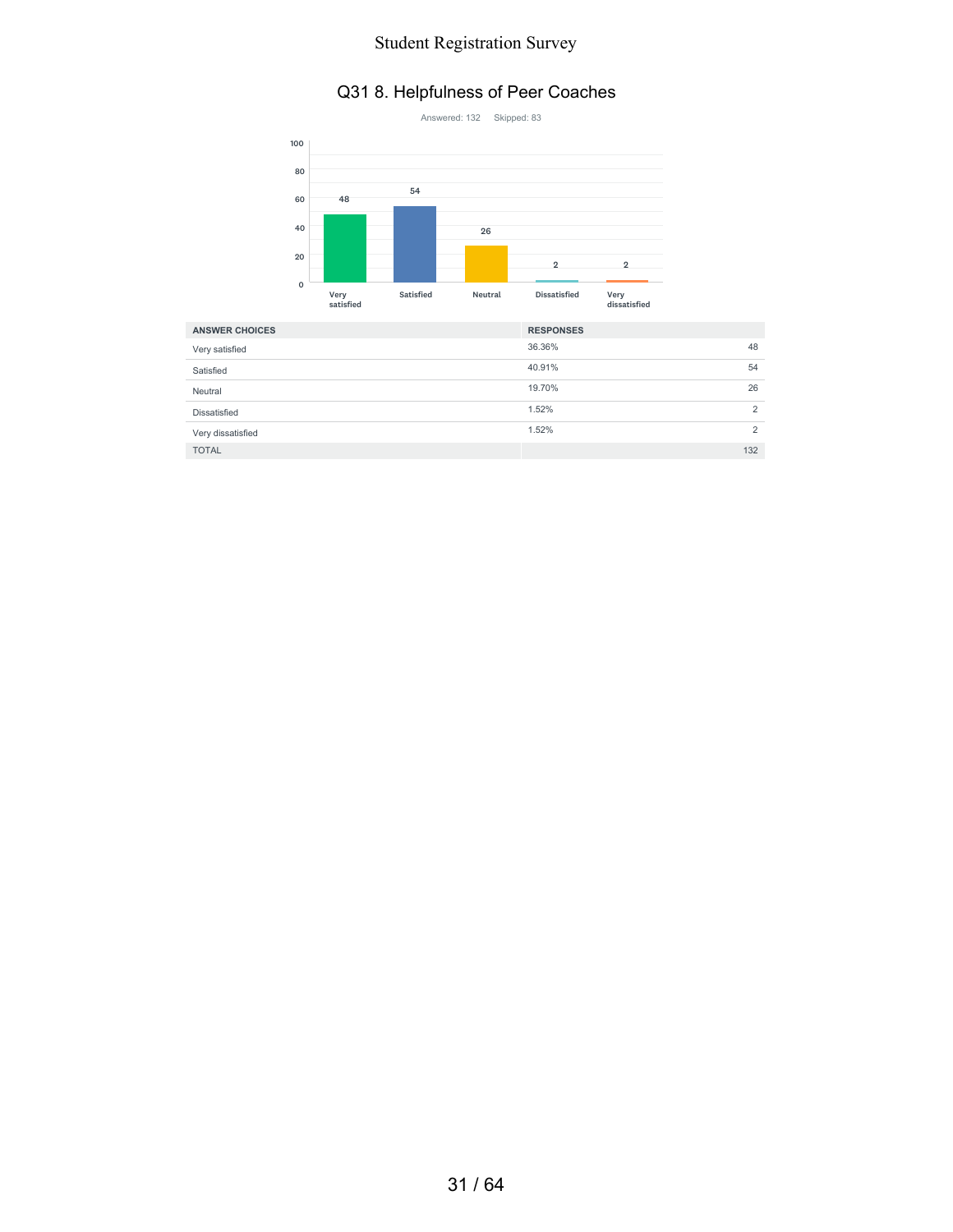# Q32 9. Helpfulness of Information Technology Office staff



| <b>ANSWER CHOICES</b> | <b>RESPONSES</b> |                |
|-----------------------|------------------|----------------|
| Very satisfied        | 35.34%           | 47             |
| Satisfied             | 46.62%           | 62             |
| Neutral               | 16.54%           | 22             |
| <b>Dissatisfied</b>   | $0.00\%$         | 0              |
| Very dissatisfied     | 1.50%            | $\overline{2}$ |
| <b>TOTAL</b>          |                  | 133            |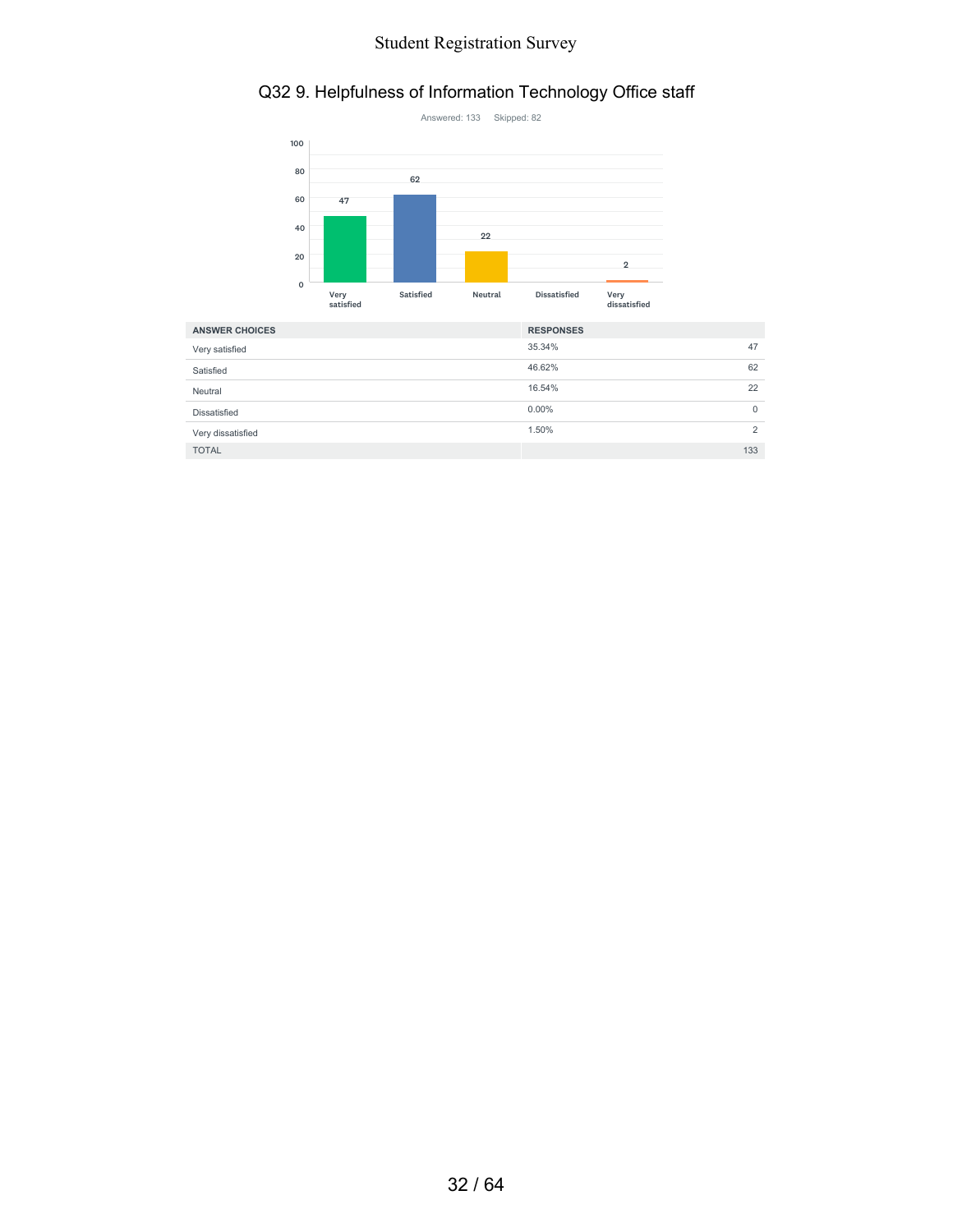#### Q33 10. Academic advising at the registration site



| <b>ANSWER CHOICES</b> | <b>RESPONSES</b> |     |
|-----------------------|------------------|-----|
| Very satisfied        | 41.35%           | 55  |
| Satisfied             | 39.85%           | 53  |
| Neutral               | 13.53%           | 18  |
| Dissatisfied          | 3.76%            | 5   |
| Very dissatisfied     | 1.50%            | 2   |
| <b>TOTAL</b>          |                  | 133 |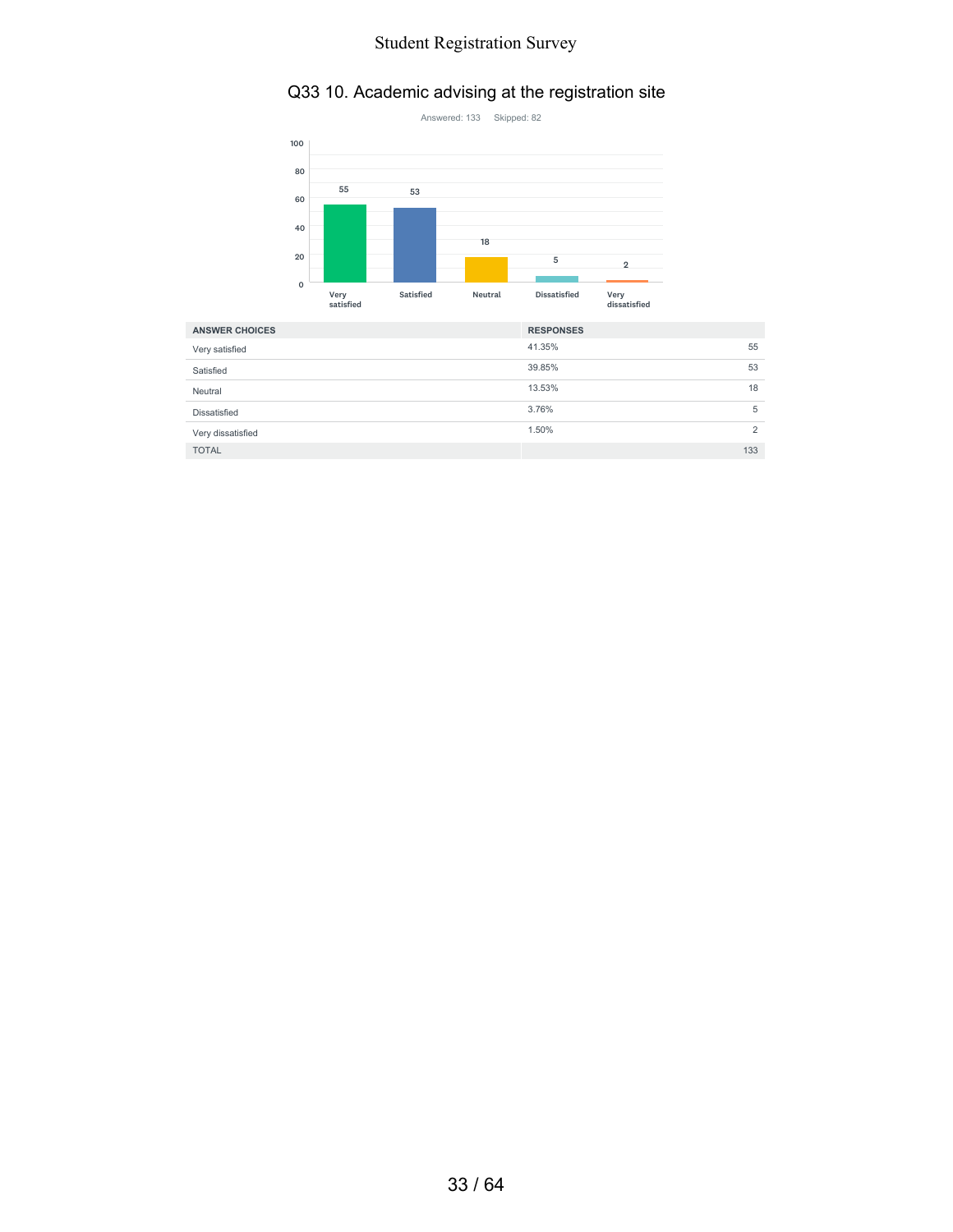# Q34 11. Availability of courses for my program



| <b>ANSWER CHOICES</b> | <b>RESPONSES</b> |   |
|-----------------------|------------------|---|
| Very satisfied        | 33.58%<br>45     |   |
| Satisfied             | 42.54%<br>57     |   |
| Neutral               | 14.93%<br>20     |   |
| Dissatisfied          | 3.73%            | 5 |
| Very dissatisfied     | 5.22%            |   |
| <b>TOTAL</b>          | 134              |   |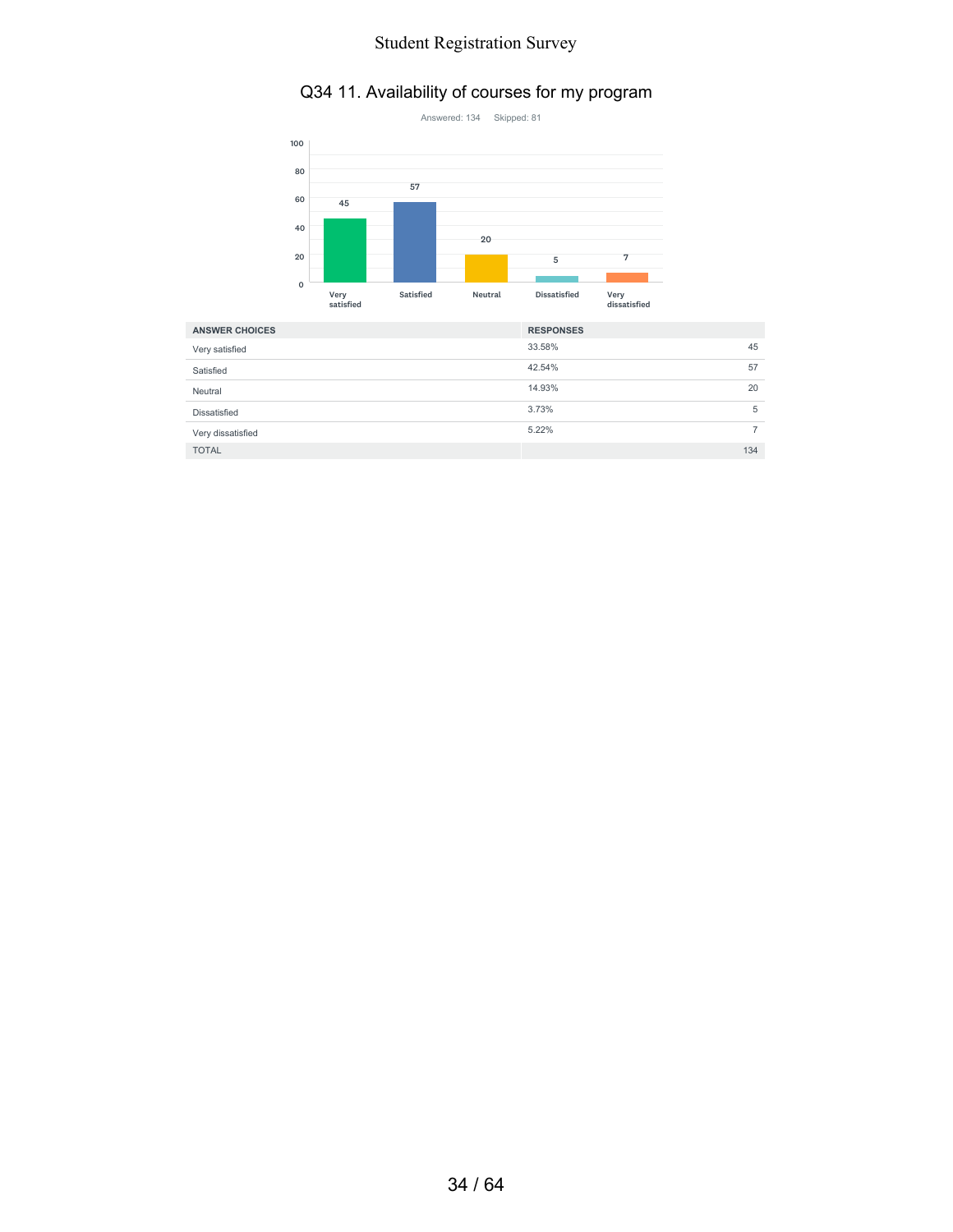#### Q35 12. Bill paying process



| <b>ANSWER CHOICES</b> | <b>RESPONSES</b> |
|-----------------------|------------------|
| Very satisfied        | 32.06%<br>42     |
| Satisfied             | 44.27%<br>58     |
| Neutral               | 18.32%<br>24     |
| <b>Dissatisfied</b>   | 6<br>4.58%       |
| Very dissatisfied     | 0.76%            |
| <b>TOTAL</b>          | 131              |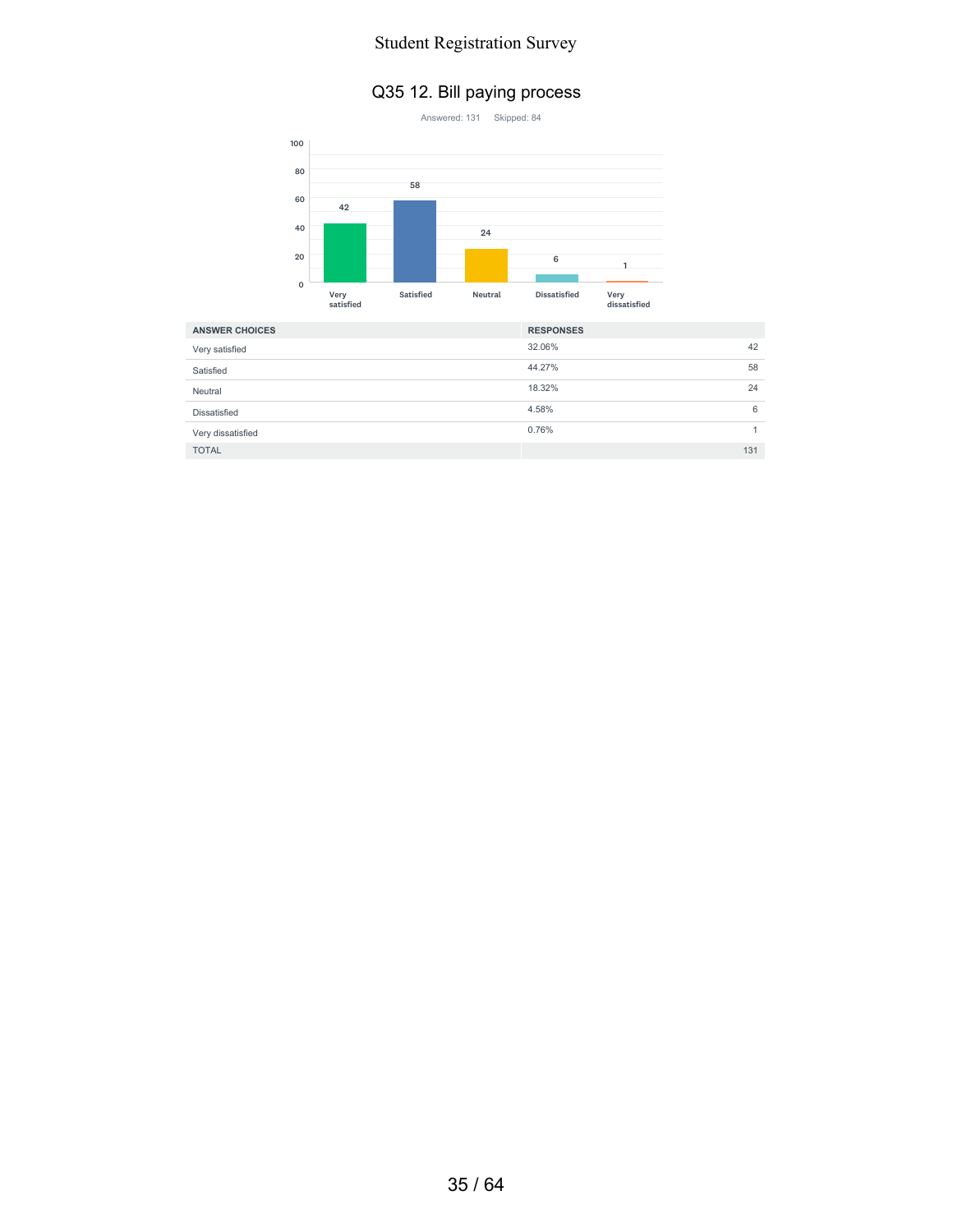# Q36 13. TIME involved in completing registration process



| <b>ANSWER CHOICES</b> | <b>RESPONSES</b> |                |
|-----------------------|------------------|----------------|
| Very satisfied        | 35.61%           | 47             |
| Satisfied             | 41.67%           | 55             |
| Neutral               | 18.18%           | 24             |
| Dissatisfied          | 1.52%            | $\overline{2}$ |
| Very dissatisfied     | 3.03%            | 4              |
| <b>TOTAL</b>          |                  | 132            |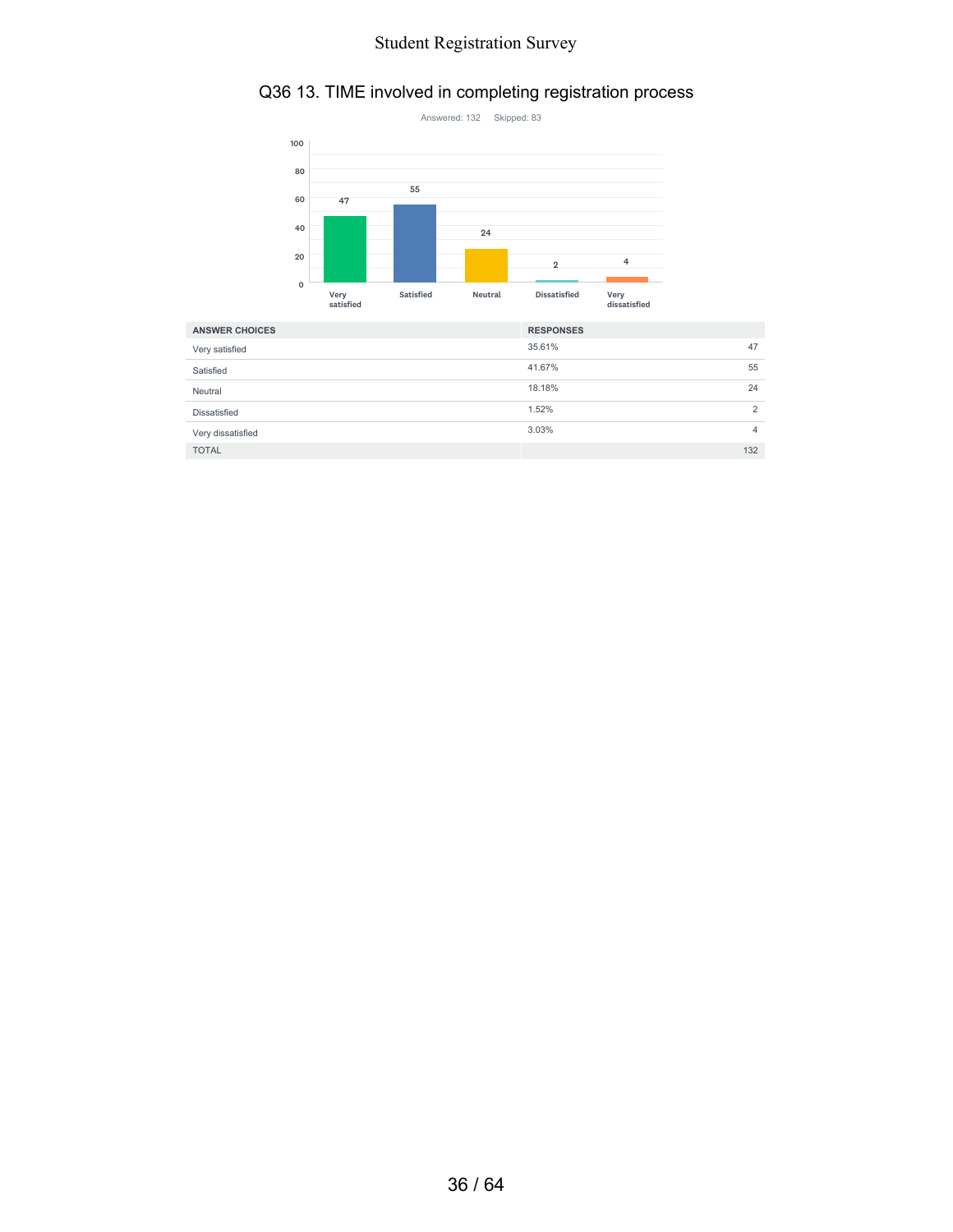# Q37 14. Overall satisfaction with registration process



| <b>ANSWER CHOICES</b> | <b>RESPONSES</b> |                |
|-----------------------|------------------|----------------|
| Very satisfied        | 34.85%           | 46             |
| Satisfied             | 48.48%           | 64             |
| Neutral               | 11.36%           | 15             |
| Dissatisfied          | 3.79%            | 5              |
| Very dissatisfied     | 1.52%            | $\overline{2}$ |
| <b>TOTAL</b>          | 132              |                |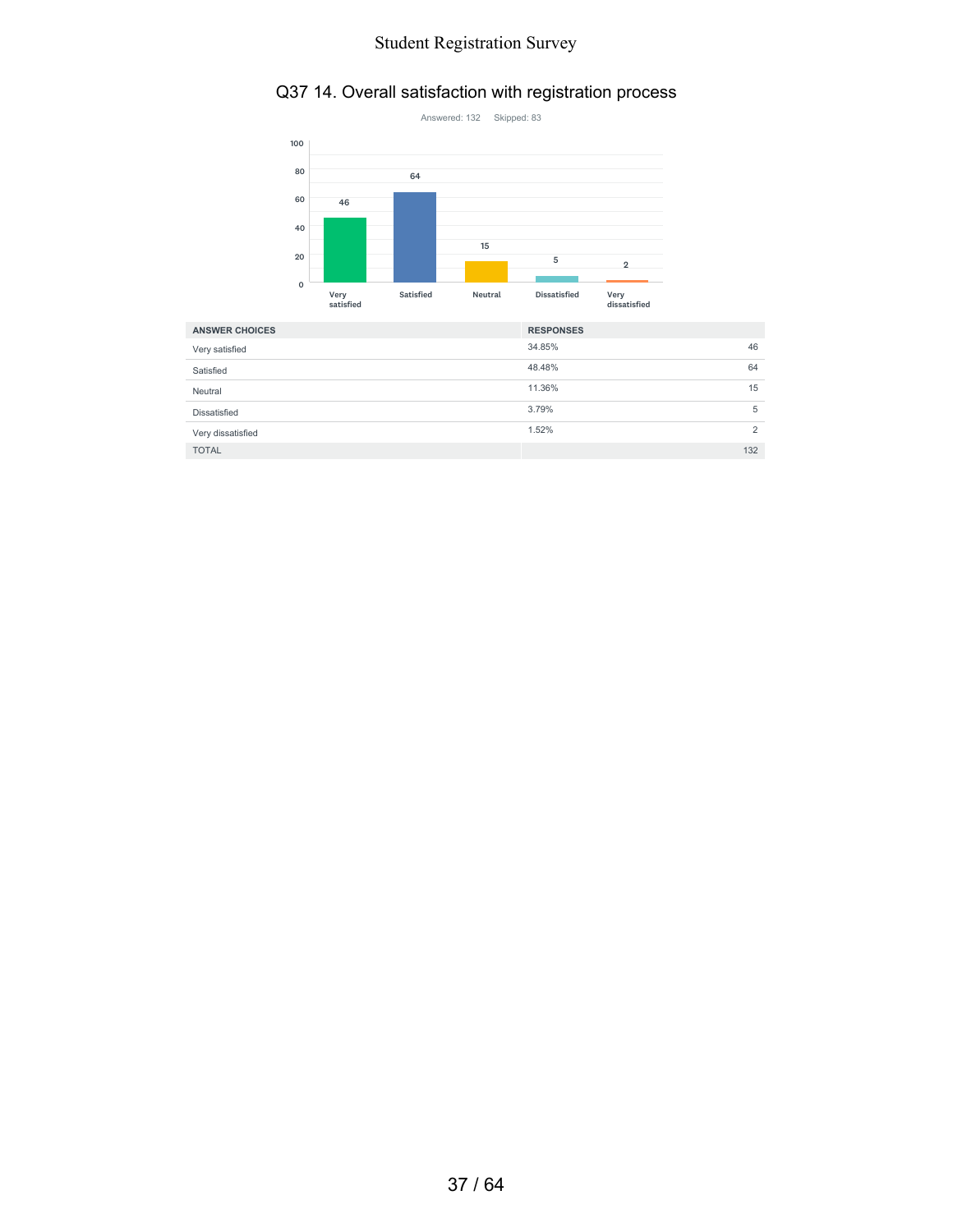#### Q38 I am able to finance my fall semester courses (Check all that apply):



| <b>ANSWER CHOICES</b>         |                                    | <b>RESPONSES</b> |     |
|-------------------------------|------------------------------------|------------------|-----|
|                               | Supplemental Education Grant (SEG) | 20.97%           | 26  |
|                               | Congressional assistance           | 12.10%           | 15  |
|                               | State scholarship assistance       | 12.90%           | 16  |
| Pell grant                    |                                    | 81.45%           | 101 |
| Family assistance             |                                    | 20.16%           | 25  |
|                               | Personal payment (pocket money)    | 12.90%           | 16  |
|                               | US military veteran assistance     | 4.03%            | 5   |
| <b>Total Respondents: 124</b> |                                    |                  |     |
|                               |                                    |                  |     |
| #                             | OTHER (PLEASE SPECIFY)             | <b>DATE</b>      |     |

| -- |  |
|----|--|
|    |  |
|    |  |

1 FAFSA 8/25/2016 11:01 PM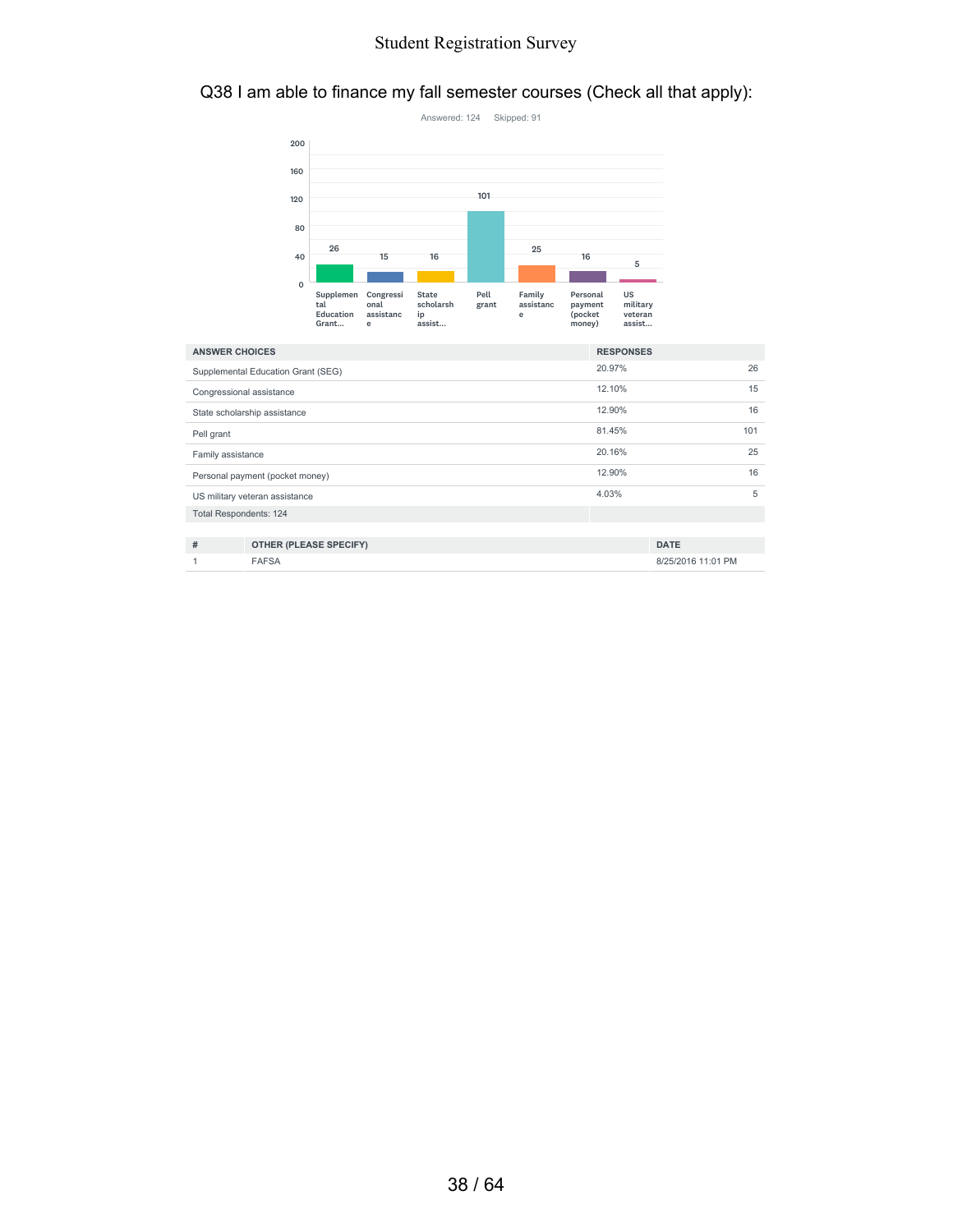#### Q39 How did you find out about the registration?



| <b>ANSWER CHOICES</b>                                                      |        |    |
|----------------------------------------------------------------------------|--------|----|
| Heard about the announcement on the radio.                                 | 8.73%  |    |
| through internet/social media (COM-FSM news feed, tweeter, Facebook, etc.) | 37.30% | 47 |
| Heard it from families and friends.                                        | 57.94% | 73 |
| Other promotions: flyers, billboards, etc.                                 | 11.90% | 15 |
| Total Respondents: 126                                                     |        |    |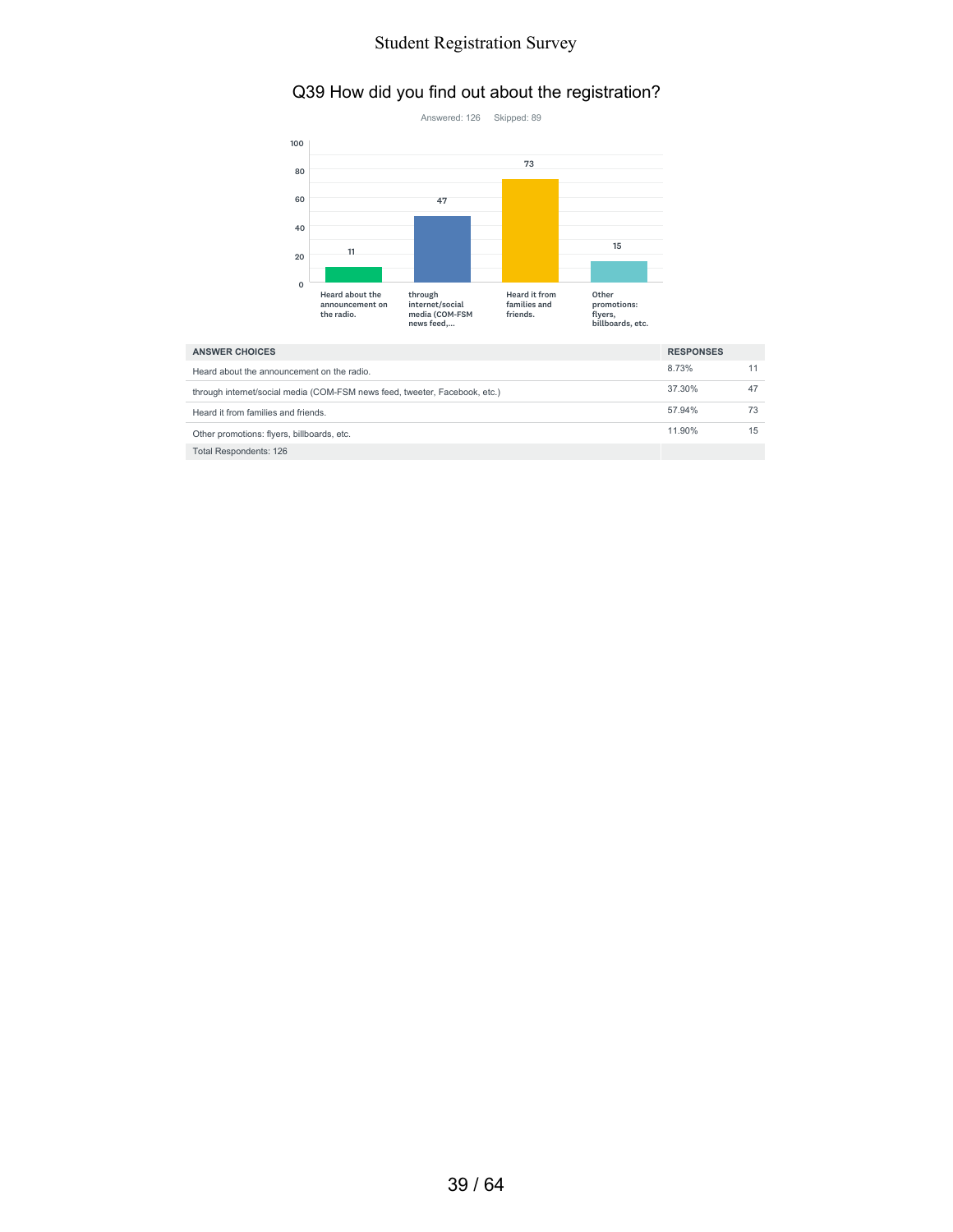# Q40 Why did you decide to enroll at COM-FSM?

Answered: 85 Skipped: 130

| #                 | <b>RESPONSES</b>                                                                                                                                                  | <b>DATE</b>        |
|-------------------|-------------------------------------------------------------------------------------------------------------------------------------------------------------------|--------------------|
| 1                 | because                                                                                                                                                           | 9/27/2016 9:55 AM  |
| 2                 | 2016                                                                                                                                                              | 9/26/2016 3:51 PM  |
| 3                 | Because its easy for me to attend                                                                                                                                 | 9/22/2016 2:58 PM  |
| 4                 | Easy for me to attend                                                                                                                                             | 9/21/2016 8:13 PM  |
| 5                 | Because I like to come school every day.                                                                                                                          | 9/21/2016 4:33 PM  |
| 6                 | Need to pursue a degree in medicine, but I'm taking this as one of the steps towards that goal.                                                                   | 9/21/2016 1:54 PM  |
| 7                 | Because it's near home.                                                                                                                                           | 9/21/2016 1:49 PM  |
| 8                 | So that I can get a degree and further my education in the states                                                                                                 | 9/21/2016 1:45 PM  |
| 9                 | So I can learn more about the things that I haven't learn about.                                                                                                  | 9/21/2016 1:41 PM  |
| 10                | To get my degree                                                                                                                                                  | 9/21/2016 1:38 PM  |
| 11                | To get a degree                                                                                                                                                   | 9/21/2016 1:35 PM  |
| $12 \overline{ }$ | because I like College of Micronesia                                                                                                                              | 9/21/2016 1:32 PM  |
| 13                | So I can finish my education                                                                                                                                      | 9/21/2016 1:30 PM  |
| 14                | to continue my education to the next level                                                                                                                        | 9/21/2016 1:24 PM  |
| 15                | - This college is in Pohnpei, which is where I live and is near me so I have to enroll here.                                                                      | 9/21/2016 1:17 PM  |
| 16                | To complete my 3rd year certificate.                                                                                                                              | 9/21/2016 1:05 PM  |
| 17                | To get a feeling of how a college life would be like before I get to go or plan to attend other<br>universities or colleges                                       | 9/21/2016 11:07 AM |
| 18                | to graduate                                                                                                                                                       | 9/20/2016 4:58 PM  |
| 19                | an opportunity for education that is at home and is aware of local cultural values.                                                                               | 9/20/2016 4:57 PM  |
| 20                | i am a pohnpeian and it is not so complicated like the other colleges.                                                                                            | 9/20/2016 4:55 PM  |
| 21                | i expect to learn more and be able to make new good decisions.                                                                                                    | 9/20/2016 4:53 PM  |
| 22                | because i know that this college can help me reach my goals.                                                                                                      | 9/20/2016 4:52 PM  |
| 23                |                                                                                                                                                                   | 9/20/2016 4:50 PM  |
|                   | to complete this program.                                                                                                                                         |                    |
| 24                | need to go back to school.                                                                                                                                        | 9/20/2016 4:48 PM  |
| 25                | because i started here and i want to finish here.                                                                                                                 | 9/20/2016 4:46 PM  |
| 26                | because i started here and i want to finish here.                                                                                                                 | 9/20/2016 4:43 PM  |
| 27                | its the only college in Micronesia.                                                                                                                               | 9/20/2016 4:40 PM  |
| 28                | its the only college in Micronesia                                                                                                                                | 9/20/2016 4:36 PM  |
| 29                | Because i want to gain more knowledge for me to reach my dreams of having a good job in the<br>future.                                                            | 9/20/2016 4:35 PM  |
| 30                | To complete my education, improve my knowledge and find better job.                                                                                               | 9/20/2016 4:33 PM  |
| 31                | I want to expand my knowledge of learning.                                                                                                                        | 9/20/2016 4:30 PM  |
| 32                | To help me in regarding to my gifted talent and mainly to graduate and help my family.                                                                            | 9/20/2016 4:28 PM  |
| 33                | To further my education at any university after completing 2 years here at comfsm.                                                                                | 9/20/2016 4:25 PM  |
| 34                | To further pursue the continuous requirements for my future goal ! Be able to apply for jobs with<br>knowledge necessary.                                         | 9/20/2016 4:22 PM  |
| 35                | to help me go abroad.                                                                                                                                             | 9/20/2016 4:19 PM  |
| 36                | To complete my PA Degree                                                                                                                                          | 9/20/2016 4:12 PM  |
| 37                | To enhance and improve my learning skills in teaching students in both elementary and<br>secondary.                                                               | 9/20/2016 4:11 PM  |
| 38                | To finish my goal and look for a job to help my family.                                                                                                           | 9/20/2016 4:04 PM  |
| 39                | Because I was born and raised on Pohnpei, and have to finish then enroll scholarships.                                                                            | 9/20/2016 3:59 PM  |
| 40                | Because I want to fulfill my education.                                                                                                                           | 9/20/2016 3:52 PM  |
| 41                | To move on with my education.                                                                                                                                     | 9/20/2016 3:50 PM  |
| 42                | I am Micronesian.                                                                                                                                                 | 9/20/2016 3:48 PM  |
| 43                | Well COM-National is my first college to attend before i go somewhere else.                                                                                       | 9/20/2016 3:37 PM  |
| 44                | COM-FSM is the first college in the FSM and i wanted to first learn and experience college life in<br>the FSM before going out to other colleges outside the FSM. | 9/20/2016 3:32 PM  |
| 45                | To continue pursuing my studies at this cite where is much closer to home and everything else<br>seems fine too.                                                  | 9/20/2016 3:27 PM  |
| 46                | To further my education.                                                                                                                                          | 9/20/2016 3:22 PM  |
| 47                | Close proximity                                                                                                                                                   | 9/20/2016 3:11 PM  |
| 48                | Because it has been always been my dream to be here at the college of Micronesia and it is the<br>best choice for me now.                                         | 9/20/2016 3:09 PM  |
| 49                | To be able to achieve my goals without having to leave my families behind. COM is easy access<br>to.                                                              | 9/20/2016 3:07 PM  |
| 50                | To experience how college feels like.                                                                                                                             | 9/20/2016 3:05 PM  |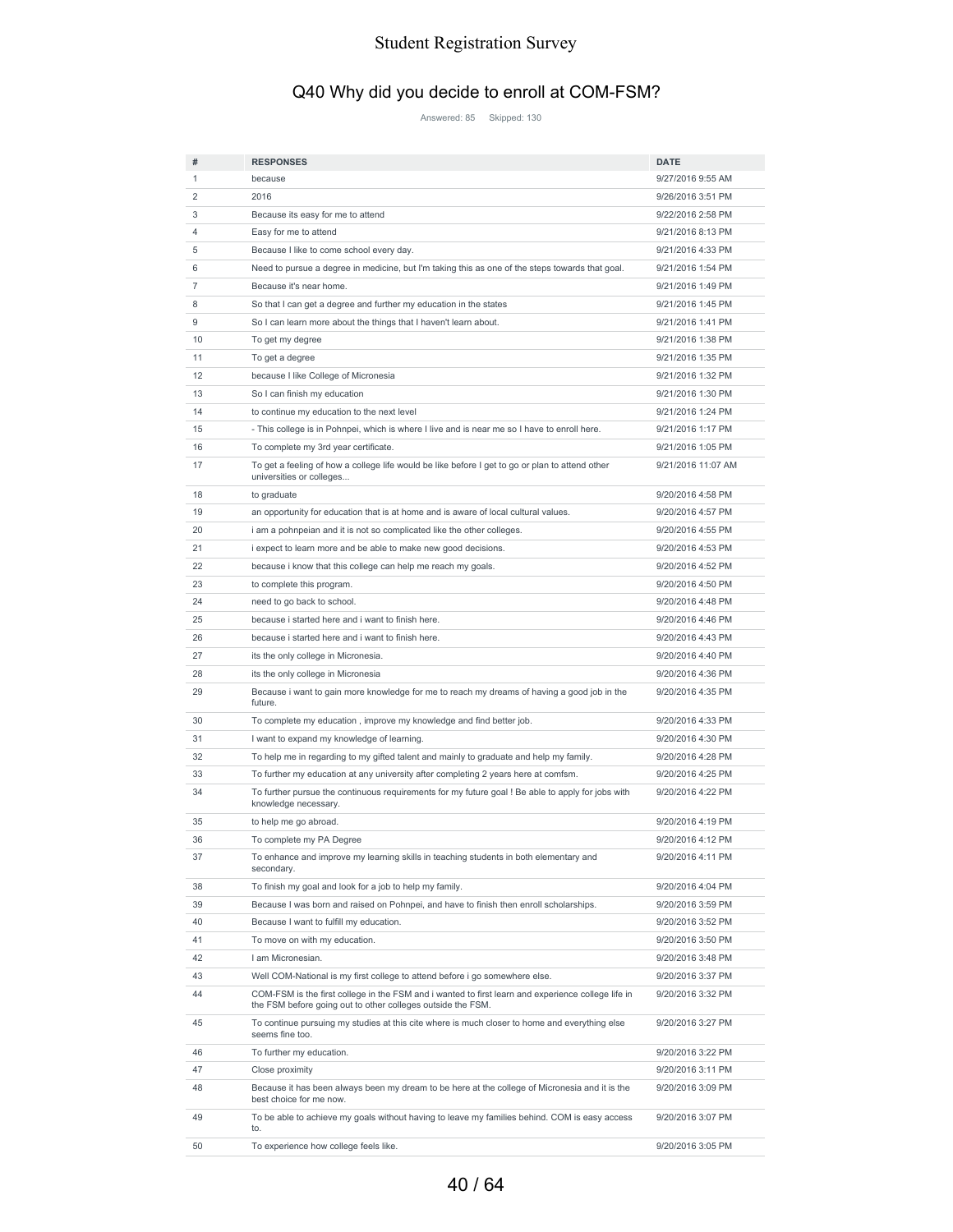| 51 | Sop that i can continue my education.                                                                                                                                                                                                                                                      | 9/20/2016 3:02 PM  |
|----|--------------------------------------------------------------------------------------------------------------------------------------------------------------------------------------------------------------------------------------------------------------------------------------------|--------------------|
| 52 | I believe all of us would say that to enroll at the college of Micronesia is because we want to further<br>more of our education.                                                                                                                                                          | 9/20/2016 3:00 PM  |
| 53 | To enhance my knowledge and get the necessary skills for the things beyond education.                                                                                                                                                                                                      | 9/20/2016 2:56 PM  |
| 54 | Because i wanted to try it out.                                                                                                                                                                                                                                                            | 9/20/2016 2:52 PM  |
| 55 | Because it's where I'm close to.                                                                                                                                                                                                                                                           | 9/20/2016 2:47 PM  |
| 56 | I heard about the Marine Science Program.                                                                                                                                                                                                                                                  | 9/20/2016 2:45 PM  |
| 57 | its all good.                                                                                                                                                                                                                                                                              | 9/20/2016 2:41 PM  |
| 58 | its closer to home                                                                                                                                                                                                                                                                         | 9/20/2016 2:38 PM  |
| 59 | to further my education                                                                                                                                                                                                                                                                    | 9/20/2016 2:29 PM  |
| 60 | Because I want to learn inherit my brain.                                                                                                                                                                                                                                                  | 9/20/2016 2:27 PM  |
| 61 | This is where i will start my trail and so on.                                                                                                                                                                                                                                             | 9/20/2016 2:24 PM  |
| 62 | To continue my education.                                                                                                                                                                                                                                                                  | 9/20/2016 2:16 PM  |
| 63 | i decide to enroll about college is to help my family.                                                                                                                                                                                                                                     | 9/20/2016 2:11 PM  |
| 64 | Because I havee no where esle to go.                                                                                                                                                                                                                                                       | 9/20/2016 2:01 PM  |
| 65 | Because It is more cheeper, and it is not far from home, and i wanted to accomplish my education<br>at college of micronesia, chuuk campus.                                                                                                                                                | 9/8/2016 3:44 PM   |
| 66 | by working hard                                                                                                                                                                                                                                                                            | 9/7/2016 11:23 PM  |
| 67 | so that I can graduate and get a degree, so that I can help my family one day.                                                                                                                                                                                                             | 9/2/2016 9:58 AM   |
| 68 | to earn my BA                                                                                                                                                                                                                                                                              | 9/1/2016 1:42 AM   |
| 69 | To prepare me to go off island.                                                                                                                                                                                                                                                            | 8/25/2016 11:01 PM |
| 70 | to help my family                                                                                                                                                                                                                                                                          | 8/24/2016 2:20 PM  |
| 71 | Its the only college in Pohnpei. Better than nothing.                                                                                                                                                                                                                                      | 8/18/2016 9:04 PM  |
| 72 | because i wanted to start here                                                                                                                                                                                                                                                             | 8/17/2016 10:56 AM |
| 73 | to learn more and try to pass all the classes and graduate                                                                                                                                                                                                                                 | 8/17/2016 10:26 AM |
| 74 | To Finished up my credits as a Teacher prep                                                                                                                                                                                                                                                | 8/10/2016 10:59 PM |
| 75 | I am not ready to leave my family, I am still learning to be an independent person. Also to utilize<br>the dependent's benefits.                                                                                                                                                           | 8/2/2016 10:30 PM  |
| 76 | because I wanted to further my education and by starting from here will be easy for me to finish<br>early then continue on when I go to the other states or the mainland. And I want to attend the Yap<br>Campus for I am more familiar with people here than those I will meet out there. | 7/29/2016 4:14 PM  |
| 77 | i decide to enroll at COM-FSM to further my knowledge and accomplishing my goal.                                                                                                                                                                                                           | 7/26/2016 1:49 PM  |
| 78 | it is very convenient in these ways, the atmosphere at the campus, the surroundings were<br>excellent, fit for such a good study climate.                                                                                                                                                  | 7/12/2016 11:07 AM |
| 79 | Because it's the only college here on my homeland and it is a great college.                                                                                                                                                                                                               | 7/8/2016 3:36 PM   |
| 80 | In order for me to achieve my main goal of studying abroad, it's better to start off studying and<br>knowing how to deal with college life, what I can do to prepare me for the next step                                                                                                  | 7/6/2016 11:52 PM  |
| 81 | because i want to learn and complete my major                                                                                                                                                                                                                                              | 7/6/2016 4:09 PM   |
| 82 | Because it is closer to home.                                                                                                                                                                                                                                                              | 7/4/2016 4:02 PM   |
| 83 | less expense                                                                                                                                                                                                                                                                               | 7/4/2016 12:58 PM  |
| 84 | I need to get my Bachelors here and it is more convenient for me as an FSM citizen.                                                                                                                                                                                                        | 7/4/2016 11:13 AM  |
| 85 | Because the courses here and the activities seems more fun and interesting than any other<br>camps.                                                                                                                                                                                        | 7/4/2016 10:08 AM  |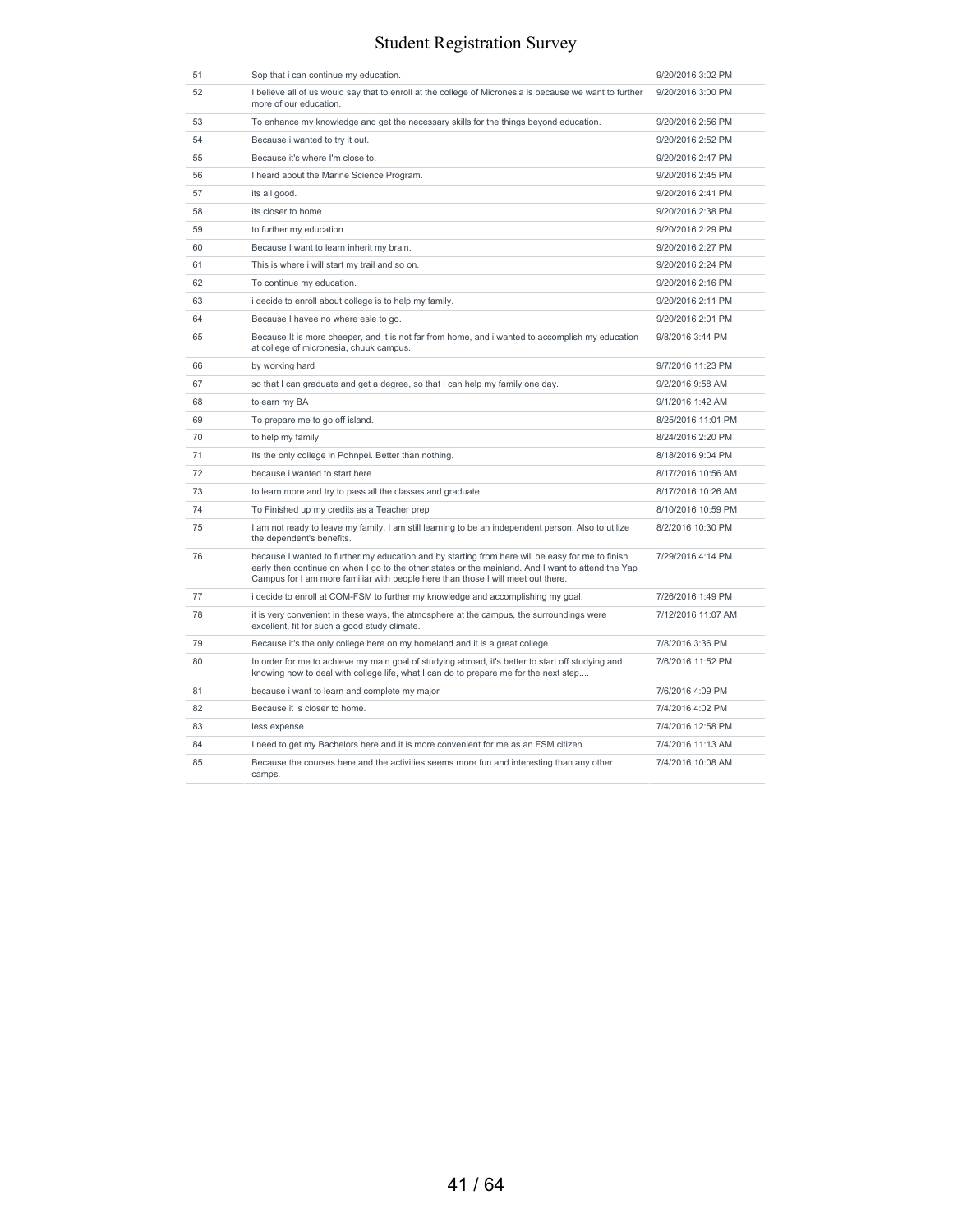#### Q41 2. What are some positive or negative things that you observed about the registration process? Please feel free to comment or make recommendations in this section.

Answered: 72 Skipped: 143

| #  | <b>RESPONSES</b>                                                                                                                                                                                                       | <b>DATE</b>        |
|----|------------------------------------------------------------------------------------------------------------------------------------------------------------------------------------------------------------------------|--------------------|
| 1  | For me I think that everything are understood                                                                                                                                                                          | 9/27/2016 9:52 AM  |
| 2  | Not organize well.                                                                                                                                                                                                     | 9/26/2016 3:52 PM  |
| 3  | overall old records at COMFSM CENTRAL WERE NOT UPDATED for COMFSM Kosrae Campus                                                                                                                                        | 9/26/2016 2:34 PM  |
| 4  | Everything is fine                                                                                                                                                                                                     | 9/22/2016 2:59 PM  |
| 5  | Every thing in registration is fine                                                                                                                                                                                    | 9/21/2016 8:15 PM  |
| 6  | Nothing at all.                                                                                                                                                                                                        | 9/21/2016 4:33 PM  |
| 7  | Better and better.                                                                                                                                                                                                     | 9/21/2016 1:54 PM  |
| 8  | I'm not pretty much aware of all of it.                                                                                                                                                                                | 9/21/2016 1:49 PM  |
| 9  | none                                                                                                                                                                                                                   | 9/21/2016 1:45 PM  |
| 10 | The instructors gives out better progress. They help the students very well.                                                                                                                                           | 9/21/2016 1:42 PM  |
| 11 | positive- fast process negative- no instructors                                                                                                                                                                        | 9/21/2016 1:35 PM  |
| 12 | none                                                                                                                                                                                                                   | 9/21/2016 1:30 PM  |
| 13 | - Nothing, everything went great as I imagined.                                                                                                                                                                        | 9/21/2016 1:18 PM  |
| 14 | I am satisfied with everything.                                                                                                                                                                                        | 9/21/2016 1:06 PM  |
| 15 | OKwell I've discovered that my choice of learning how a college life here in Kosrae Campus is a                                                                                                                        | 9/21/2016 11:12 AM |
|    | good choice because I've learned ALOT from the staffs of COM about several things mosty about<br>college and I would like to thank them for all the informationsAlso I'd like to learn some more if<br>they don't mind |                    |
| 16 | all good.                                                                                                                                                                                                              | 9/20/2016 4:57 PM  |
| 17 | everything seems quite well.                                                                                                                                                                                           | 9/20/2016 4:54 PM  |
| 18 | not very satisfied with all help but all are okay.                                                                                                                                                                     | 9/20/2016 4:50 PM  |
| 19 | no complaints.                                                                                                                                                                                                         | 9/20/2016 4:48 PM  |
| 20 | using time is essential.                                                                                                                                                                                               | 9/20/2016 4:46 PM  |
| 21 | no negative thought, the registration process went all good.                                                                                                                                                           | 9/20/2016 4:41 PM  |
| 22 | None!                                                                                                                                                                                                                  | 9/20/2016 4:35 PM  |
| 23 | Too slow.                                                                                                                                                                                                              | 9/20/2016 4:33 PM  |
| 24 | positive: everyone had their chance to register. Negative: Registration was too slow.                                                                                                                                  | 9/20/2016 4:31 PM  |
| 25 | the registration process went very well.                                                                                                                                                                               | 9/20/2016 4:28 PM  |
| 26 | it was quiet, no rushing but most of all i missed out classes i wanted to enroll in.                                                                                                                                   | 9/20/2016 4:26 PM  |
| 27 | In the stop of selecting classes they could have had more qualified staffs help out to fasten the<br>process !!!                                                                                                       | 9/20/2016 4:23 PM  |
| 28 | I hate walking all the way down here at the gym.                                                                                                                                                                       | 9/20/2016 4:19 PM  |
| 29 | very good, excellent !!                                                                                                                                                                                                | 9/20/2016 4:11 PM  |
| 30 | The reason why i decide to enroll at the College of Micronesia-FSM is because i want study and<br>finish what i was working for and major.                                                                             | 9/20/2016 4:09 PM  |
| 31 | Awesome.                                                                                                                                                                                                               | 9/20/2016 3:59 PM  |
| 32 | None.                                                                                                                                                                                                                  | 9/20/2016 3:52 PM  |
| 33 | Registration at Gym is better !                                                                                                                                                                                        | 9/20/2016 3:37 PM  |
| 34 | Need improvements with the registrants. They should be fast and the advisors should always be<br>there when the students need their signature and advices.                                                             | 9/20/2016 3:34 PM  |
| 35 | The positive thing is the registration is easy as i thought. The negative thing is that i think their<br>questions are little hard to answer.                                                                          | 9/20/2016 3:03 PM  |
| 36 | i feel excited and boring at the same time.                                                                                                                                                                            | 9/20/2016 3:00 PM  |
| 37 | Good Service, there are snacks, smooth process                                                                                                                                                                         | 9/20/2016 2:57 PM  |
| 38 | I feel that this registration process went pretty smooth and positive.                                                                                                                                                 | 9/20/2016 2:53 PM  |
| 39 | Everything was cool.                                                                                                                                                                                                   | 9/20/2016 2:47 PM  |
| 40 | Nothing                                                                                                                                                                                                                | 9/20/2016 2:42 PM  |
| 41 | it's all good                                                                                                                                                                                                          | 9/20/2016 2:38 PM  |
| 42 | nothing                                                                                                                                                                                                                | 9/20/2016 2:29 PM  |
| 43 | nothing. everything was good.                                                                                                                                                                                          | 9/20/2016 2:27 PM  |
| 44 | i am satisfied and hope to see this kind of progress next time.                                                                                                                                                        | 9/20/2016 2:24 PM  |
| 45 | For the positive side, its good because set to prepare me for college. And the negative side, its<br>make me to not prepare well for coming for registration.                                                          | 9/20/2016 2:18 PM  |
| 46 | from what ive observed from the that registration process, it was good, they work professionally.                                                                                                                      | 9/8/2016 3:46 PM   |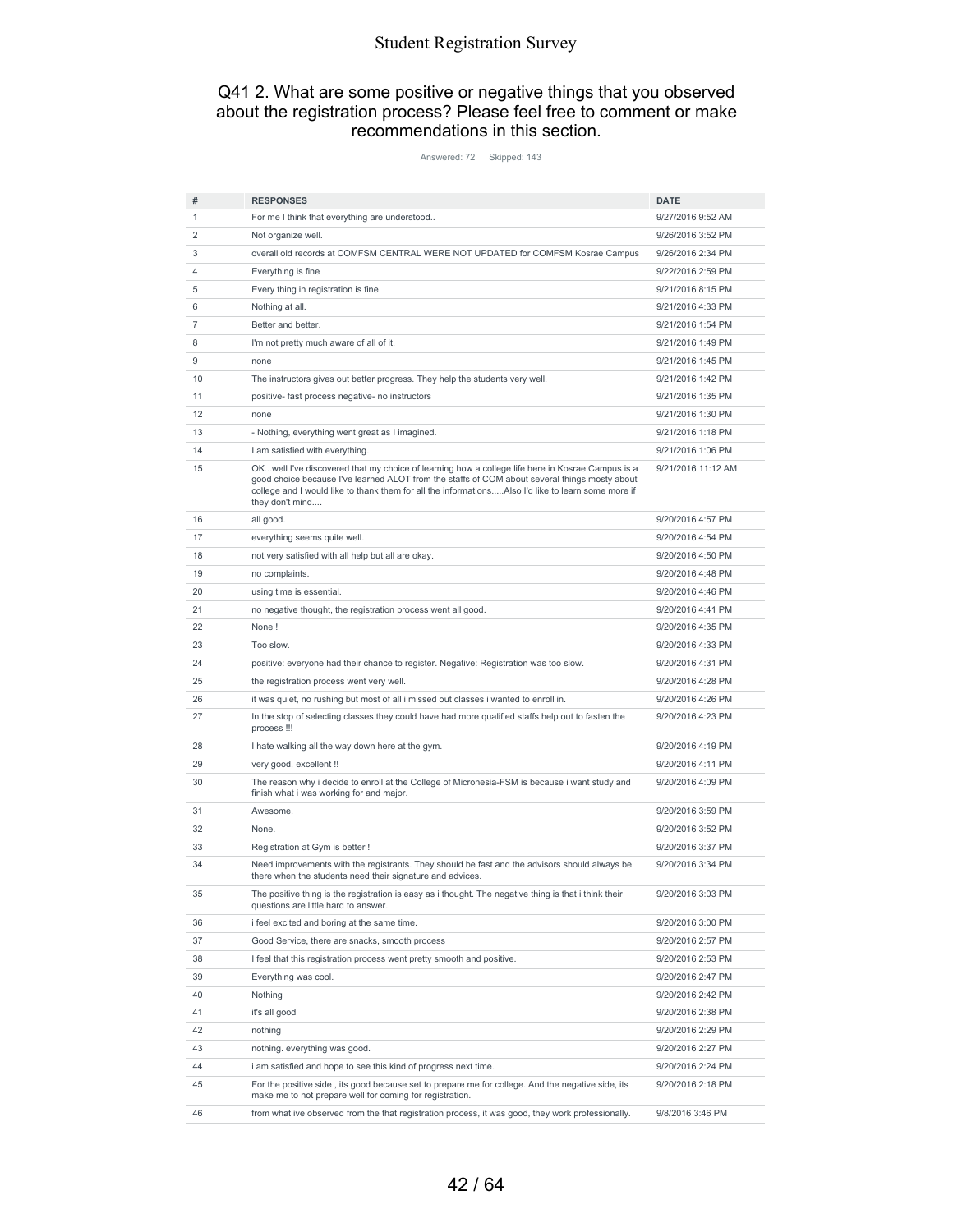| 47 | it was good, when there are may people from each department present to assist. still the line was<br>long and we still need enough people to help sometimes in one place is fast and others the line<br>become long and we need to wait. students need to learn how to select their course before the<br>registration so they won't make us wait. also need to learn how to resiter online so it will make<br>things easier. thank you.                                                                                               | 9/1/2016 1:49 AM   |
|----|---------------------------------------------------------------------------------------------------------------------------------------------------------------------------------------------------------------------------------------------------------------------------------------------------------------------------------------------------------------------------------------------------------------------------------------------------------------------------------------------------------------------------------------|--------------------|
| 48 | Over all, the registration process was good but it could have been better.                                                                                                                                                                                                                                                                                                                                                                                                                                                            | 8/28/2016 9:02 PM  |
| 49 | It was okay. There are certain times it was delaying.                                                                                                                                                                                                                                                                                                                                                                                                                                                                                 | 8/25/2016 11:02 PM |
| 50 | the registration is better for me because i knew some of the staff in comfsm pohnpei campusthat<br>all                                                                                                                                                                                                                                                                                                                                                                                                                                | 8/24/2016 2:22 PM  |
| 51 | nothing                                                                                                                                                                                                                                                                                                                                                                                                                                                                                                                               | 8/22/2016 3:22 PM  |
| 52 | All good.                                                                                                                                                                                                                                                                                                                                                                                                                                                                                                                             | 8/18/2016 9:04 PM  |
| 53 | admission office too small. please move to the gym or in a bigger building. there was only one<br>person that was helping                                                                                                                                                                                                                                                                                                                                                                                                             | 8/17/2016 10:58 AM |
| 54 | good                                                                                                                                                                                                                                                                                                                                                                                                                                                                                                                                  | 8/17/2016 10:27 AM |
| 55 | Starting time is little bit late, but overall, everything is good                                                                                                                                                                                                                                                                                                                                                                                                                                                                     | 8/10/2016 11:00 PM |
| 56 | Everything went well, except business office folks need to improve their customer service,<br>especially to new students like me.                                                                                                                                                                                                                                                                                                                                                                                                     | 8/2/2016 10:34 PM  |
| 57 | The positive things that I observe about regisrtation here is that the staff members are helpful and<br>they do their best on helping the students to register early. And the negative about it is that they<br>are low on the number of staff members and it takes a little bit longer to finish. The time of register<br>starts at nine o'clock but when we came, there is no one there to help with the other staffs and the<br>clock is past nine already.                                                                        | 7/29/2016 4:20 PM  |
| 58 | everything is fine, i like the way they speak and understand them very well.                                                                                                                                                                                                                                                                                                                                                                                                                                                          | 7/26/2016 1:50 PM  |
| 59 | pls extend a walkway with roofing from the dormitories both males and females to the cafeteria so<br>we do not get wet during registration and regular class time and also from the dormitories to the<br>gym and the IT and music room as well please do put working wall clock in each classroom.                                                                                                                                                                                                                                   | 7/18/2016 4:06 PM  |
| 60 | The registration process was a huge success and I appreciate all the hard workings that the staffs<br>did to the students.                                                                                                                                                                                                                                                                                                                                                                                                            | 7/14/2016 4:26 PM  |
| 61 | students should only pay things they take part in especially activity fees                                                                                                                                                                                                                                                                                                                                                                                                                                                            | 7/13/2016 2:42 PM  |
| 62 | our financial aid officer wasn't there when we needed her the most, my counselor or adviser also<br>wasn't there to assist myselfdue to these peoples' lack, I ended up not having work study during<br>the entire term (summer 2016).                                                                                                                                                                                                                                                                                                | 7/12/2016 11:12 AM |
| 63 | Well, everything about the registration is good. I have no negative comments on it for i completed<br>it and that's all that matter.                                                                                                                                                                                                                                                                                                                                                                                                  | 7/8/2016 3:36 PM   |
| 64 | it goes fair and square                                                                                                                                                                                                                                                                                                                                                                                                                                                                                                               | 7/7/2016 3:31 PM   |
| 65 | Well, As I've been here at PNI Campus in one year. And the thing or person that make me feel<br>uncomfortable during the registration was/is Rita Inga or the ladyBecause she's so slow in doing<br>the Activation or whateverand also not in the good mood for some studentsSome students said<br>that she do things to the studentsUNFAIR!!! She eagerly help her relatives or the people from<br>her community firstI don't like this kind of personality thing for everyone is doing their best so<br>please Let's build this out | 7/7/2016 9:57 AM   |
| 66 | I never encounter anything negative. It's good that I've done with it and now eager for the start of<br>fall                                                                                                                                                                                                                                                                                                                                                                                                                          | 7/6/2016 11:55 PM  |
| 67 | There is none that I have found negative during the registration.                                                                                                                                                                                                                                                                                                                                                                                                                                                                     | 7/6/2016 4:46 PM   |
| 68 | no comment                                                                                                                                                                                                                                                                                                                                                                                                                                                                                                                            | 7/6/2016 4:09 PM   |
| 69 | poor customer service.                                                                                                                                                                                                                                                                                                                                                                                                                                                                                                                | 7/5/2016 12:14 PM  |
| 70 | none                                                                                                                                                                                                                                                                                                                                                                                                                                                                                                                                  | 7/4/2016 4:03 PM   |
| 71 | It was helpful.                                                                                                                                                                                                                                                                                                                                                                                                                                                                                                                       | 7/4/2016 11:13 AM  |
| 72 | I think there are none positive and negative things that i have observed because i just want to<br>learn.                                                                                                                                                                                                                                                                                                                                                                                                                             | 7/4/2016 10:09 AM  |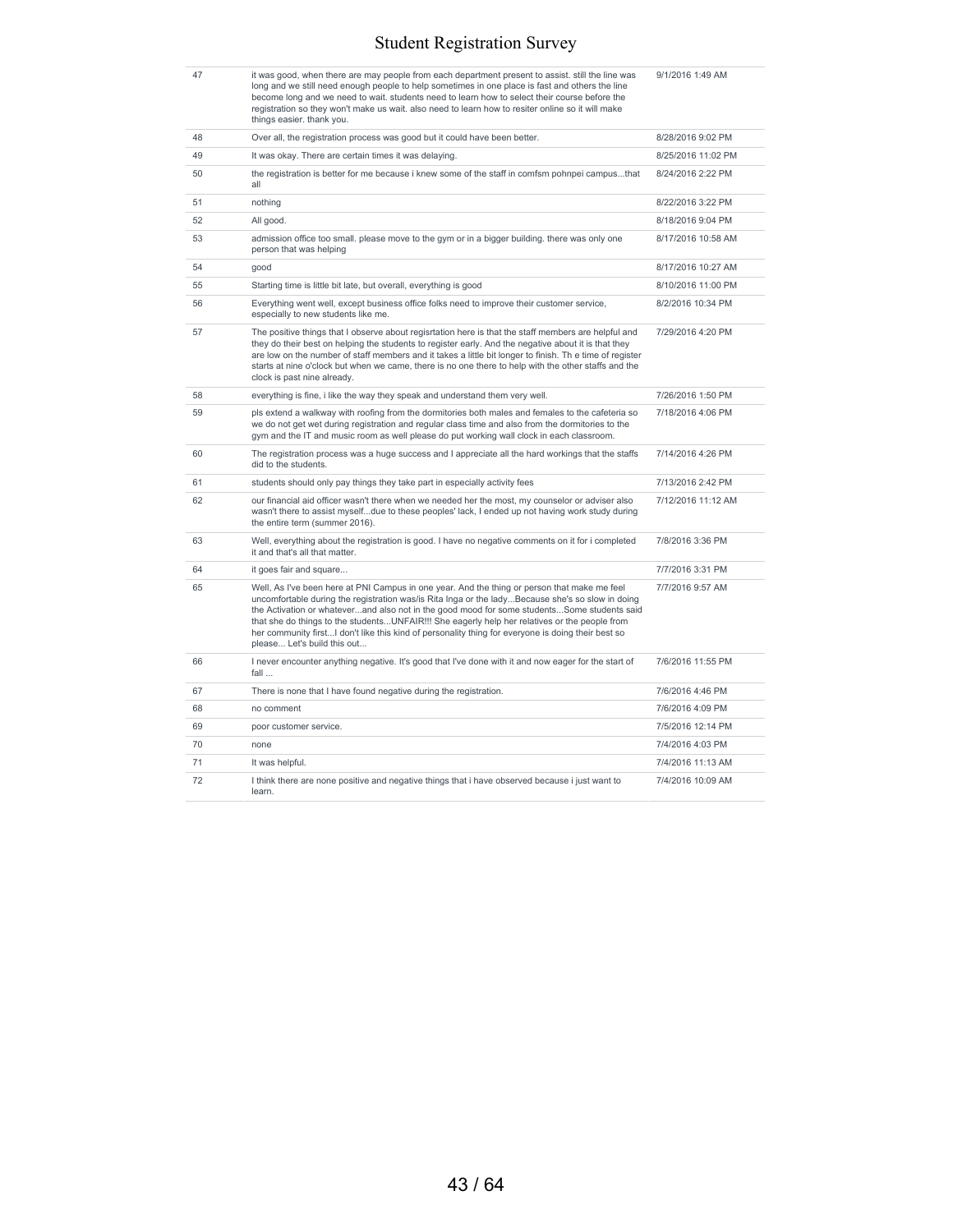#### Q42 1. Hours set for registration.



| <b>ANSWER CHOICES</b> | <b>RESPONSES</b> |   |
|-----------------------|------------------|---|
| Very satisfied        | 29.41%           | 5 |
| Satisfied             | 29.41%           | 5 |
| Neutral               | 17.65%           | 3 |
| Dissatisfied          | 5.88%            |   |
| Very Dissatisfied     | 17.65%           | 3 |
| <b>TOTAL</b>          | 17               |   |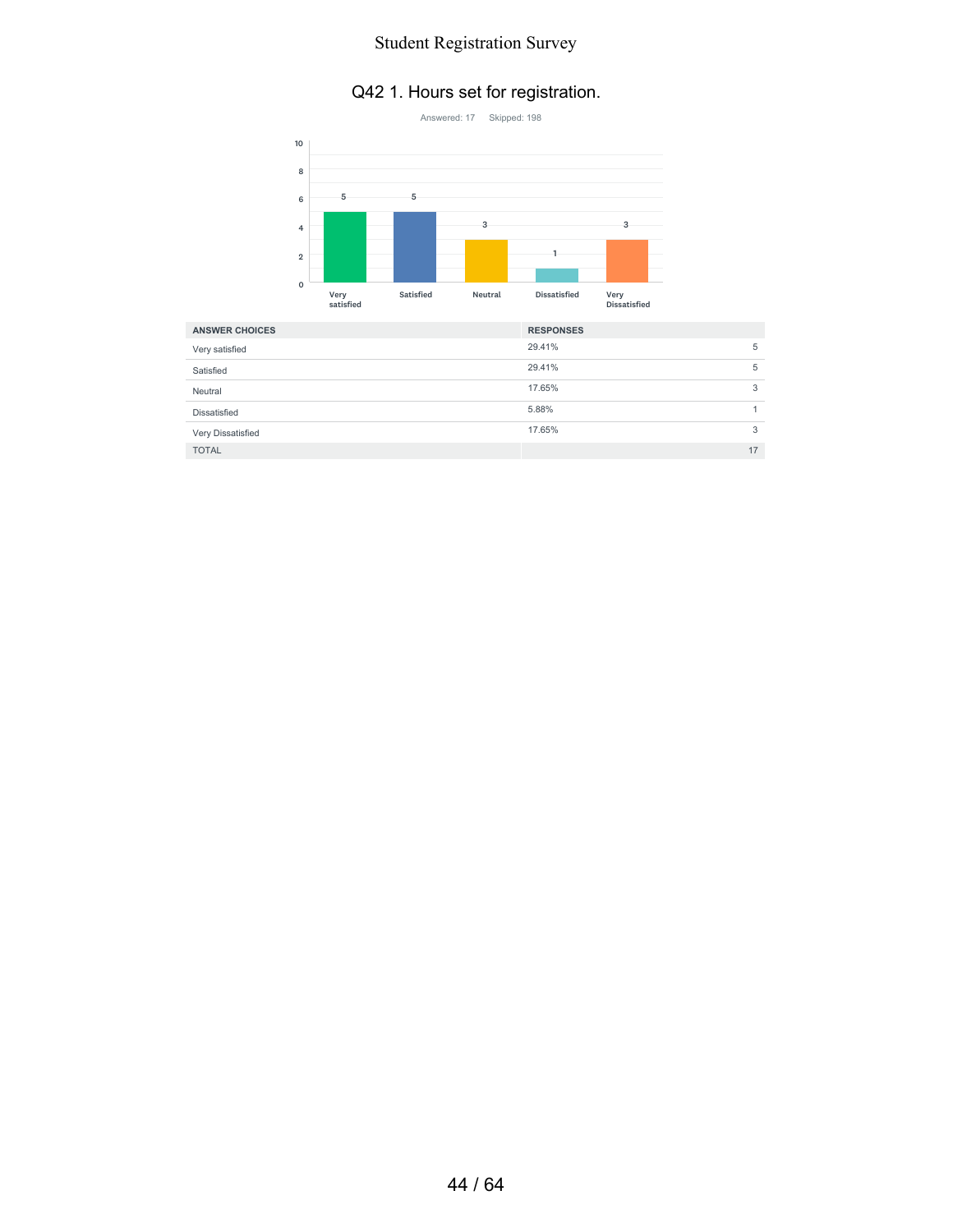# Q43 2. Forms used for registration



| <b>ANSWER CHOICES</b> | <b>RESPONSES</b> |
|-----------------------|------------------|
| Very satisfied        | 29.41%<br>5      |
| Satisfied             | 29.41%<br>5      |
| Neutral               | 29.41%<br>5      |
| Dissatisfied          | 5.88%            |
| Very Dissatisfied     | 5.88%            |
| <b>TOTAL</b>          | 17               |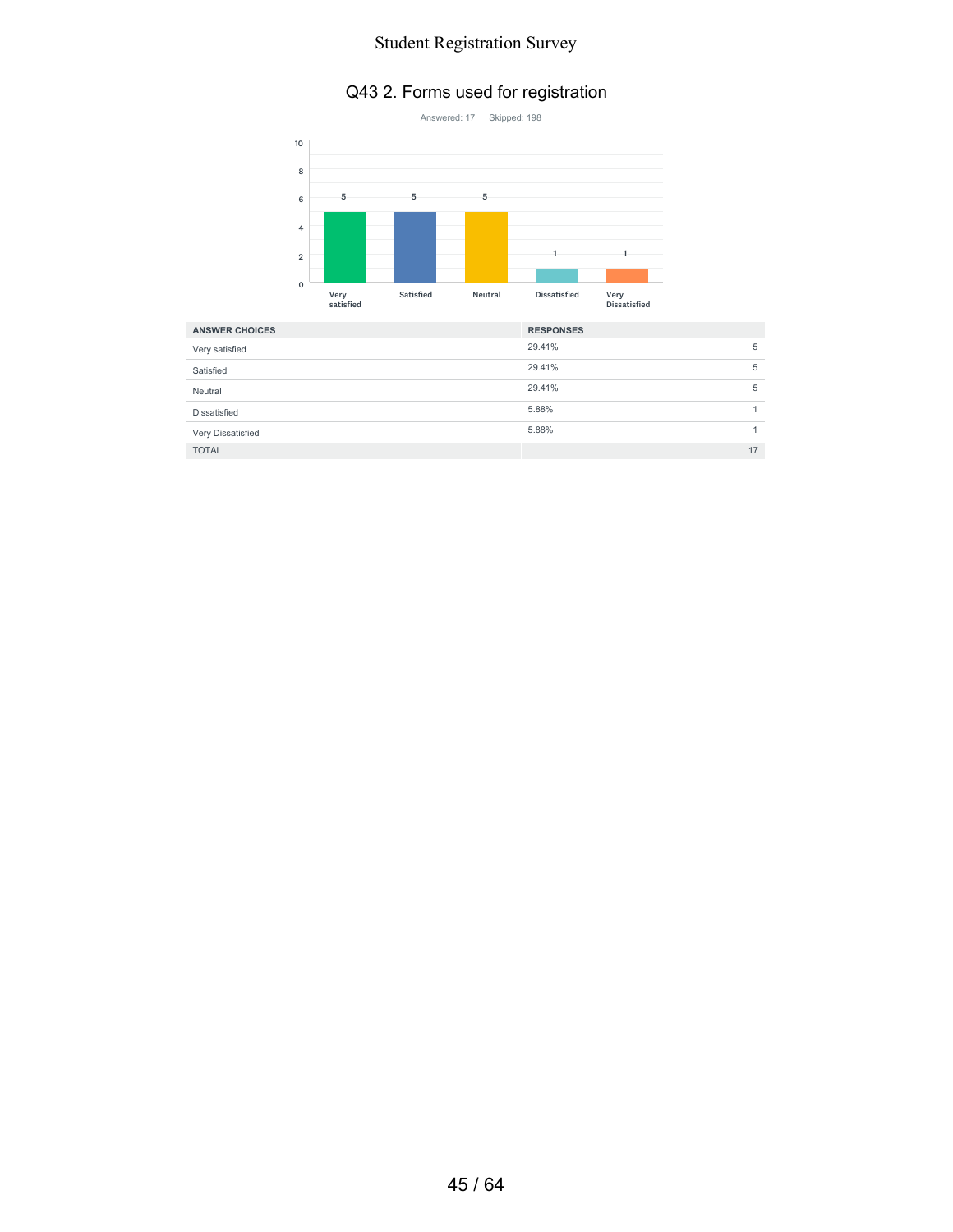# Q44 3. Location used for registration.



| <b>ANSWER CHOICES</b> | <b>RESPONSES</b> |
|-----------------------|------------------|
| Very satisfied        | 23.53%<br>4      |
| Satisfied             | 23.53%<br>4      |
| Neutral               | 29.41%<br>5      |
| Dissatisfied          | 17.65%<br>3      |
| Very dissatisfied     | 5.88%            |
| <b>TOTAL</b>          | 17               |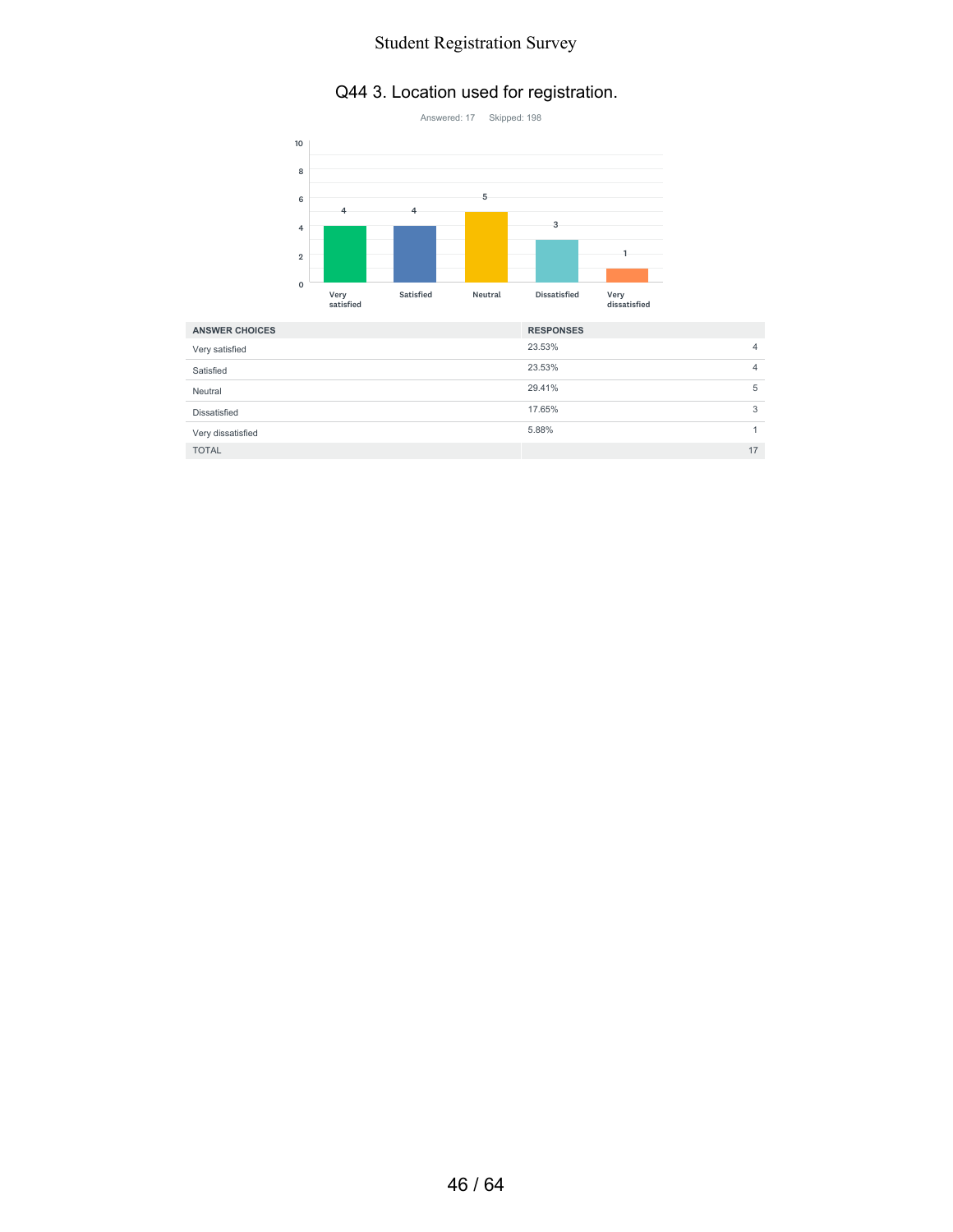# Q45 4. Lay-out used for registration.



| <b>ANSWER CHOICES</b> | <b>RESPONSES</b> |  |
|-----------------------|------------------|--|
| Very Satisfied        | 23.53%<br>4      |  |
| Satisfied             | 41.18%           |  |
| Neutral               | 17.65%<br>3      |  |
| Dissatisfied          | 11.76%<br>2      |  |
| Very dissatisfied     | 5.88%            |  |
| <b>TOTAL</b>          | 17               |  |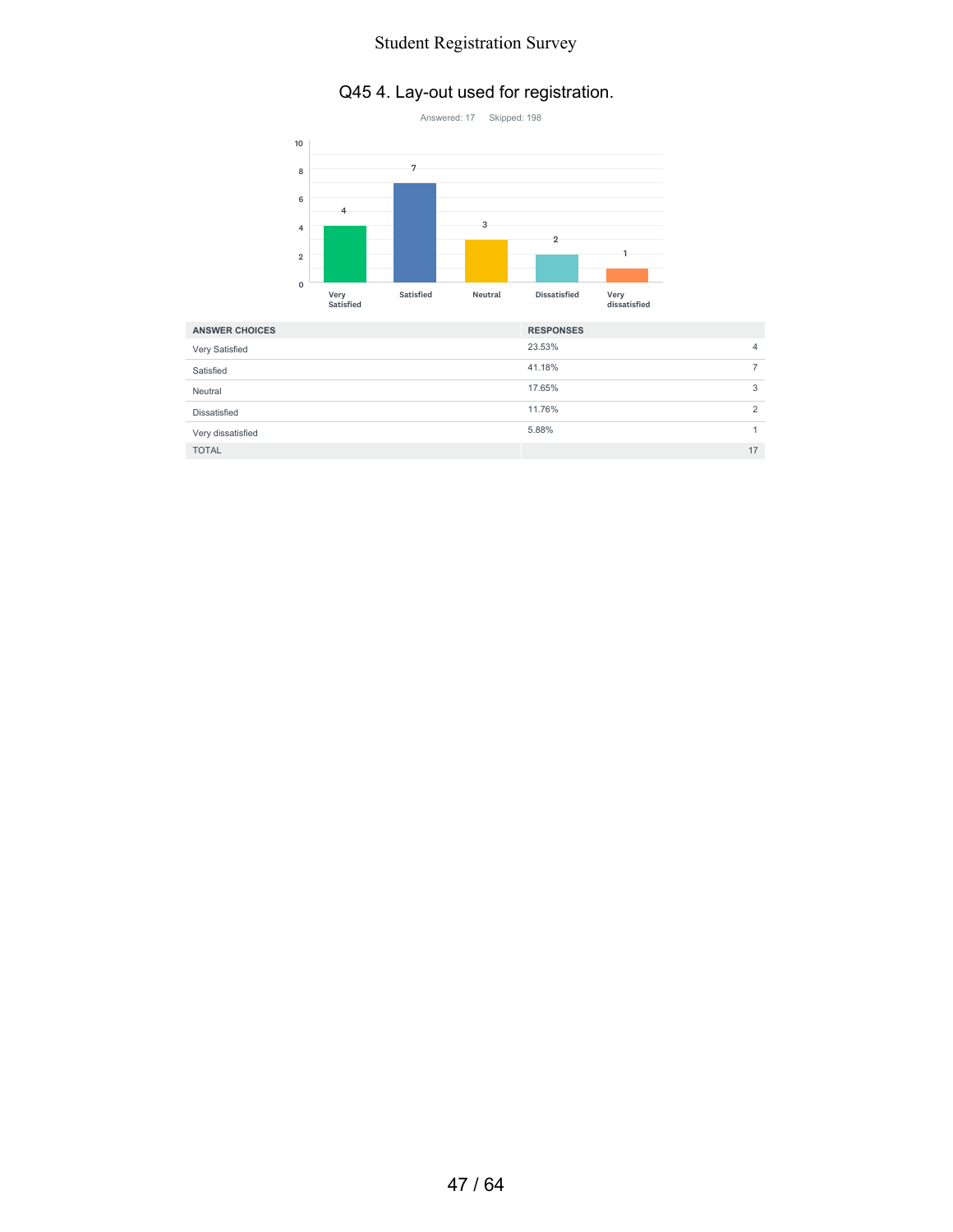# Q46 5. Helpfulness of Admission & Records staff



| <b>ANSWER CHOICES</b> | <b>RESPONSES</b> |   |
|-----------------------|------------------|---|
| Very satisfied        | 17.65%           | 3 |
| Satisfied             | 41.18%           |   |
| Neutral               | 23.53%           | 4 |
| Dissatisfied          | 5.88%            |   |
| Very dissatisfied     | 11.76%           | ↷ |
| <b>TOTAL</b>          | 17               |   |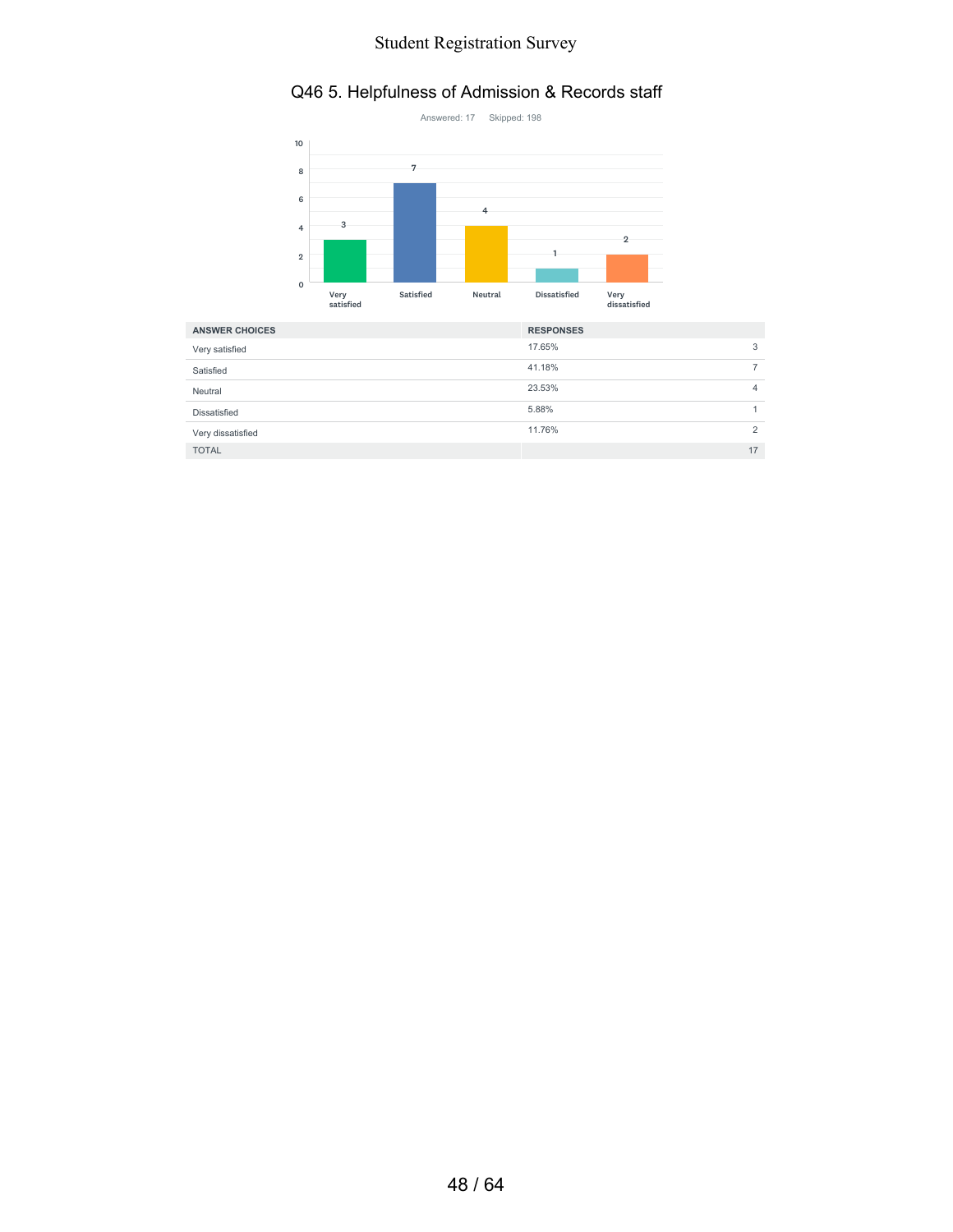# Q47 6. Helpfulness of Financial Aid Office Staff



| <b>ANSWER CHOICES</b> | <b>RESPONSES</b> |    |
|-----------------------|------------------|----|
| Very satisfied        | 35.29%           | 6  |
| Satisfied             | 47.06%           | 8  |
| Neutral               | 5.88%            |    |
| <b>Dissatisfied</b>   | 5.88%            |    |
| Very dissatisfied     | 5.88%            |    |
| <b>TOTAL</b>          |                  | 17 |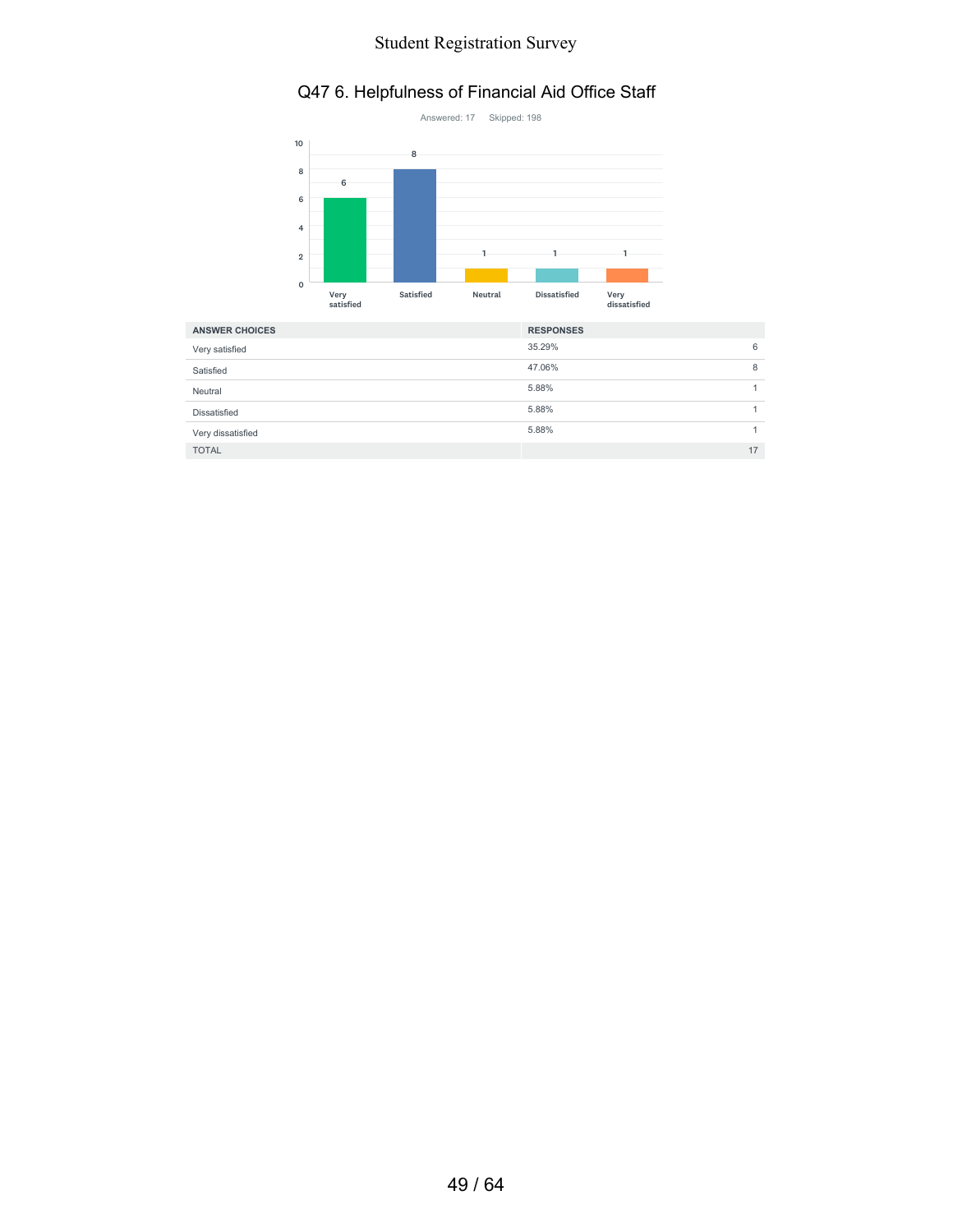#### Q48 7. Helpfulness of Business Office Staff



| <b>ANSWER CHOICES</b> | <b>RESPONSES</b> |    |
|-----------------------|------------------|----|
| Very satisfied        | 11.76%           | ↷  |
| Satisfied             | 52.94%           | 9  |
| Neutral               | 11.76%           | ↷  |
| Dissatisfied          | 17.65%           | 3  |
| Very dissatisfied     | 5.88%            |    |
| <b>TOTAL</b>          |                  | 17 |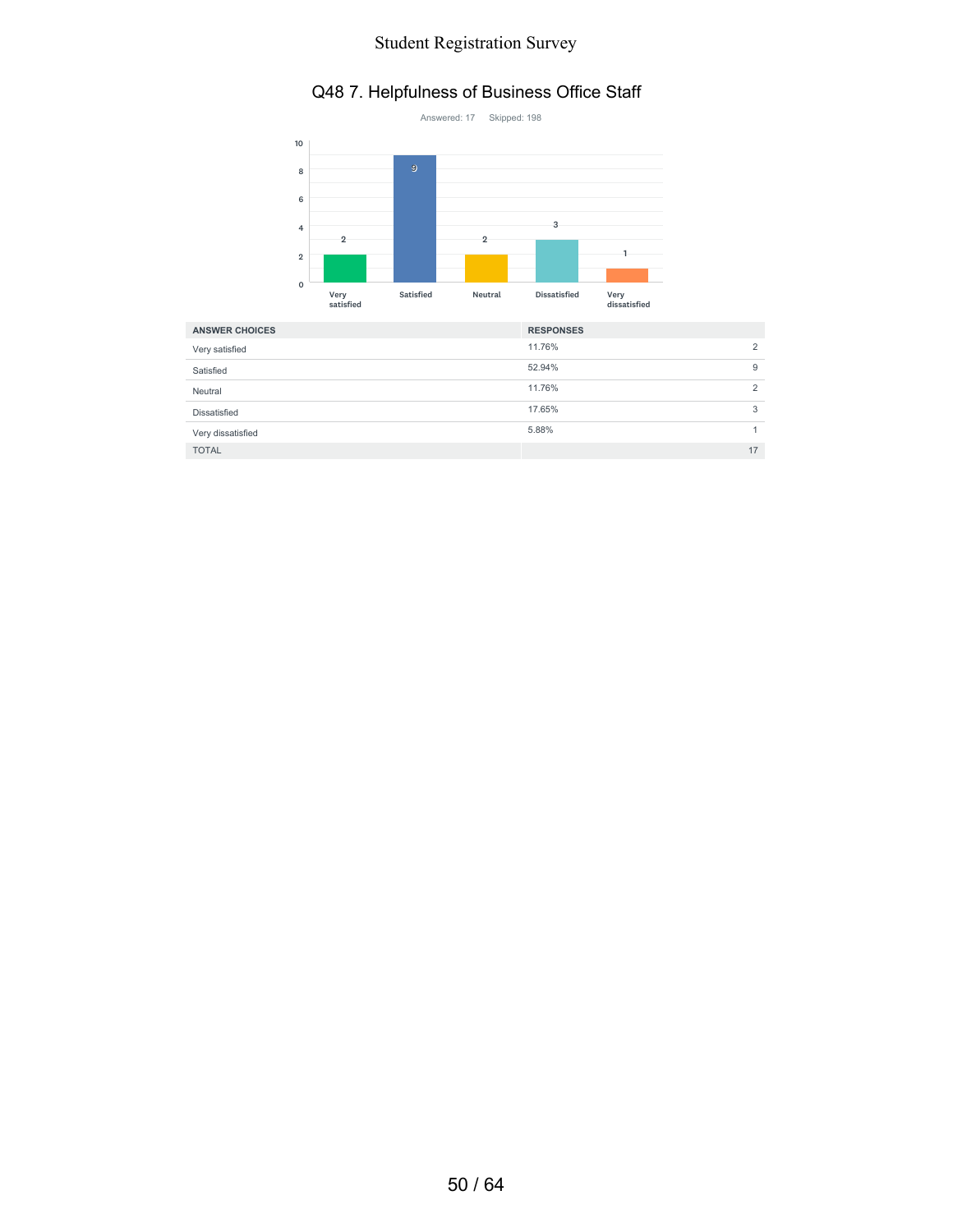#### Q49 8. Helpfulness of Peer Coaches



| <b>ANSWER CHOICES</b> | <b>RESPONSES</b> |
|-----------------------|------------------|
| Very satisfied        | 12.50%<br>2      |
| Satisfied             | 43.75%           |
| Neutral               | 31.25%<br>5      |
| Dissatisfied          | 6.25%            |
| Very dissatisfied     | 6.25%            |
| <b>TOTAL</b>          | 16               |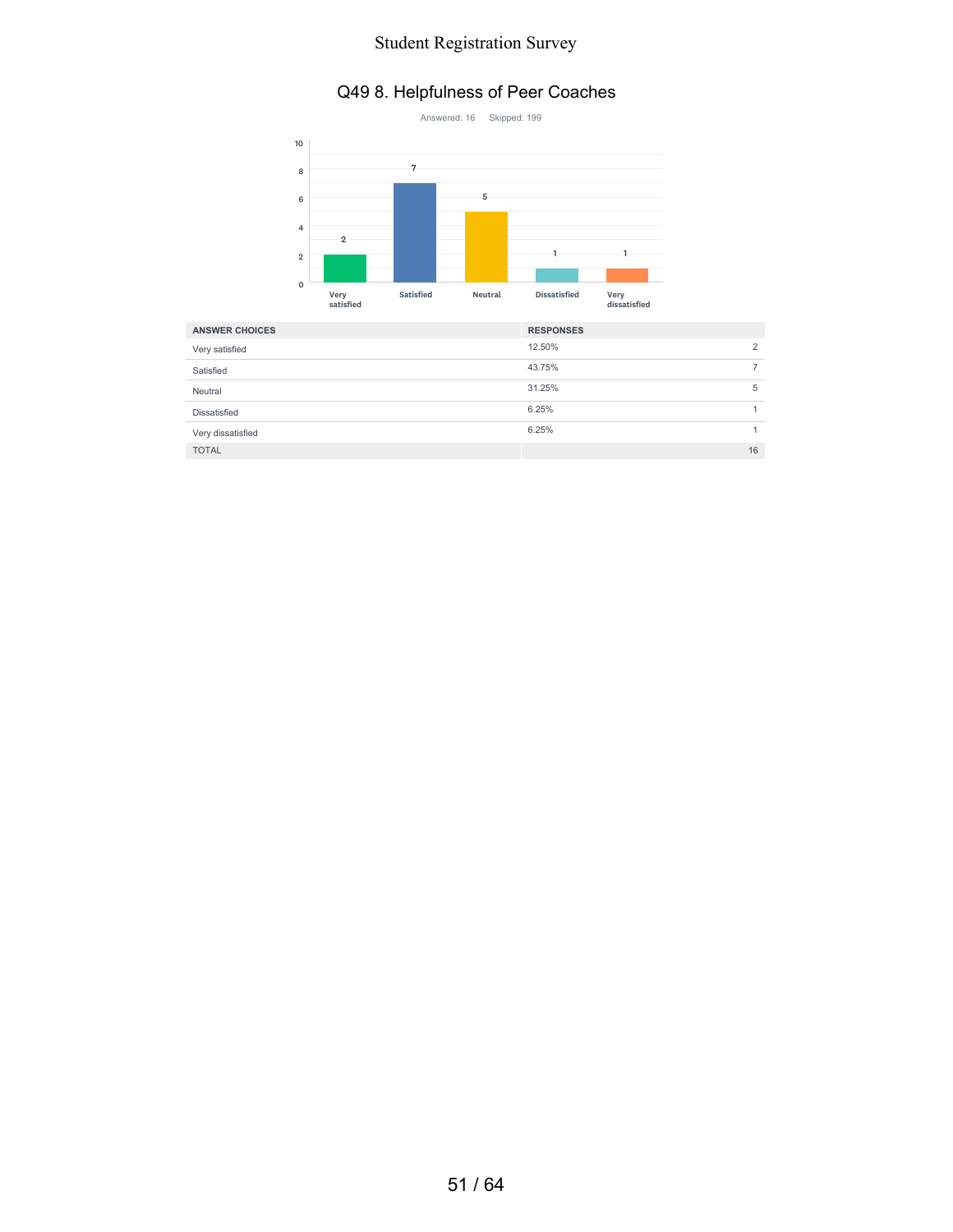# Q50 9. Helpfulness of Information Technology Office staff



| <b>ANSWER CHOICES</b> | <b>RESPONSES</b> |    |
|-----------------------|------------------|----|
| Very satisfied        | 25.00%           | 4  |
| Satisfied             | 43.75%           |    |
| Neutral               | 18.75%           | 3  |
| Dissatisfied          | 6.25%            |    |
| Very dissatisfied     | 6.25%            |    |
| <b>TOTAL</b>          |                  | 16 |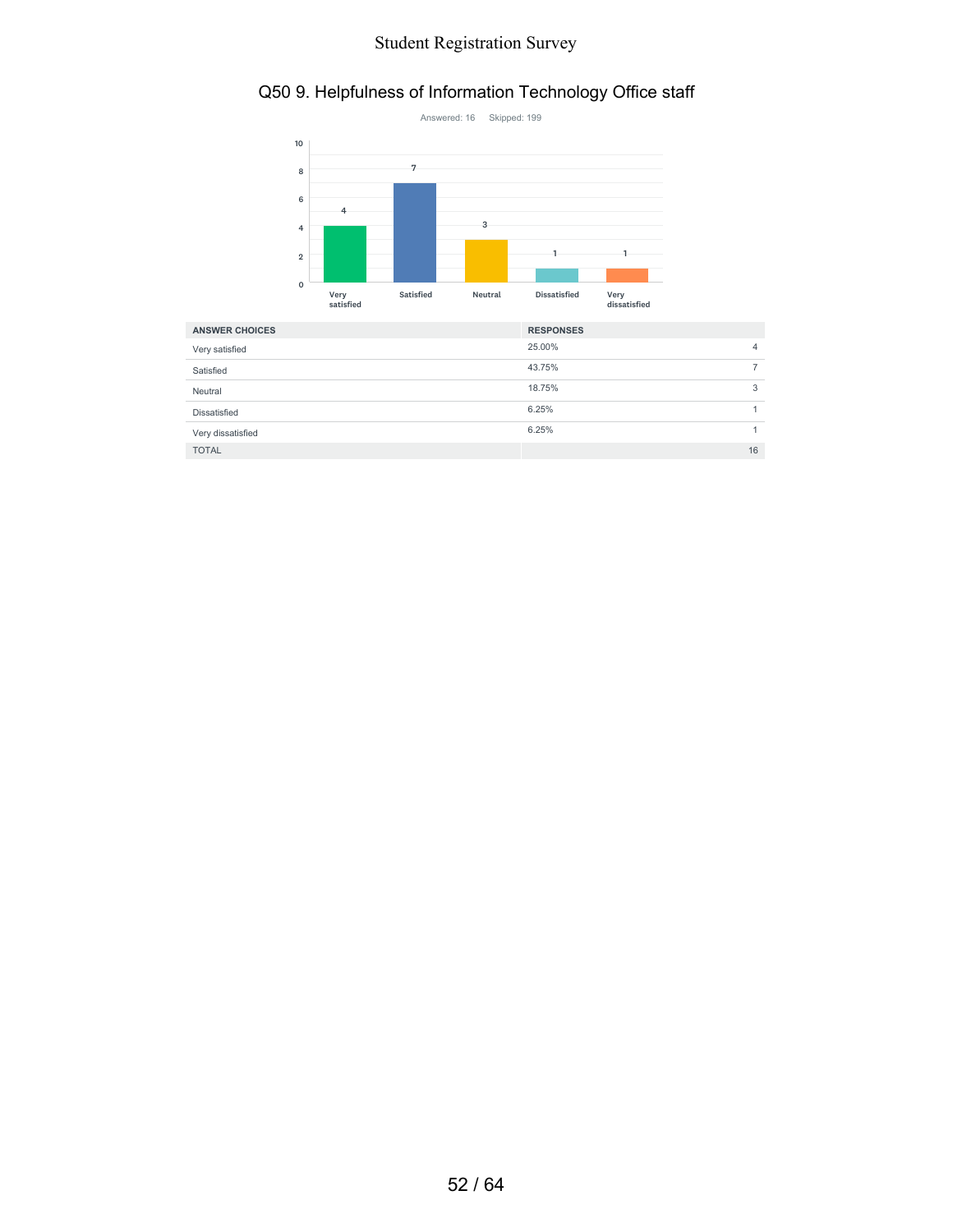# Q51 10. Academic advising at the registration site



| <b>ANSWER CHOICES</b> | <b>RESPONSES</b> |
|-----------------------|------------------|
| Very satisfied        | 25.00%<br>4      |
| Satisfied             | 25.00%<br>4      |
| Neutral               | 37.50%<br>6      |
| Dissatisfied          | 6.25%            |
| Very dissatisfied     | 6.25%            |
| <b>TOTAL</b>          | 16               |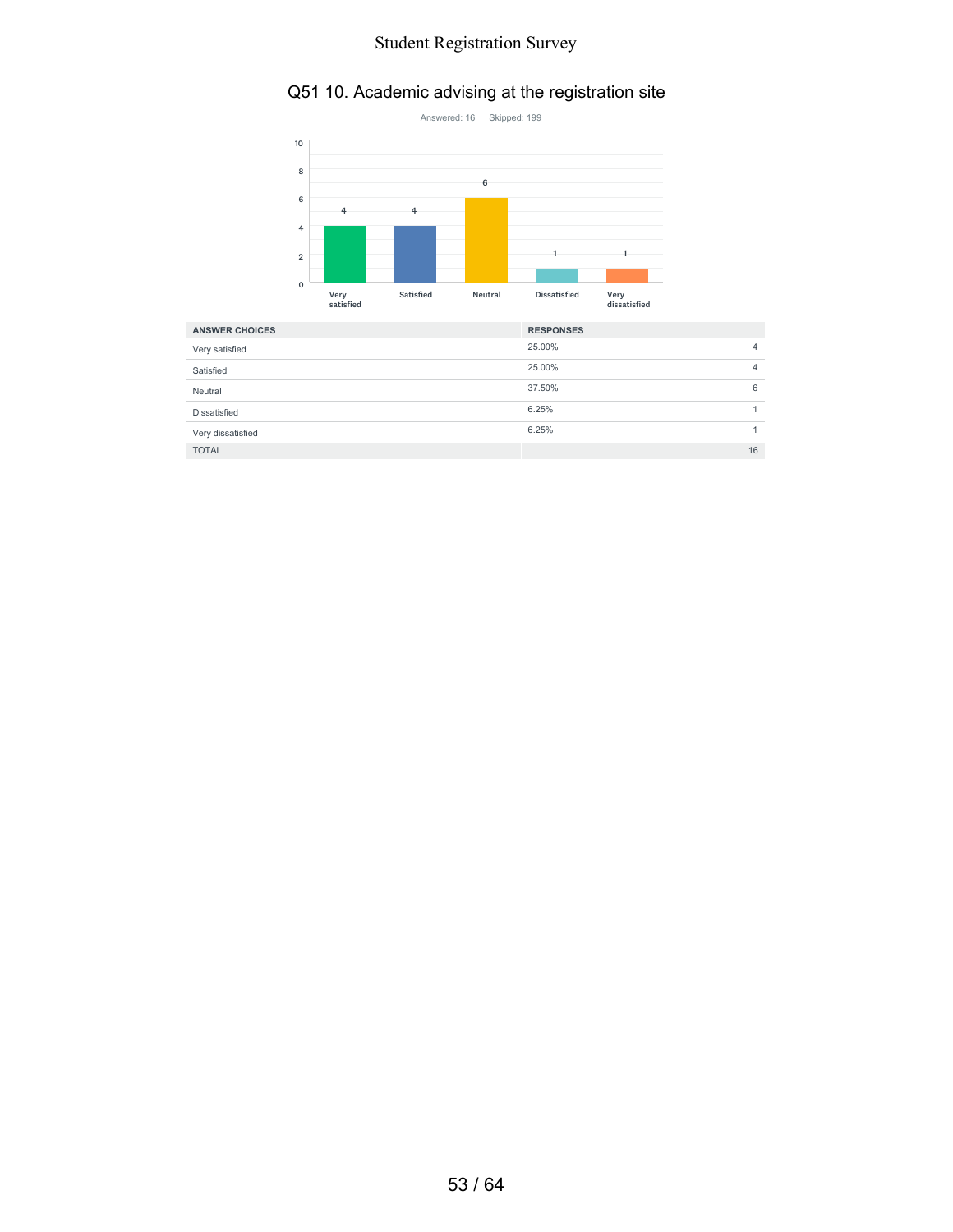# Q52 11. Availability of courses for my program



| <b>ANSWER CHOICES</b> | <b>RESPONSES</b> |  |
|-----------------------|------------------|--|
| Very satisfied        | 25.00%<br>4      |  |
| Satisfied             | 43.75%           |  |
| Neutral               | 6.25%            |  |
| Dissatisfied          | 6.25%            |  |
| Very dissatisfied     | 18.75%<br>3      |  |
| <b>TOTAL</b>          | 16               |  |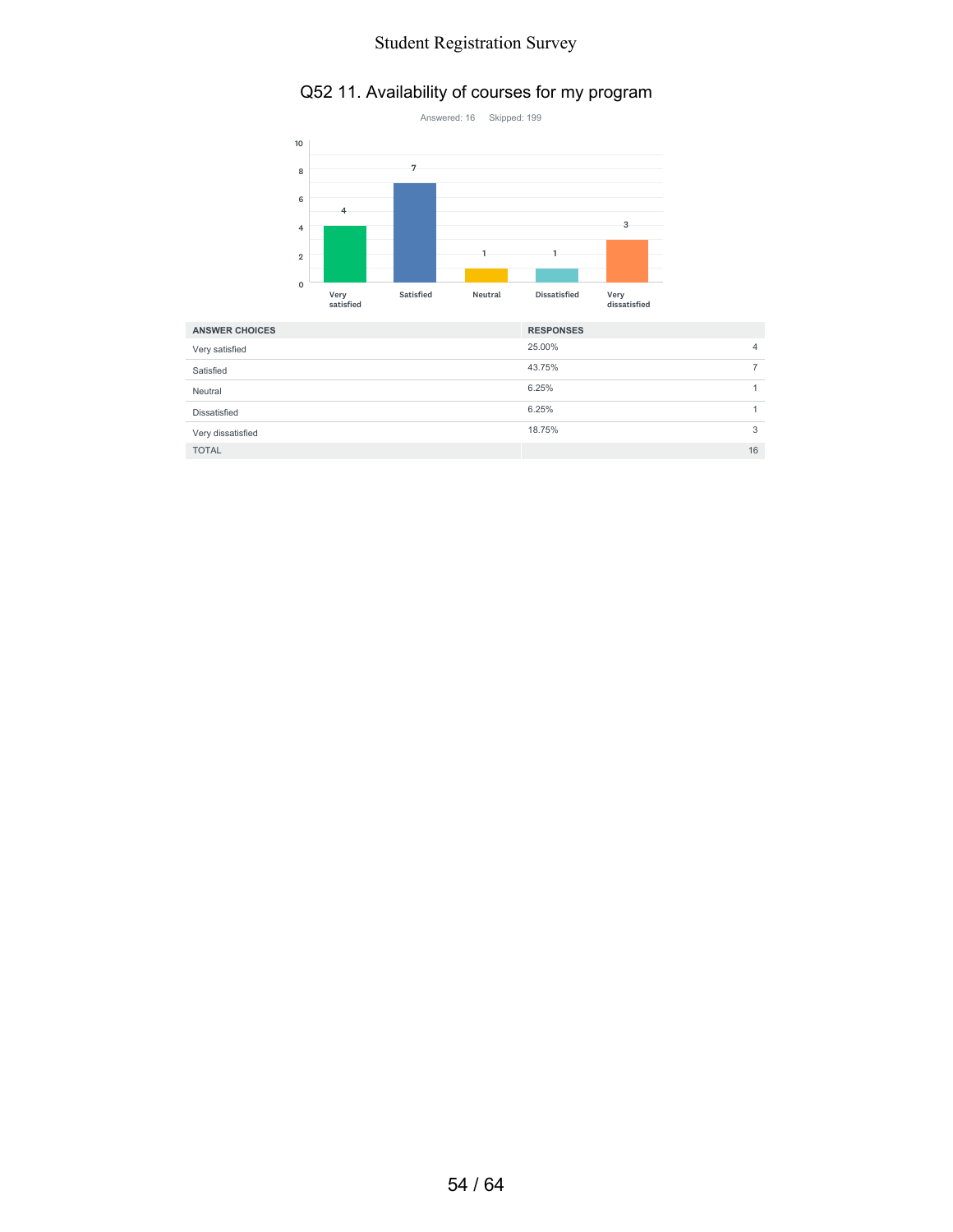#### Q53 12. Bill paying process



| <b>ANSWER CHOICES</b> | <b>RESPONSES</b> |
|-----------------------|------------------|
| Very satisfied        | 12.50%<br>2      |
| Satisfied             | 43.75%           |
| Neutral               | 12.50%<br>2      |
| Dissatisfied          | 6.25%            |
| Very dissatisfied     | 25.00%<br>4      |
| <b>TOTAL</b>          | 16               |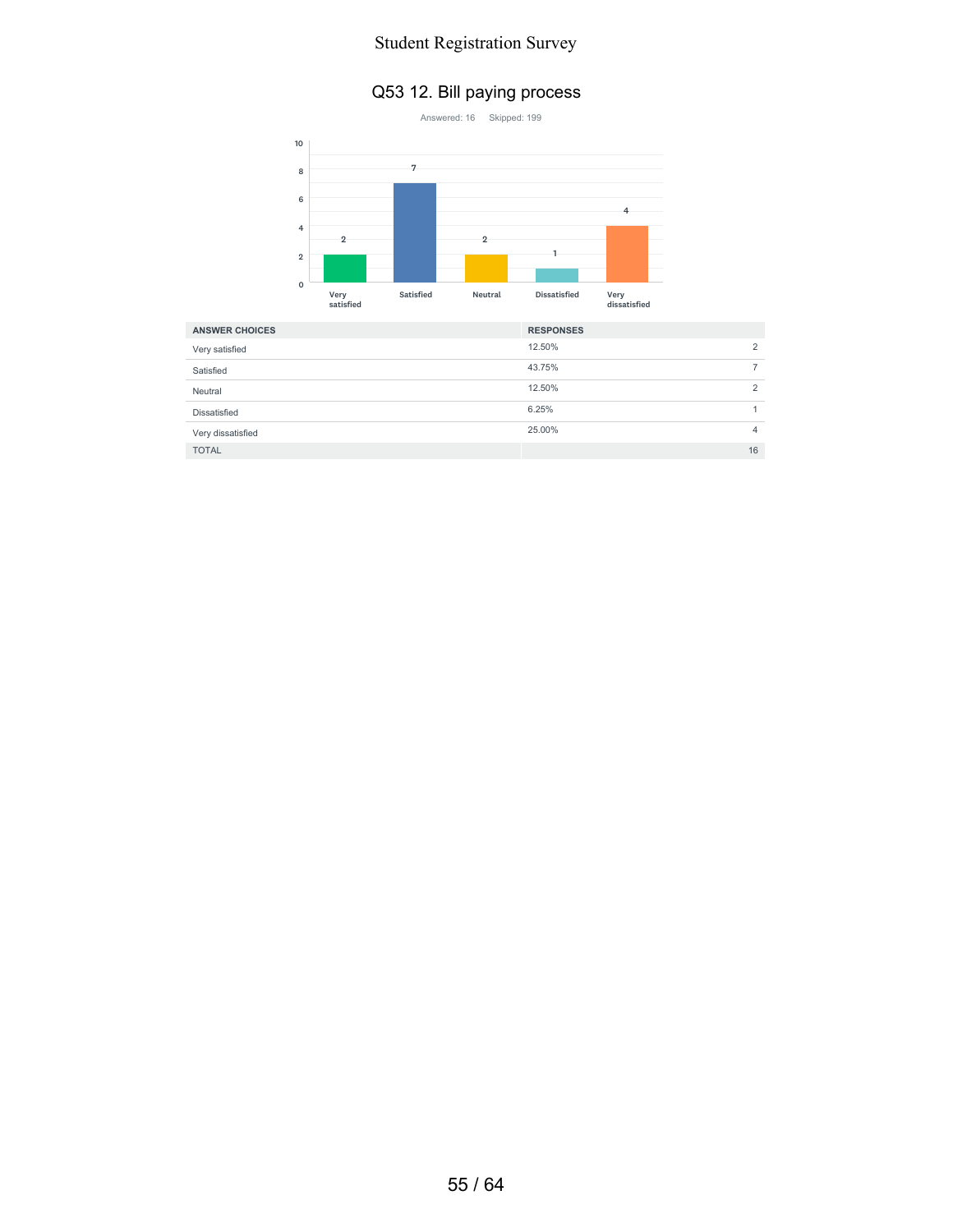# Q54 13. TIME involved in completing registration process



| <b>ANSWER CHOICES</b> | <b>RESPONSES</b> |
|-----------------------|------------------|
| Very satisfied        | 17.65%<br>3      |
| Satisfied             | 47.06%<br>8      |
| Neutral               | 11.76%<br>↷      |
| Dissatisfied          | 5.88%            |
| Very dissatisfied     | 17.65%<br>3      |
| <b>TOTAL</b>          | 17               |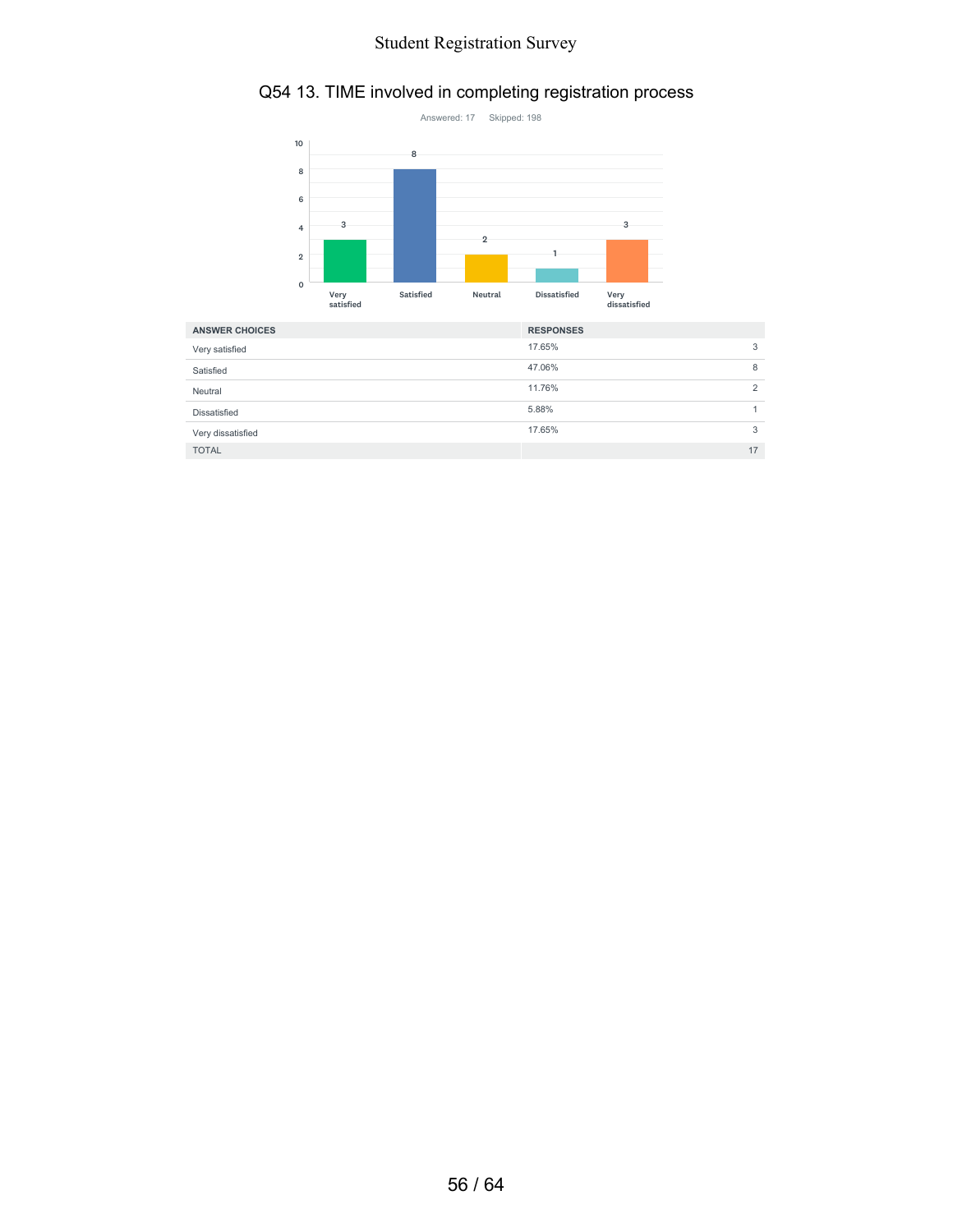# Q55 14. Overall satisfaction with registration process



| <b>ANSWER CHOICES</b> | <b>RESPONSES</b>     |   |
|-----------------------|----------------------|---|
| Very satisfied        | 20.00%<br>3          |   |
| Satisfied             | 46.67%               |   |
| Neutral               | 26.67%               | 4 |
| Dissatisfied          | $0.00\%$<br>$\Omega$ |   |
| Very dissatisfied     | 6.67%                |   |
| <b>TOTAL</b>          | 15                   |   |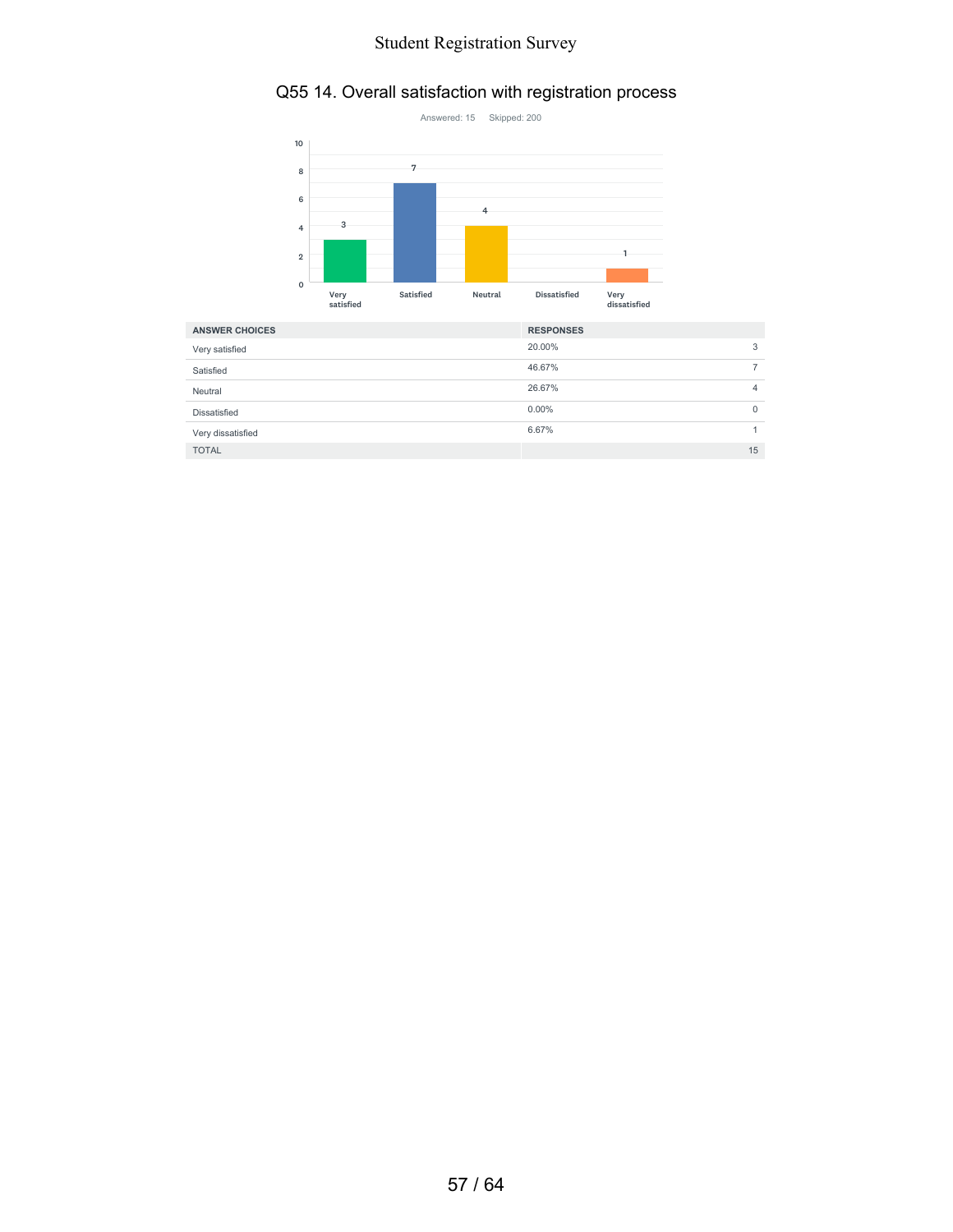#### Q56 Please indicate your level of agreement



| <b>Strongly Agree</b> | Agree | Neutral | <b>Disagree</b> | <b>Strongly Disagree</b> |
|-----------------------|-------|---------|-----------------|--------------------------|
| No Opinion            |       |         |                 |                          |

|                                                  | <b>STRONGLY</b><br><b>AGREE</b> | <b>AGREE</b> | <b>NEUTRAL</b> | <b>DISAGREE</b> | <b>STRONGLY</b><br><b>DISAGREE</b> | <b>NO</b><br><b>OPINION</b> | <b>TOTAL</b> |
|--------------------------------------------------|---------------------------------|--------------|----------------|-----------------|------------------------------------|-----------------------------|--------------|
| The online registration process was<br>adequate. | 37.50%<br>6                     | 37.50%<br>6  | 18.75%         | $0.00\%$        | 6.25%                              | $0.00\%$                    | 16           |
| Was successful registering online.               | 31.25%                          | 31.25%<br>b. | 18.75%         | 6.25%           | 6.25%                              | 6.25%                       | 16           |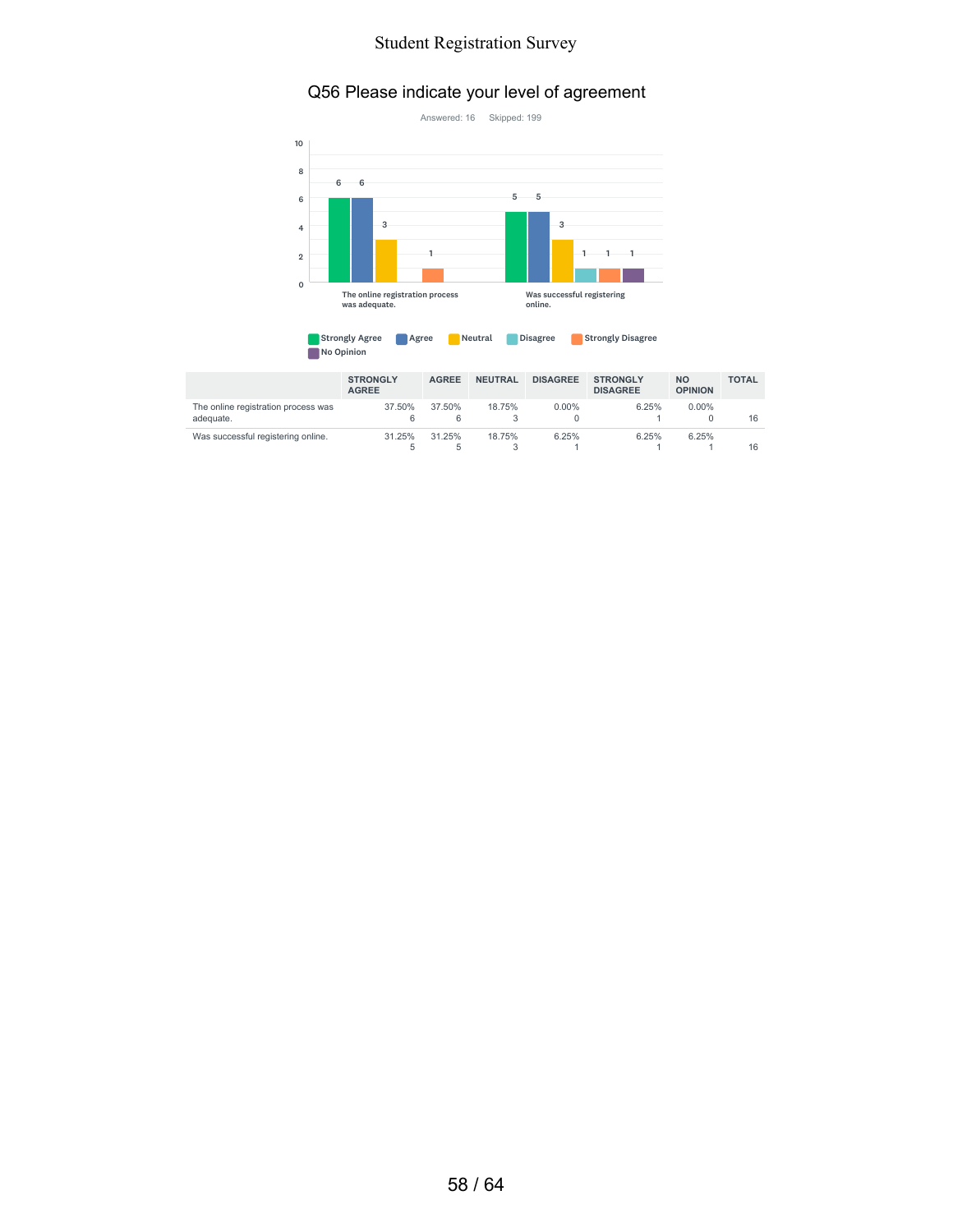# Q57 What part of the online registration were you most disappointed by?



| <b>ANSWER CHOICES</b>                                    |                         | <b>RESPONSES</b> |    |
|----------------------------------------------------------|-------------------------|------------------|----|
| Need permission access from advisor in order to register |                         | 76.92%           | 10 |
| Not being able to pay registration fee online            |                         | 53.85%           |    |
| <b>Total Respondents: 13</b>                             |                         |                  |    |
|                                                          |                         |                  |    |
| #                                                        | OTHER (PLEASE SPECIFY)  | <b>DATE</b>      |    |
|                                                          | There are no responses. |                  |    |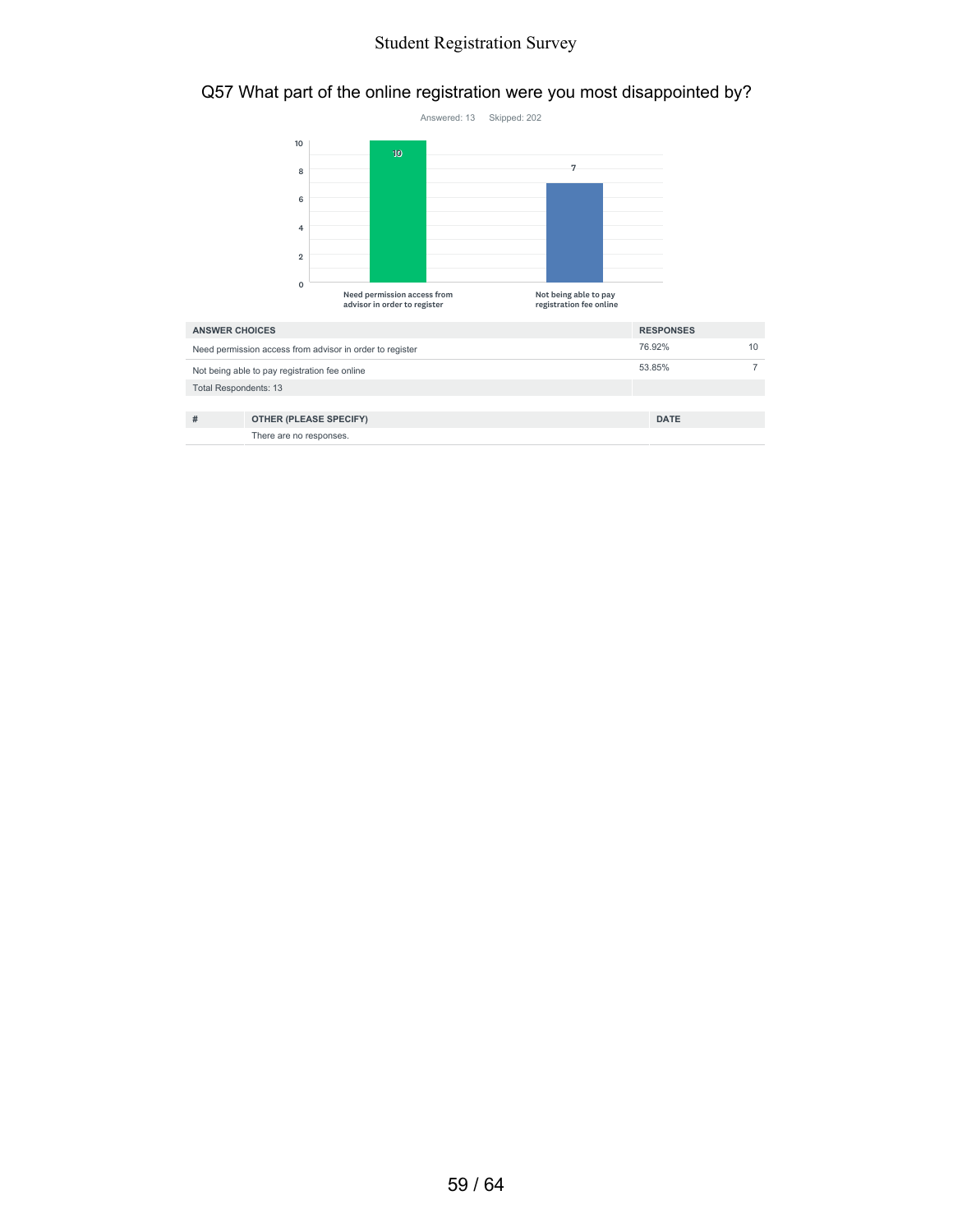# Q58 How can we improve your online registration experience?

Answered: 8 Skipped: 207

| # | <b>RESPONSES</b>                                                                                                                                              | <b>DATE</b>        |
|---|---------------------------------------------------------------------------------------------------------------------------------------------------------------|--------------------|
|   | by providing online payments for the website and make it possible for students to pay registration<br>fee online simply by log in using their comfsm account. | 9/26/2016 6:55 PM  |
|   | Just to tell me how to use it                                                                                                                                 | 8/15/2016 2:10 PM  |
| 3 | making the network fully accessablethankx                                                                                                                     | 8/15/2016 10:04 AM |
|   | make it more useful by paying online                                                                                                                          | 7/7/2016 9:17 AM   |
| 5 | none                                                                                                                                                          | 7/5/2016 3:11 PM   |
| 6 | Let students advice for him or herself for registration                                                                                                       | 7/5/2016 2:47 PM   |
|   | by trying to fulfill the dissatisfaction of the surveys                                                                                                       | 7/5/2016 12:31 PM  |
| 8 | It takes time to register online when advisor is not available. Have to have plan B. And accept bank<br>card to be used when registering on line.             | 7/4/2016 6:43 PM   |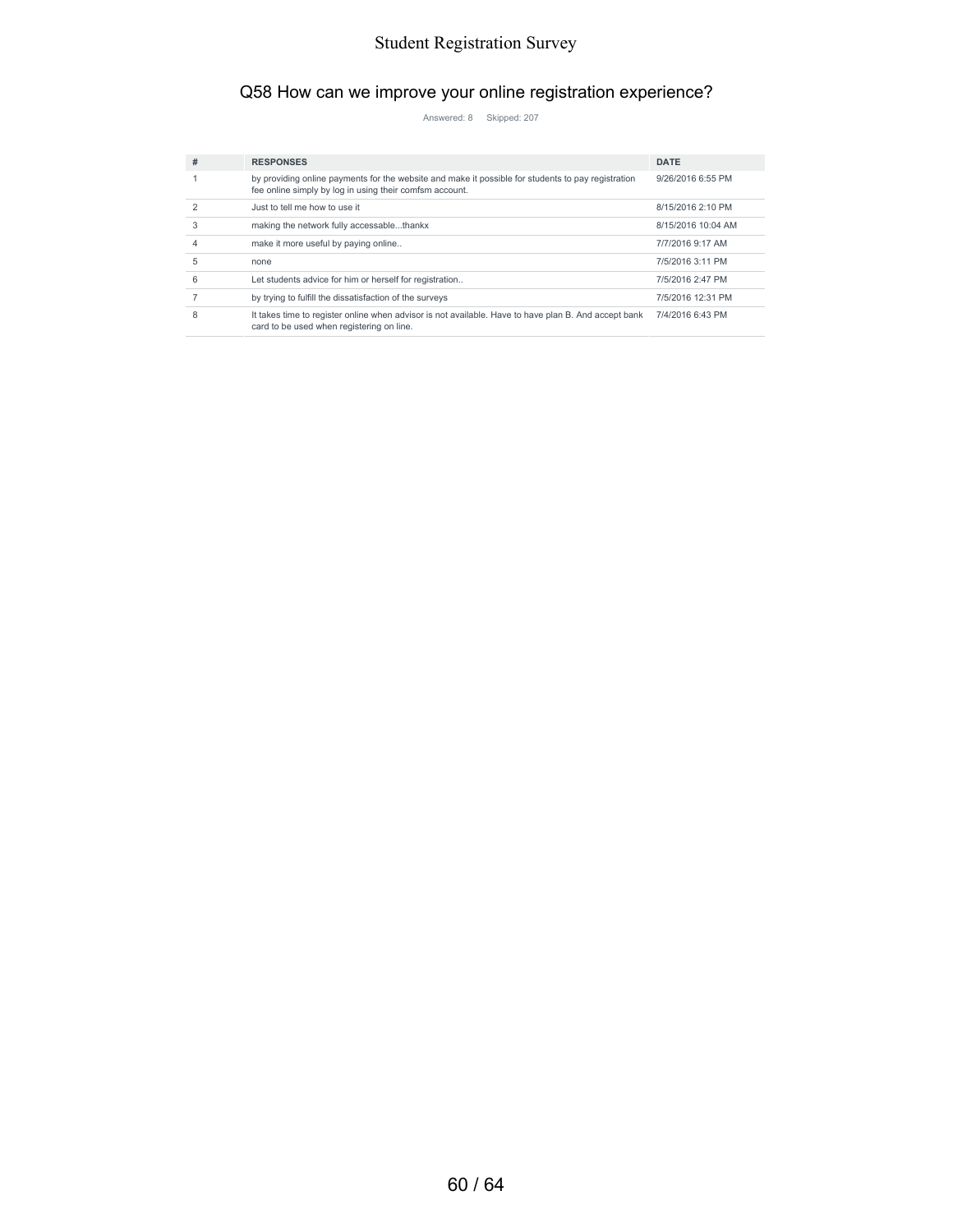#### Q59 I am able to finance my fall semester courses (Check all that apply):



| <b>ANSWER CHOICES</b>              |                               | <b>RESPONSES</b> |             |    |
|------------------------------------|-------------------------------|------------------|-------------|----|
| Supplemental Education Grant (SEG) |                               | 42.86%           |             | 6  |
| Congressional assistance           |                               | 7.14%            |             |    |
| State scholarship assistance       |                               | 14.29%           |             | 2  |
| Pell grant                         |                               | 92.86%           |             | 13 |
| Family assistance                  |                               | 21.43%           |             | 3  |
| Personal payment (pocket money)    |                               | 21.43%           |             | 3  |
| US military veteran assistance     |                               | 7.14%            |             |    |
| <b>Total Respondents: 14</b>       |                               |                  |             |    |
|                                    |                               |                  |             |    |
| #                                  | <b>OTHER (PLEASE SPECIFY)</b> |                  | <b>DATE</b> |    |
|                                    | There are no responses.       |                  |             |    |

61 / 64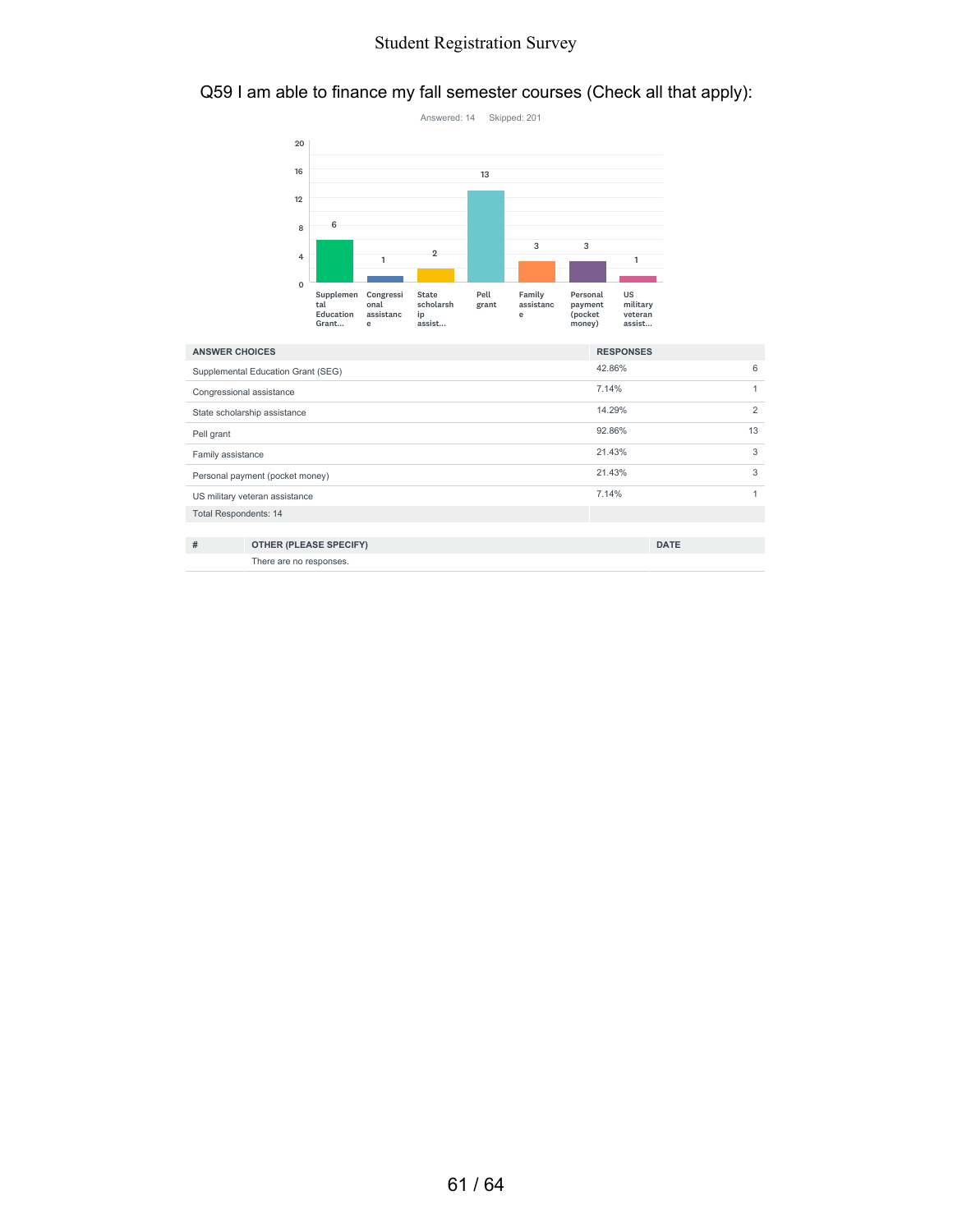# Q60 How did you find out about the registration?



| <b>ANSWER CHOICES</b>                                                      |        | <b>RESPONSES</b> |  |
|----------------------------------------------------------------------------|--------|------------------|--|
| Heard about the announcement on the radio.                                 | 14.29% |                  |  |
| through internet/social media (COM-FSM news feed, tweeter, Facebook, etc.) | 78.57% |                  |  |
| Heard it from families and friends.                                        | 35.71% |                  |  |
| Other promotions: flyers, billboards, etc.                                 | 35.71% |                  |  |
| <b>Total Respondents: 14</b>                                               |        |                  |  |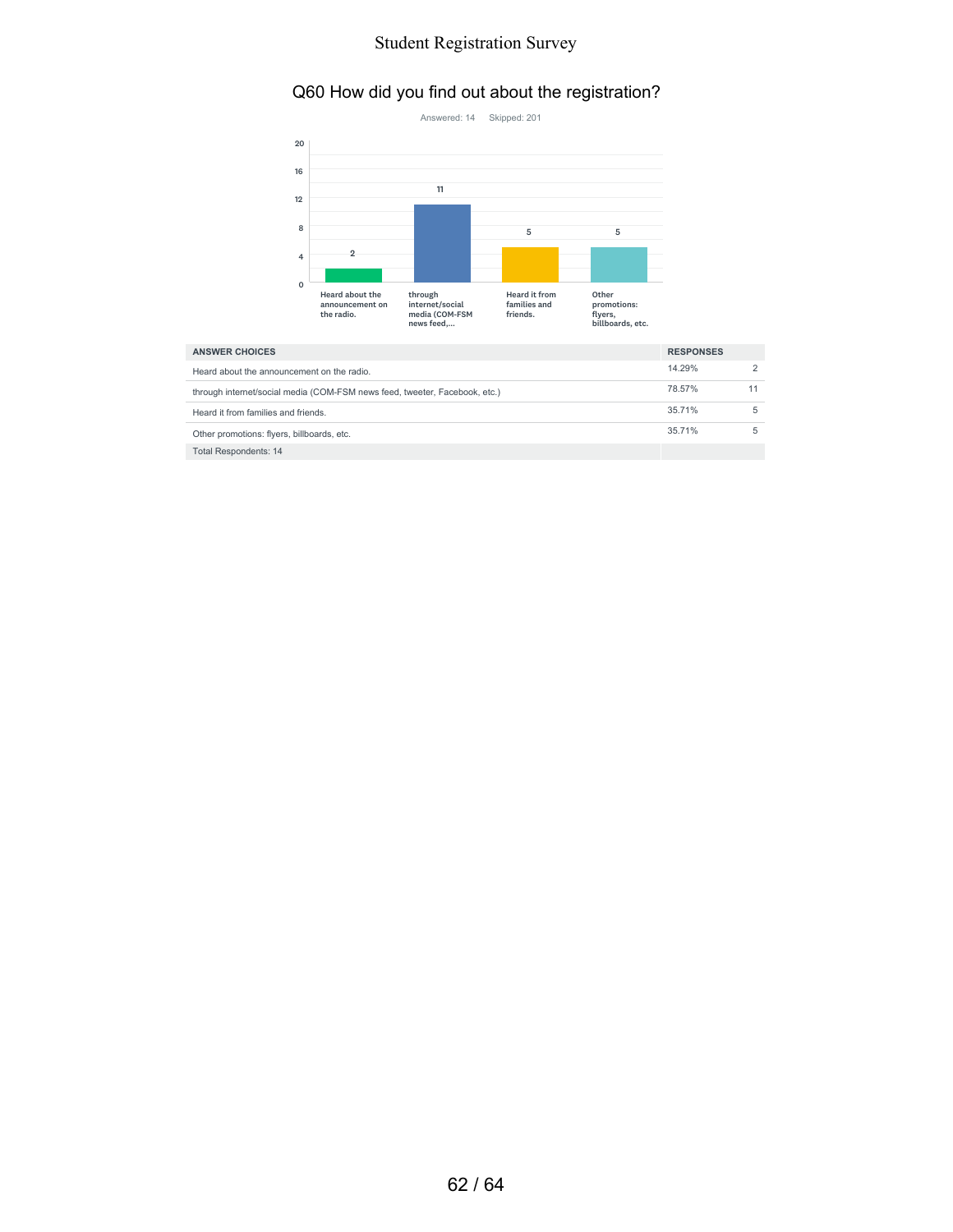# Q61 Why did you decide to enroll at COM-FSM?

Answered: 6 Skipped: 209

| # | <b>RESPONSES</b>                                                                                                                                                                   | <b>DATE</b>        |
|---|------------------------------------------------------------------------------------------------------------------------------------------------------------------------------------|--------------------|
|   | Because I love the learning environment, and everything. It's been a productive college with so<br>many fields to pick and study for. I just love how the college plays its roles. | 9/26/2016 6:59 PM  |
|   | because this college is close and i cant afford UOG                                                                                                                                | 8/15/2016 10:05 AM |
|   | So I can further more and gain more knowledge                                                                                                                                      | 7/5/2016 3:13 PM   |
|   | To give COMFSM a chance to become a better College.                                                                                                                                | 7/5/2016 12:32 PM  |
| 5 | The only available college on island-no choice.                                                                                                                                    | 7/4/2016 6:45 PM   |
| 6 | because this the only college that is available in Pohnpei state                                                                                                                   | 7/4/2016 3:43 PM   |